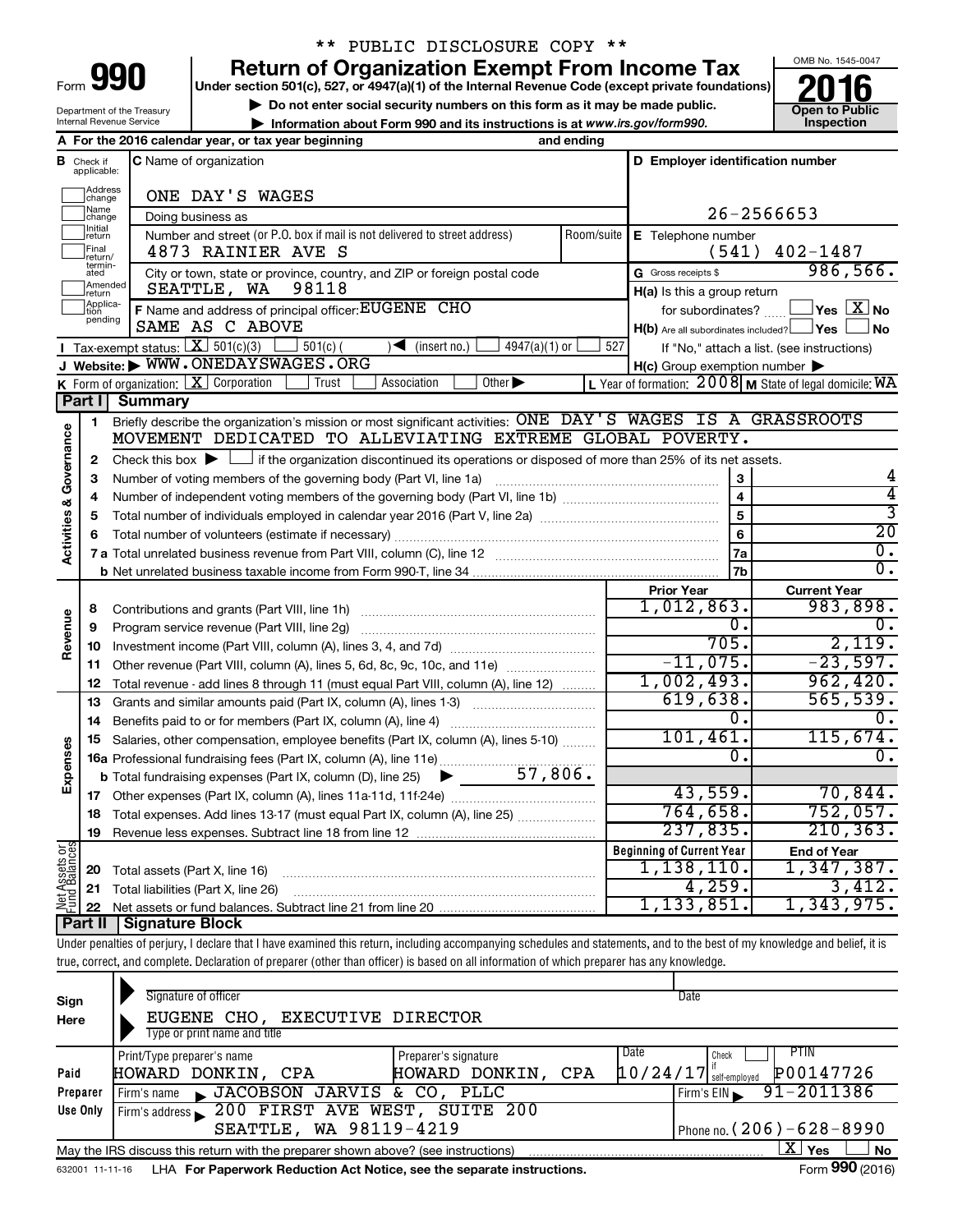|              | ONE DAY'S WAGES<br>Form 990 (2016)                                                                                                                                                                                                                                                   | $26 - 2566653$ | Page 2                                  |
|--------------|--------------------------------------------------------------------------------------------------------------------------------------------------------------------------------------------------------------------------------------------------------------------------------------|----------------|-----------------------------------------|
|              | <b>Part III   Statement of Program Service Accomplishments</b>                                                                                                                                                                                                                       |                |                                         |
|              |                                                                                                                                                                                                                                                                                      |                |                                         |
| 1            | Briefly describe the organization's mission:<br>ONE DAY'S WAGES IS A MOVEMENT OF PEOPLE, STORIES, AND ACTIONS TO                                                                                                                                                                     |                |                                         |
|              | ALLEVIATE EXTREME GLOBAL POVERTY. ONE DAY'S WAGES PROMOTES AWARENESS,                                                                                                                                                                                                                |                |                                         |
|              | INVITES GIVING, AND SUPPORTS SUSTAINABLE RELIEF THROUGH PARTNERSHIPS,                                                                                                                                                                                                                |                |                                         |
|              | ESPECIALLY WITH SMALLER ORGANIZATIONS IN DEVELOPING REGIONS                                                                                                                                                                                                                          |                |                                         |
| $\mathbf{2}$ | Did the organization undertake any significant program services during the year which were not listed on the<br>prior Form 990 or 990-EZ?                                                                                                                                            |                | $\Box$ Yes $[\overline{\mathrm{X}}]$ No |
|              | If "Yes," describe these new services on Schedule O.                                                                                                                                                                                                                                 |                | $\Box$ Yes $[\overline{\mathrm{X}}]$ No |
| 3            | Did the organization cease conducting, or make significant changes in how it conducts, any program services?<br>If "Yes," describe these changes on Schedule O.                                                                                                                      |                |                                         |
| 4            | Describe the organization's program service accomplishments for each of its three largest program services, as measured by expenses.<br>Section 501(c)(3) and 501(c)(4) organizations are required to report the amount of grants and allocations to others, the total expenses, and |                |                                         |
|              | revenue, if any, for each program service reported.                                                                                                                                                                                                                                  |                |                                         |
| 4a           | 632, 185. including grants of \$565, 539. ) (Revenue \$<br>(Expenses \$<br>(Code:                                                                                                                                                                                                    |                |                                         |
|              | ONE DAY'S WAGES ALLOWS DONORS TO CONTRIBUTE THE EQUIVALENT OF AN                                                                                                                                                                                                                     |                |                                         |
|              | INDIVIDUAL'S WAGES FOR ONE DAY. THE ORGANIZATION REVIEWS AND APPROVES                                                                                                                                                                                                                |                |                                         |
|              | EXISTING POVERTY RELIEF ORGANIZATIONS TO RECEIVE FUNDS. 16                                                                                                                                                                                                                           |                |                                         |
|              | ORGANIZATIONS RECEIVED GRANTS IN 2016                                                                                                                                                                                                                                                |                |                                         |
|              |                                                                                                                                                                                                                                                                                      |                |                                         |
|              |                                                                                                                                                                                                                                                                                      |                |                                         |
|              |                                                                                                                                                                                                                                                                                      |                |                                         |
|              |                                                                                                                                                                                                                                                                                      |                |                                         |
|              |                                                                                                                                                                                                                                                                                      |                |                                         |
|              |                                                                                                                                                                                                                                                                                      |                |                                         |
|              |                                                                                                                                                                                                                                                                                      |                |                                         |
|              |                                                                                                                                                                                                                                                                                      |                |                                         |
| 4b           | (Code: (Compared to the contract of the code: 1) (Expenses \$                                                                                                                                                                                                                        |                |                                         |
|              |                                                                                                                                                                                                                                                                                      |                |                                         |
|              |                                                                                                                                                                                                                                                                                      |                |                                         |
|              |                                                                                                                                                                                                                                                                                      |                |                                         |
|              |                                                                                                                                                                                                                                                                                      |                |                                         |
|              |                                                                                                                                                                                                                                                                                      |                |                                         |
|              |                                                                                                                                                                                                                                                                                      |                |                                         |
|              |                                                                                                                                                                                                                                                                                      |                |                                         |
|              |                                                                                                                                                                                                                                                                                      |                |                                         |
|              |                                                                                                                                                                                                                                                                                      |                |                                         |
|              |                                                                                                                                                                                                                                                                                      |                |                                         |
|              |                                                                                                                                                                                                                                                                                      |                |                                         |
| 4c           | (Code: ) (Expenses \$<br>including grants of \$                                                                                                                                                                                                                                      | ) (Revenue \$  |                                         |
|              |                                                                                                                                                                                                                                                                                      |                |                                         |
|              |                                                                                                                                                                                                                                                                                      |                |                                         |
|              |                                                                                                                                                                                                                                                                                      |                |                                         |
|              |                                                                                                                                                                                                                                                                                      |                |                                         |
|              |                                                                                                                                                                                                                                                                                      |                |                                         |
|              |                                                                                                                                                                                                                                                                                      |                |                                         |
|              |                                                                                                                                                                                                                                                                                      |                |                                         |
|              |                                                                                                                                                                                                                                                                                      |                |                                         |
|              |                                                                                                                                                                                                                                                                                      |                |                                         |
|              |                                                                                                                                                                                                                                                                                      |                |                                         |
|              |                                                                                                                                                                                                                                                                                      |                |                                         |
|              |                                                                                                                                                                                                                                                                                      |                |                                         |
| 4d           | Other program services (Describe in Schedule O.)                                                                                                                                                                                                                                     |                |                                         |
|              | (Expenses \$<br>Revenue \$<br>including grants of \$                                                                                                                                                                                                                                 |                |                                         |
| 4e           | 632,185.<br>Total program service expenses                                                                                                                                                                                                                                           |                |                                         |
|              |                                                                                                                                                                                                                                                                                      |                | Form 990 (2016)                         |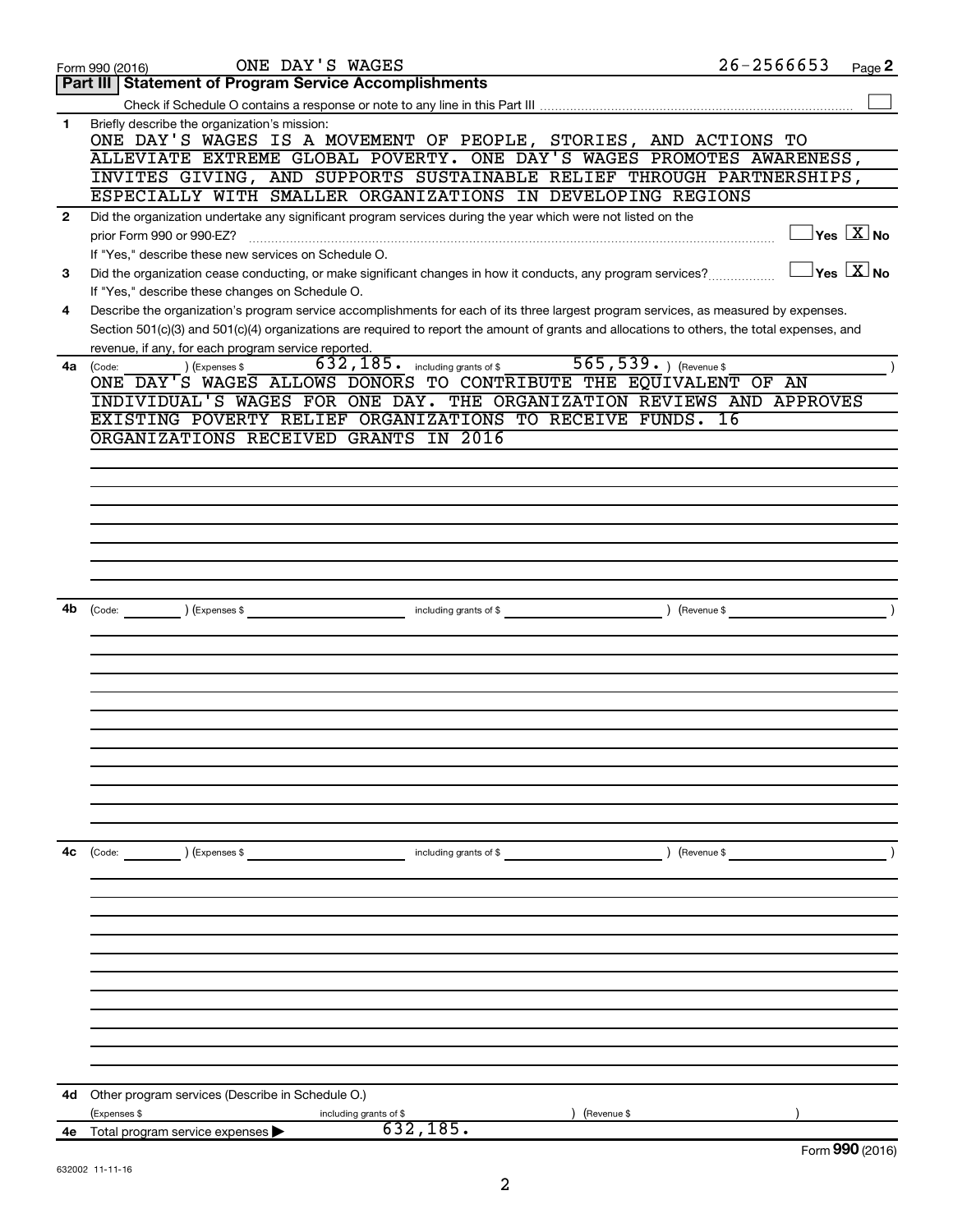| Form 990 (2016) |  |  |
|-----------------|--|--|

ONE DAY'S WAGES 26-2566653

**Part IV Checklist of Required Schedules**

|    |                                                                                                                                                                                         |                 | Yes | No                      |
|----|-----------------------------------------------------------------------------------------------------------------------------------------------------------------------------------------|-----------------|-----|-------------------------|
| 1  | Is the organization described in section $501(c)(3)$ or $4947(a)(1)$ (other than a private foundation)?                                                                                 |                 |     |                         |
|    | If "Yes," complete Schedule A                                                                                                                                                           | 1               | х   |                         |
| 2  |                                                                                                                                                                                         | $\mathbf{2}$    | х   |                         |
| 3  | Did the organization engage in direct or indirect political campaign activities on behalf of or in opposition to candidates for<br>public office? If "Yes," complete Schedule C, Part I | з               |     | х                       |
| 4  | Section 501(c)(3) organizations. Did the organization engage in lobbying activities, or have a section 501(h) election in effect                                                        |                 |     |                         |
|    | during the tax year? If "Yes," complete Schedule C, Part II                                                                                                                             | 4               |     | x.                      |
| 5  | Is the organization a section 501(c)(4), 501(c)(5), or 501(c)(6) organization that receives membership dues, assessments, or                                                            |                 |     |                         |
|    |                                                                                                                                                                                         | 5               |     | x                       |
| 6  | Did the organization maintain any donor advised funds or any similar funds or accounts for which donors have the right to                                                               |                 |     |                         |
|    | provide advice on the distribution or investment of amounts in such funds or accounts? If "Yes," complete Schedule D, Part I                                                            | 6               |     | х                       |
| 7  | Did the organization receive or hold a conservation easement, including easements to preserve open space,                                                                               |                 |     |                         |
|    | the environment, historic land areas, or historic structures? If "Yes," complete Schedule D, Part II                                                                                    | $\overline{7}$  |     | x                       |
| 8  | Did the organization maintain collections of works of art, historical treasures, or other similar assets? If "Yes," complete<br>Schedule D, Part III                                    | 8               |     | x                       |
| 9  | Did the organization report an amount in Part X, line 21, for escrow or custodial account liability, serve as a custodian for                                                           |                 |     |                         |
|    | amounts not listed in Part X; or provide credit counseling, debt management, credit repair, or debt negotiation services?                                                               |                 |     |                         |
|    | If "Yes," complete Schedule D, Part IV                                                                                                                                                  | 9               |     | х                       |
| 10 | Did the organization, directly or through a related organization, hold assets in temporarily restricted endowments, permanent                                                           |                 |     |                         |
|    |                                                                                                                                                                                         | 10              |     | X.                      |
| 11 | If the organization's answer to any of the following questions is "Yes," then complete Schedule D, Parts VI, VII, VIII, IX, or X                                                        |                 |     |                         |
|    | as applicable.                                                                                                                                                                          |                 |     |                         |
|    | a Did the organization report an amount for land, buildings, and equipment in Part X, line 10? If "Yes," complete Schedule D,<br>Part VI                                                | 11a             | х   |                         |
|    | <b>b</b> Did the organization report an amount for investments - other securities in Part X, line 12 that is 5% or more of its total                                                    |                 |     |                         |
|    |                                                                                                                                                                                         | 11b             |     | x.                      |
|    | c Did the organization report an amount for investments - program related in Part X, line 13 that is 5% or more of its total                                                            |                 |     |                         |
|    |                                                                                                                                                                                         | 11c             |     | х                       |
|    | d Did the organization report an amount for other assets in Part X, line 15 that is 5% or more of its total assets reported in                                                          |                 |     |                         |
|    |                                                                                                                                                                                         | 11d             |     | x.                      |
|    | e Did the organization report an amount for other liabilities in Part X, line 25? If "Yes," complete Schedule D, Part X                                                                 | 11e             |     | х                       |
| f. | Did the organization's separate or consolidated financial statements for the tax year include a footnote that addresses                                                                 |                 |     |                         |
|    | the organization's liability for uncertain tax positions under FIN 48 (ASC 740)? If "Yes," complete Schedule D, Part X                                                                  | 11f             |     | x.                      |
|    | 12a Did the organization obtain separate, independent audited financial statements for the tax year? If "Yes," complete<br>Schedule D, Parts XI and XII                                 | 12a             |     | x.                      |
|    | <b>b</b> Was the organization included in consolidated, independent audited financial statements for the tax year?                                                                      |                 |     |                         |
|    | If "Yes," and if the organization answered "No" to line 12a, then completing Schedule D, Parts XI and XII is optional <i>www</i>                                                        | 12 <sub>b</sub> |     | х                       |
| 13 | Is the organization a school described in section 170(b)(1)(A)(ii)? If "Yes," complete Schedule E [[[[[[[[[[[[                                                                          | 13              |     | $\overline{\texttt{x}}$ |
|    |                                                                                                                                                                                         | 14a             |     | х                       |
|    | <b>b</b> Did the organization have aggregate revenues or expenses of more than \$10,000 from grantmaking, fundraising, business,                                                        |                 |     |                         |
|    | investment, and program service activities outside the United States, or aggregate foreign investments valued at \$100,000                                                              |                 |     |                         |
|    |                                                                                                                                                                                         | 14b             | X   |                         |
| 15 | Did the organization report on Part IX, column (A), line 3, more than \$5,000 of grants or other assistance to or for any                                                               |                 |     |                         |
|    |                                                                                                                                                                                         | 15              | X   |                         |
| 16 | Did the organization report on Part IX, column (A), line 3, more than \$5,000 of aggregate grants or other assistance to                                                                |                 |     | X.                      |
|    |                                                                                                                                                                                         | 16              |     |                         |
| 17 | Did the organization report a total of more than \$15,000 of expenses for professional fundraising services on Part IX,                                                                 | 17              |     | x                       |
| 18 | Did the organization report more than \$15,000 total of fundraising event gross income and contributions on Part VIII, lines                                                            |                 |     |                         |
|    |                                                                                                                                                                                         | 18              | X   |                         |
| 19 | Did the organization report more than \$15,000 of gross income from gaming activities on Part VIII, line 9a? If "Yes,"                                                                  |                 |     |                         |
|    |                                                                                                                                                                                         | 19              |     | x                       |

Form (2016) **990**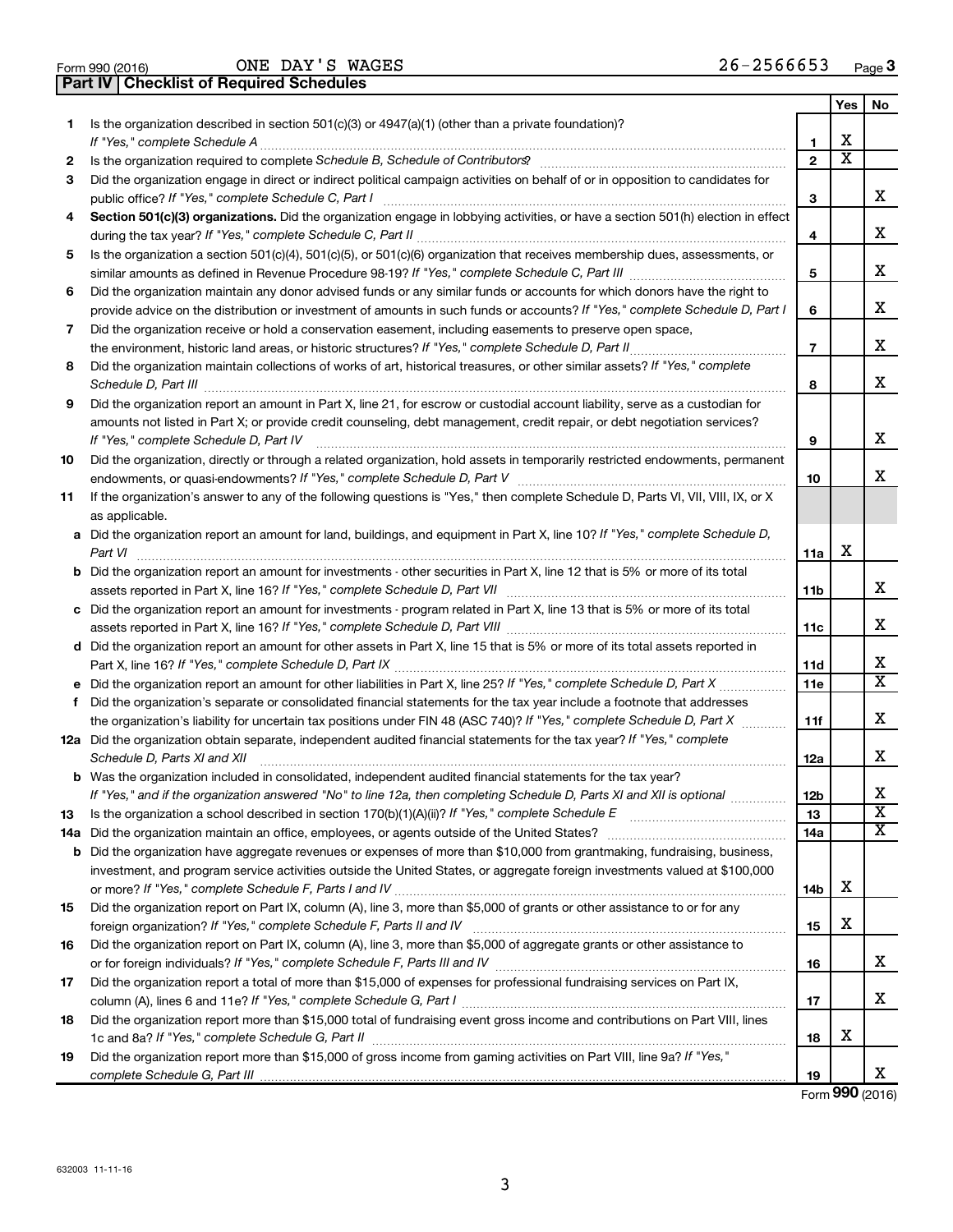|  | Form 990 (2016) |
|--|-----------------|
|  |                 |

ONE DAY'S WAGES 26-2566653

**Part IV Checklist of Required Schedules**

*(continued)*

|    |                                                                                                                                                                                                                                                                 |                        | Yes | No                      |
|----|-----------------------------------------------------------------------------------------------------------------------------------------------------------------------------------------------------------------------------------------------------------------|------------------------|-----|-------------------------|
|    | 20a Did the organization operate one or more hospital facilities? If "Yes," complete Schedule H                                                                                                                                                                 | 20a                    |     | $\overline{\mathbf{x}}$ |
|    | <b>b</b> If "Yes" to line 20a, did the organization attach a copy of its audited financial statements to this return?                                                                                                                                           | 20 <sub>b</sub>        |     |                         |
| 21 | Did the organization report more than \$5,000 of grants or other assistance to any domestic organization or                                                                                                                                                     |                        |     |                         |
|    | domestic government on Part IX, column (A), line 1? If "Yes," complete Schedule I, Parts I and II                                                                                                                                                               | 21                     | X   |                         |
| 22 | Did the organization report more than \$5,000 of grants or other assistance to or for domestic individuals on                                                                                                                                                   |                        |     |                         |
|    | Part IX, column (A), line 2? If "Yes," complete Schedule I, Parts I and III                                                                                                                                                                                     | 22                     |     | X                       |
| 23 | Did the organization answer "Yes" to Part VII, Section A, line 3, 4, or 5 about compensation of the organization's current                                                                                                                                      |                        |     |                         |
|    | and former officers, directors, trustees, key employees, and highest compensated employees? If "Yes," complete                                                                                                                                                  |                        |     | X                       |
|    |                                                                                                                                                                                                                                                                 | 23                     |     |                         |
|    | 24a Did the organization have a tax-exempt bond issue with an outstanding principal amount of more than \$100,000 as of the<br>last day of the year, that was issued after December 31, 2002? If "Yes," answer lines 24b through 24d and complete               |                        |     |                         |
|    | Schedule K. If "No", go to line 25a                                                                                                                                                                                                                             | 24a                    |     | x                       |
| b  | Did the organization invest any proceeds of tax-exempt bonds beyond a temporary period exception?                                                                                                                                                               | 24 <sub>b</sub>        |     |                         |
| с  | Did the organization maintain an escrow account other than a refunding escrow at any time during the year to defease                                                                                                                                            |                        |     |                         |
|    | any tax-exempt bonds?                                                                                                                                                                                                                                           | 24c                    |     |                         |
|    |                                                                                                                                                                                                                                                                 | 24d                    |     |                         |
|    | 25a Section 501(c)(3), 501(c)(4), and 501(c)(29) organizations. Did the organization engage in an excess benefit                                                                                                                                                |                        |     |                         |
|    |                                                                                                                                                                                                                                                                 | 25a                    |     | X                       |
| b  | Is the organization aware that it engaged in an excess benefit transaction with a disqualified person in a prior year, and                                                                                                                                      |                        |     |                         |
|    | that the transaction has not been reported on any of the organization's prior Forms 990 or 990-EZ? If "Yes," complete                                                                                                                                           |                        |     |                         |
|    | Schedule L, Part I                                                                                                                                                                                                                                              | 25b                    |     | X                       |
| 26 | Did the organization report any amount on Part X, line 5, 6, or 22 for receivables from or payables to any current or                                                                                                                                           |                        |     |                         |
|    | former officers, directors, trustees, key employees, highest compensated employees, or disqualified persons? If "Yes,"                                                                                                                                          |                        |     |                         |
|    | complete Schedule L, Part II                                                                                                                                                                                                                                    | 26                     |     | х                       |
| 27 | Did the organization provide a grant or other assistance to an officer, director, trustee, key employee, substantial                                                                                                                                            |                        |     |                         |
|    | contributor or employee thereof, a grant selection committee member, or to a 35% controlled entity or family member                                                                                                                                             |                        |     |                         |
|    |                                                                                                                                                                                                                                                                 | 27                     |     | х                       |
| 28 | Was the organization a party to a business transaction with one of the following parties (see Schedule L, Part IV                                                                                                                                               |                        |     |                         |
|    | instructions for applicable filing thresholds, conditions, and exceptions):                                                                                                                                                                                     |                        |     | х                       |
| а  | A current or former officer, director, trustee, or key employee? If "Yes," complete Schedule L, Part IV                                                                                                                                                         | 28a<br>28 <sub>b</sub> |     | $\overline{\mathbf{x}}$ |
| b  | A family member of a current or former officer, director, trustee, or key employee? If "Yes," complete Schedule L, Part IV<br>c An entity of which a current or former officer, director, trustee, or key employee (or a family member thereof) was an officer, |                        |     |                         |
|    | director, trustee, or direct or indirect owner? If "Yes," complete Schedule L, Part IV                                                                                                                                                                          | 28c                    |     | X                       |
| 29 |                                                                                                                                                                                                                                                                 | 29                     |     | $\overline{\mathbf{x}}$ |
| 30 | Did the organization receive contributions of art, historical treasures, or other similar assets, or qualified conservation                                                                                                                                     |                        |     |                         |
|    |                                                                                                                                                                                                                                                                 | 30                     |     | X                       |
| 31 | Did the organization liquidate, terminate, or dissolve and cease operations?                                                                                                                                                                                    |                        |     |                         |
|    | If "Yes," complete Schedule N, Part I                                                                                                                                                                                                                           | 31                     |     | X                       |
| 32 | Did the organization sell, exchange, dispose of, or transfer more than 25% of its net assets? If "Yes," complete                                                                                                                                                |                        |     |                         |
|    |                                                                                                                                                                                                                                                                 | 32                     |     | x                       |
| 33 | Did the organization own 100% of an entity disregarded as separate from the organization under Regulations                                                                                                                                                      |                        |     |                         |
|    |                                                                                                                                                                                                                                                                 | 33                     |     | x                       |
| 34 | Was the organization related to any tax-exempt or taxable entity? If "Yes," complete Schedule R, Part II, III, or IV, and                                                                                                                                       |                        |     |                         |
|    | Part V, line 1                                                                                                                                                                                                                                                  | 34                     |     | x                       |
|    |                                                                                                                                                                                                                                                                 | 35a                    |     | $\overline{\mathbf{X}}$ |
|    | b If "Yes" to line 35a, did the organization receive any payment from or engage in any transaction with a controlled entity                                                                                                                                     |                        |     |                         |
|    |                                                                                                                                                                                                                                                                 | 35b                    |     |                         |
| 36 | Section 501(c)(3) organizations. Did the organization make any transfers to an exempt non-charitable related organization?                                                                                                                                      | 36                     |     | x                       |
| 37 | Did the organization conduct more than 5% of its activities through an entity that is not a related organization                                                                                                                                                |                        |     |                         |
|    |                                                                                                                                                                                                                                                                 | 37                     |     | x                       |
| 38 | Did the organization complete Schedule O and provide explanations in Schedule O for Part VI, lines 11b and 19?                                                                                                                                                  |                        |     |                         |
|    |                                                                                                                                                                                                                                                                 | 38                     | х   |                         |

Form (2016) **990**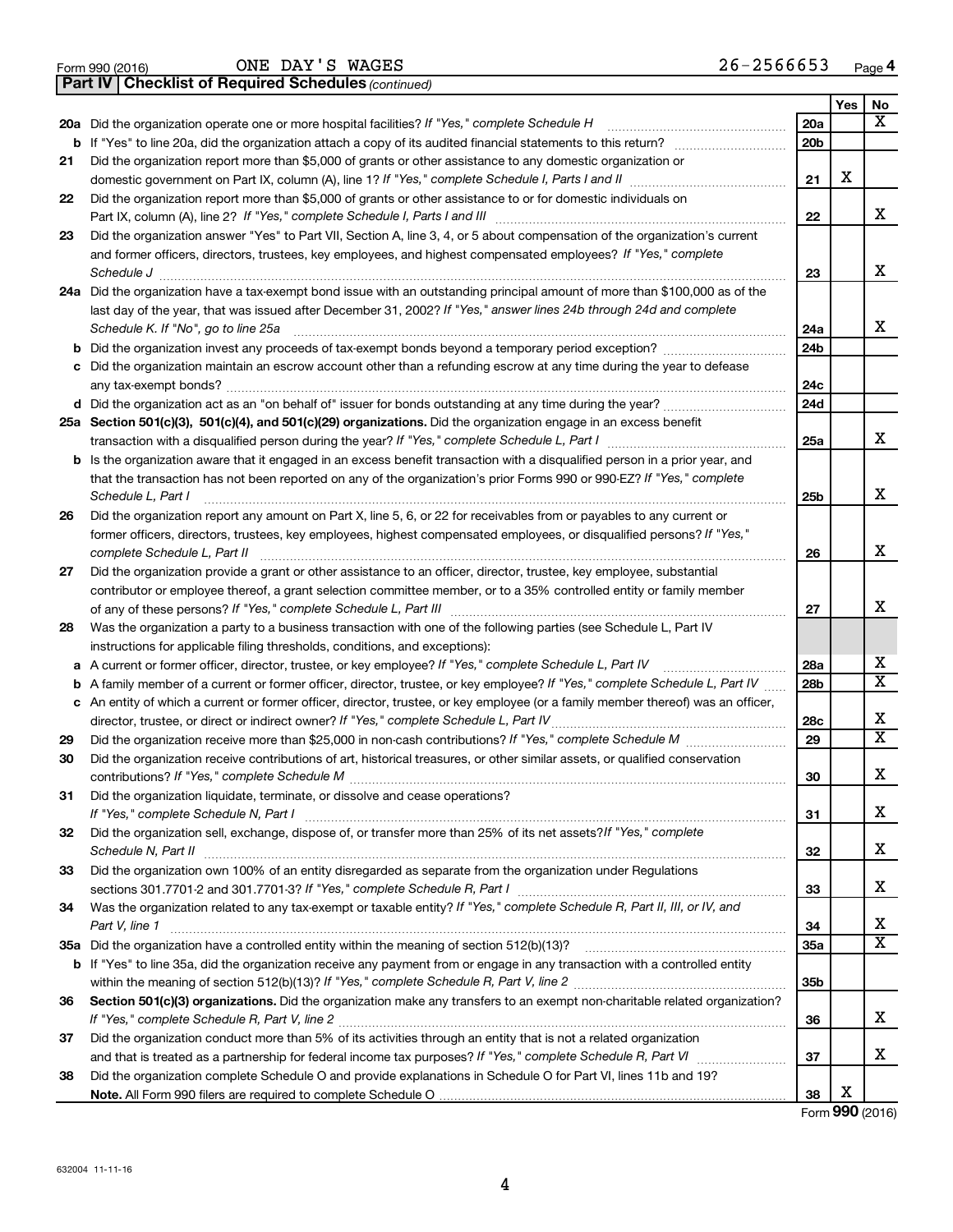|        | ONE DAY'S WAGES<br>Form 990 (2016)                                                                                                                                                                                            |                 | $26 - 2566653$ |                |                         | Page 5                  |
|--------|-------------------------------------------------------------------------------------------------------------------------------------------------------------------------------------------------------------------------------|-----------------|----------------|----------------|-------------------------|-------------------------|
| Part V | <b>Statements Regarding Other IRS Filings and Tax Compliance</b>                                                                                                                                                              |                 |                |                |                         |                         |
|        | Check if Schedule O contains a response or note to any line in this Part V                                                                                                                                                    |                 |                |                |                         |                         |
|        |                                                                                                                                                                                                                               |                 |                |                | Yes                     | No                      |
|        |                                                                                                                                                                                                                               | 1a              |                |                |                         |                         |
| b      | Enter the number of Forms W-2G included in line 1a. Enter -0- if not applicable                                                                                                                                               | 1b              |                |                |                         |                         |
| с      | Did the organization comply with backup withholding rules for reportable payments to vendors and reportable gaming                                                                                                            |                 |                |                |                         |                         |
|        |                                                                                                                                                                                                                               |                 |                | 1c             | х                       |                         |
|        | 2a Enter the number of employees reported on Form W-3, Transmittal of Wage and Tax Statements,                                                                                                                                |                 |                |                |                         |                         |
|        | filed for the calendar year ending with or within the year covered by this return <i>manumumumum</i>                                                                                                                          | 2a              | 3              |                |                         |                         |
|        |                                                                                                                                                                                                                               |                 |                | 2 <sub>b</sub> | X                       |                         |
|        |                                                                                                                                                                                                                               |                 |                |                |                         |                         |
|        | 3a Did the organization have unrelated business gross income of \$1,000 or more during the year?                                                                                                                              |                 |                | 3a             |                         | х                       |
|        |                                                                                                                                                                                                                               |                 |                | 3 <sub>b</sub> |                         |                         |
|        | 4a At any time during the calendar year, did the organization have an interest in, or a signature or other authority over, a                                                                                                  |                 |                |                |                         |                         |
|        | financial account in a foreign country (such as a bank account, securities account, or other financial account)?                                                                                                              |                 |                | 4a             |                         | X                       |
|        | <b>b</b> If "Yes," enter the name of the foreign country:                                                                                                                                                                     |                 |                |                |                         |                         |
|        | See instructions for filing requirements for FinCEN Form 114, Report of Foreign Bank and Financial Accounts (FBAR).                                                                                                           |                 |                |                |                         |                         |
|        |                                                                                                                                                                                                                               |                 |                | 5a             |                         | х                       |
| b      |                                                                                                                                                                                                                               |                 |                | 5 <sub>b</sub> |                         | $\overline{\textbf{x}}$ |
|        |                                                                                                                                                                                                                               |                 |                | 5 <sub>c</sub> |                         |                         |
|        | 6a Does the organization have annual gross receipts that are normally greater than \$100,000, and did the organization solicit                                                                                                |                 |                |                |                         |                         |
|        | any contributions that were not tax deductible as charitable contributions?                                                                                                                                                   |                 |                | 6a             |                         | Х                       |
|        | <b>b</b> If "Yes," did the organization include with every solicitation an express statement that such contributions or gifts                                                                                                 |                 |                |                |                         |                         |
|        | were not tax deductible?                                                                                                                                                                                                      |                 |                | 6b             |                         |                         |
| 7      | Organizations that may receive deductible contributions under section 170(c).                                                                                                                                                 |                 |                |                |                         |                         |
| a      | Did the organization receive a payment in excess of \$75 made partly as a contribution and partly for goods and services provided to the payor?                                                                               |                 |                | 7a             | х                       |                         |
|        |                                                                                                                                                                                                                               |                 |                | 7b             | $\overline{\texttt{x}}$ |                         |
|        | c Did the organization sell, exchange, or otherwise dispose of tangible personal property for which it was required                                                                                                           |                 |                |                |                         |                         |
|        | to file Form 8282?                                                                                                                                                                                                            |                 |                | 7c             |                         | х                       |
|        | d If "Yes," indicate the number of Forms 8282 filed during the year [11] [11] The Sear [11] The Sear [11] The Sear [11] The Sear [11] The Sear [11] The Sear [11] The Sear [11] The Sear [11] The Sear [11] The Sear [11] The | 7d              |                |                |                         |                         |
| е      | Did the organization receive any funds, directly or indirectly, to pay premiums on a personal benefit contract?                                                                                                               |                 |                | 7e             |                         | х                       |
| f.     | Did the organization, during the year, pay premiums, directly or indirectly, on a personal benefit contract?                                                                                                                  |                 |                | 7f             |                         | $\overline{\mathbf{X}}$ |
| g      | If the organization received a contribution of qualified intellectual property, did the organization file Form 8899 as required?                                                                                              |                 |                | 7g             |                         |                         |
|        | h If the organization received a contribution of cars, boats, airplanes, or other vehicles, did the organization file a Form 1098-C?                                                                                          |                 |                | 7h             |                         |                         |
| 8      | Sponsoring organizations maintaining donor advised funds. Did a donor advised fund maintained by the                                                                                                                          |                 |                |                |                         |                         |
|        | sponsoring organization have excess business holdings at any time during the year?                                                                                                                                            |                 |                | 8              |                         |                         |
| 9      | Sponsoring organizations maintaining donor advised funds.                                                                                                                                                                     |                 |                |                |                         |                         |
| а      | Did the sponsoring organization make any taxable distributions under section 4966?                                                                                                                                            |                 |                | 9а             |                         |                         |
| b      | Did the sponsoring organization make a distribution to a donor, donor advisor, or related person? [[[[[[[[[[[                                                                                                                 |                 |                | 9b             |                         |                         |
| 10     | Section 501(c)(7) organizations. Enter:                                                                                                                                                                                       |                 |                |                |                         |                         |
| a      |                                                                                                                                                                                                                               | 10a             |                |                |                         |                         |
| b      | Gross receipts, included on Form 990, Part VIII, line 12, for public use of club facilities                                                                                                                                   | 10b             |                |                |                         |                         |
| 11     | Section 501(c)(12) organizations. Enter:                                                                                                                                                                                      |                 |                |                |                         |                         |
| а      |                                                                                                                                                                                                                               | 11a             |                |                |                         |                         |
| b      | Gross income from other sources (Do not net amounts due or paid to other sources against                                                                                                                                      |                 |                |                |                         |                         |
|        |                                                                                                                                                                                                                               | 11b             |                |                |                         |                         |
|        | 12a Section 4947(a)(1) non-exempt charitable trusts. Is the organization filing Form 990 in lieu of Form 1041?                                                                                                                |                 |                | 12a            |                         |                         |
| b      | If "Yes," enter the amount of tax-exempt interest received or accrued during the year                                                                                                                                         | 12 <sub>b</sub> |                |                |                         |                         |
| 13     | Section 501(c)(29) qualified nonprofit health insurance issuers.                                                                                                                                                              |                 |                |                |                         |                         |
| а      |                                                                                                                                                                                                                               |                 |                | 13a            |                         |                         |
|        | Note. See the instructions for additional information the organization must report on Schedule O.                                                                                                                             |                 |                |                |                         |                         |
|        | <b>b</b> Enter the amount of reserves the organization is required to maintain by the states in which the                                                                                                                     |                 |                |                |                         |                         |
|        |                                                                                                                                                                                                                               | 13 <sub>b</sub> |                |                |                         |                         |
|        |                                                                                                                                                                                                                               | 13с             |                |                |                         |                         |
|        | 14a Did the organization receive any payments for indoor tanning services during the tax year?                                                                                                                                |                 |                | 14a            |                         | х                       |
|        |                                                                                                                                                                                                                               |                 |                | 14b            |                         |                         |
|        |                                                                                                                                                                                                                               |                 |                |                |                         |                         |

| Form 990 (2016) |  |
|-----------------|--|
|-----------------|--|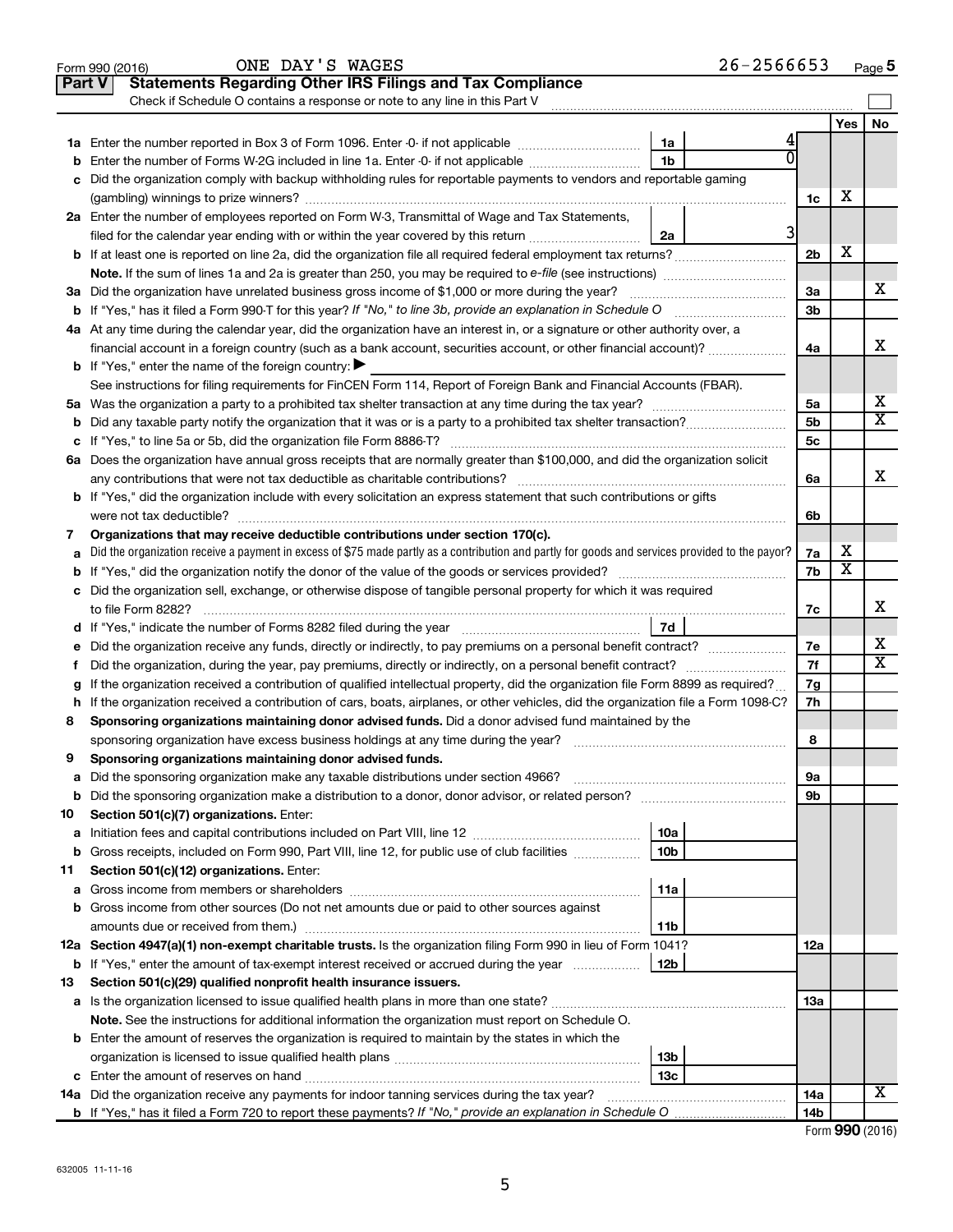|     | Check if Schedule O contains a response or note to any line in this Part VI                                                                                                                              |                         |                         | $\overline{\mathbf{X}}$ |
|-----|----------------------------------------------------------------------------------------------------------------------------------------------------------------------------------------------------------|-------------------------|-------------------------|-------------------------|
|     | <b>Section A. Governing Body and Management</b>                                                                                                                                                          |                         |                         |                         |
|     |                                                                                                                                                                                                          |                         | Yes                     | No                      |
|     | 1a Enter the number of voting members of the governing body at the end of the tax year <i>manument</i><br>1a                                                                                             |                         |                         |                         |
|     | If there are material differences in voting rights among members of the governing body, or if the governing                                                                                              |                         |                         |                         |
|     | body delegated broad authority to an executive committee or similar committee, explain in Schedule O.                                                                                                    |                         |                         |                         |
| b   | Enter the number of voting members included in line 1a, above, who are independent<br>1b                                                                                                                 |                         |                         |                         |
| 2   | Did any officer, director, trustee, or key employee have a family relationship or a business relationship with any other                                                                                 |                         |                         |                         |
|     | officer, director, trustee, or key employee?                                                                                                                                                             | $\mathbf{2}$            | х                       |                         |
| З   | Did the organization delegate control over management duties customarily performed by or under the direct supervision                                                                                    |                         |                         |                         |
|     |                                                                                                                                                                                                          | 3                       |                         | х                       |
| 4   | Did the organization make any significant changes to its governing documents since the prior Form 990 was filed?                                                                                         | $\overline{\mathbf{4}}$ |                         | $\overline{\mathbf{x}}$ |
| 5   |                                                                                                                                                                                                          | 5                       |                         | $\overline{\mathbf{X}}$ |
| 6   |                                                                                                                                                                                                          | 6                       |                         | $\overline{\mathbf{x}}$ |
|     | 7a Did the organization have members, stockholders, or other persons who had the power to elect or appoint one or                                                                                        |                         |                         |                         |
|     |                                                                                                                                                                                                          | 7a                      |                         | х                       |
|     | <b>b</b> Are any governance decisions of the organization reserved to (or subject to approval by) members, stockholders, or                                                                              |                         |                         |                         |
|     | persons other than the governing body?                                                                                                                                                                   | 7b                      |                         | х                       |
| 8   | Did the organization contemporaneously document the meetings held or written actions undertaken during the year by the following:                                                                        |                         |                         |                         |
| а   |                                                                                                                                                                                                          | 8а                      | х                       |                         |
|     |                                                                                                                                                                                                          | 8b                      | $\overline{\textbf{x}}$ |                         |
| 9   | Is there any officer, director, trustee, or key employee listed in Part VII, Section A, who cannot be reached at the                                                                                     |                         |                         |                         |
|     | organization's mailing address? If "Yes," provide the names and addresses in Schedule O                                                                                                                  | 9                       |                         | x                       |
|     | Section B. Policies (This Section B requests information about policies not required by the Internal Revenue Code.)                                                                                      |                         |                         |                         |
|     |                                                                                                                                                                                                          |                         | Yes                     | No                      |
|     |                                                                                                                                                                                                          | <b>10a</b>              |                         | х                       |
|     | <b>b</b> If "Yes," did the organization have written policies and procedures governing the activities of such chapters, affiliates,                                                                      |                         |                         |                         |
|     | and branches to ensure their operations are consistent with the organization's exempt purposes? www.www.www.www.                                                                                         | 10 <sub>b</sub>         |                         |                         |
|     | 11a Has the organization provided a complete copy of this Form 990 to all members of its governing body before filing the form?                                                                          | 11a                     | х                       |                         |
|     | <b>b</b> Describe in Schedule O the process, if any, used by the organization to review this Form 990.                                                                                                   |                         |                         |                         |
| 12a | Did the organization have a written conflict of interest policy? If "No," go to line 13                                                                                                                  | 12a                     | х                       |                         |
| b   | Were officers, directors, or trustees, and key employees required to disclose annually interests that could give rise to conflicts?                                                                      | 12 <sub>b</sub>         | $\overline{\texttt{x}}$ |                         |
| с   | Did the organization regularly and consistently monitor and enforce compliance with the policy? If "Yes," describe                                                                                       |                         |                         |                         |
|     | in Schedule O how this was done                                                                                                                                                                          | 12c                     | Х                       |                         |
| 13  |                                                                                                                                                                                                          | 13                      |                         | X                       |
| 14  | Did the organization have a written document retention and destruction policy? [11] manuscription manuscription materials and the organization have a written document retention and destruction policy? | 14                      |                         | $\overline{\textbf{x}}$ |
| 15  | Did the process for determining compensation of the following persons include a review and approval by independent                                                                                       |                         |                         |                         |
|     | persons, comparability data, and contemporaneous substantiation of the deliberation and decision?                                                                                                        |                         |                         |                         |
| а   |                                                                                                                                                                                                          | 15a                     |                         | х                       |
|     |                                                                                                                                                                                                          | 15b                     |                         | $\overline{\mathbf{X}}$ |
|     | If "Yes" to line 15a or 15b, describe the process in Schedule O (see instructions).                                                                                                                      |                         |                         |                         |
|     | 16a Did the organization invest in, contribute assets to, or participate in a joint venture or similar arrangement with a                                                                                |                         |                         |                         |
|     | taxable entity during the year?                                                                                                                                                                          | 16a                     |                         | X                       |
|     | b If "Yes," did the organization follow a written policy or procedure requiring the organization to evaluate its participation                                                                           |                         |                         |                         |
|     | in joint venture arrangements under applicable federal tax law, and take steps to safeguard the organization's                                                                                           |                         |                         |                         |
|     | exempt status with respect to such arrangements?                                                                                                                                                         | 16b                     |                         |                         |
|     | <b>Section C. Disclosure</b>                                                                                                                                                                             |                         |                         |                         |
| 17  | List the states with which a copy of this Form 990 is required to be filed $\blacktriangleright\texttt{WA}$                                                                                              |                         |                         |                         |
| 18  | Section 6104 requires an organization to make its Forms 1023 (or 1024 if applicable), 990, and 990-T (Section 501(c)(3)s only) available                                                                 |                         |                         |                         |
|     | for public inspection. Indicate how you made these available. Check all that apply.                                                                                                                      |                         |                         |                         |
|     | X Own website<br>$ \underline{X} $ Upon request<br>Another's website<br>Other (explain in Schedule O)                                                                                                    |                         |                         |                         |
| 19  | Describe in Schedule O whether (and if so, how) the organization made its governing documents, conflict of interest policy, and financial                                                                |                         |                         |                         |
|     | statements available to the public during the tax year.                                                                                                                                                  |                         |                         |                         |
| 20  | State the name, address, and telephone number of the person who possesses the organization's books and records:                                                                                          |                         |                         |                         |
|     | ANN TARLETON - 425-205-8505                                                                                                                                                                              |                         |                         |                         |
|     | 1655 HAWKS MEADOW ROAD, CHELAN, WA<br>98816                                                                                                                                                              |                         |                         |                         |

| 2566653<br><b>WAGES</b><br>DAY'<br>י י<br>ONE<br>26–<br>-<br>Form 990 (2016)<br>Page <b>o</b><br>ັ |
|----------------------------------------------------------------------------------------------------|
|----------------------------------------------------------------------------------------------------|

*to line 8a, 8b, or 10b below, describe the circumstances, processes, or changes in Schedule O. See instructions.*

**Part VI** Governance, Management, and Disclosure For each "Yes" response to lines 2 through 7b below, and for a "No" response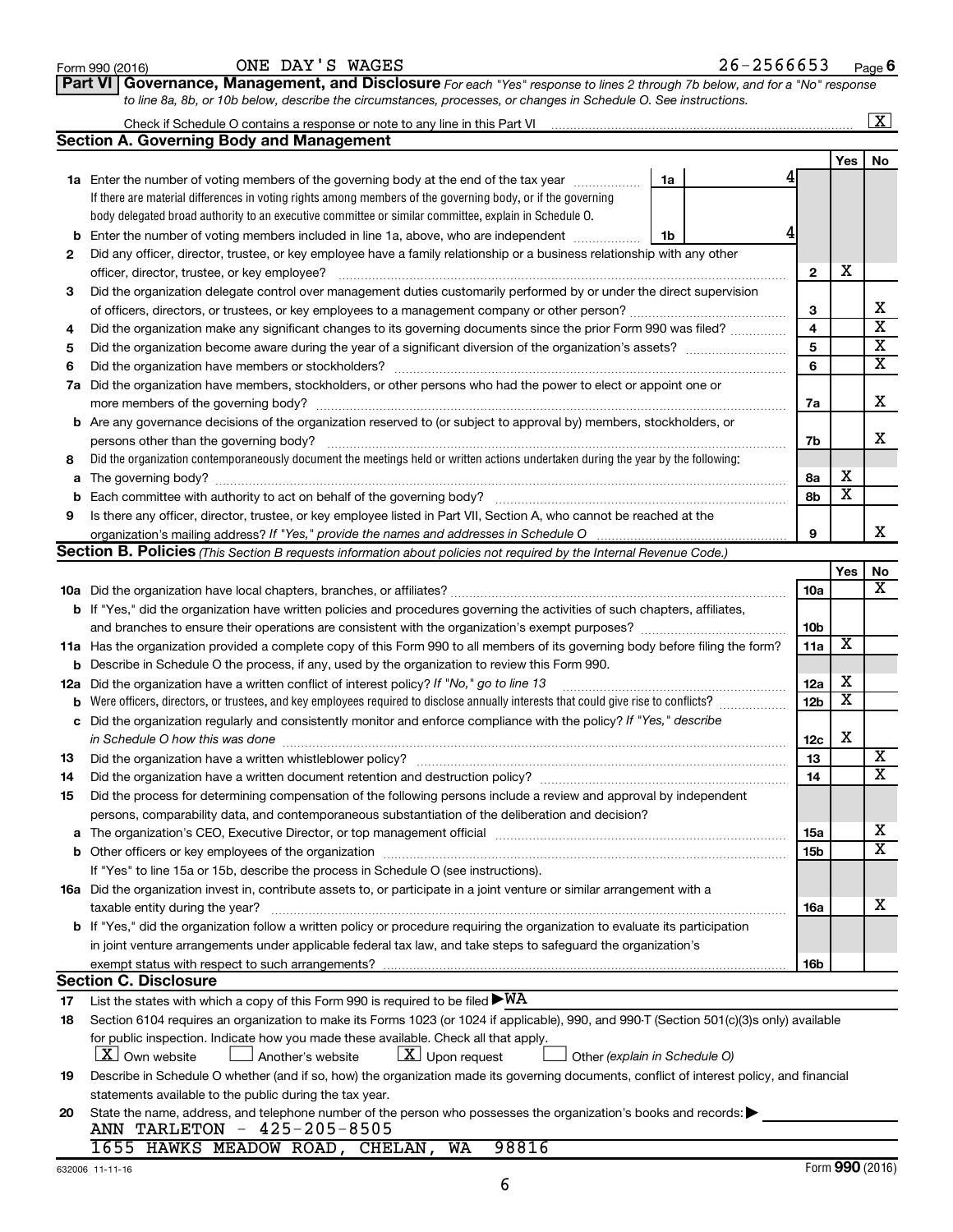$\Box$ 

| Part VII Compensation of Officers, Directors, Trustees, Key Employees, Highest Compensated |  |  |
|--------------------------------------------------------------------------------------------|--|--|
| <b>Employees, and Independent Contractors</b>                                              |  |  |

Check if Schedule O contains a response or note to any line in this Part VII

**Section A. Officers, Directors, Trustees, Key Employees, and Highest Compensated Employees**

**1a**  Complete this table for all persons required to be listed. Report compensation for the calendar year ending with or within the organization's tax year.

**•** List all of the organization's current officers, directors, trustees (whether individuals or organizations), regardless of amount of compensation. Enter -0- in columns  $(D)$ ,  $(E)$ , and  $(F)$  if no compensation was paid.

**•** List all of the organization's **current** key employees, if any. See instructions for definition of "key employee."

**•** List the organization's five current highest compensated employees (other than an officer, director, trustee, or key employee) who received reportable compensation (Box 5 of Form W-2 and/or Box 7 of Form 1099-MISC) of more than \$100,000 from the organization and any related organizations.

**•** List all of the organization's former officers, key employees, and highest compensated employees who received more than \$100,000 of reportable compensation from the organization and any related organizations.

**•** List all of the organization's former directors or trustees that received, in the capacity as a former director or trustee of the organization, more than \$10,000 of reportable compensation from the organization and any related organizations.

List persons in the following order: individual trustees or directors; institutional trustees; officers; key employees; highest compensated employees; and former such persons.

|  |  |  | Check this box if neither the organization nor any related organization compensated any current officer, director, or trustee. |  |  |
|--|--|--|--------------------------------------------------------------------------------------------------------------------------------|--|--|
|  |  |  |                                                                                                                                |  |  |

| (A)                        | (B)                                                                          |                                                                                                             |                       | (C)         |              |                                 |        | (D)                                    | (E)                                              | (F)                                                                               |
|----------------------------|------------------------------------------------------------------------------|-------------------------------------------------------------------------------------------------------------|-----------------------|-------------|--------------|---------------------------------|--------|----------------------------------------|--------------------------------------------------|-----------------------------------------------------------------------------------|
| Name and Title             | Average<br>hours per                                                         | Position<br>(do not check more than one<br>box, unless person is both an<br>officer and a director/trustee) |                       |             |              |                                 |        | Reportable<br>compensation<br>from     | Reportable<br>compensation                       | Estimated<br>amount of                                                            |
|                            | week<br>(list any<br>hours for<br>related<br>organizations<br>below<br>line) | Individual trustee or director                                                                              | Institutional trustee | Officer     | Key employee | Highest compensated<br>employee | Former | the<br>organization<br>(W-2/1099-MISC) | from related<br>organizations<br>(W-2/1099-MISC) | other<br>compensation<br>from the<br>organization<br>and related<br>organizations |
| (1) EUGENE CHO             | 8.00                                                                         |                                                                                                             |                       |             |              |                                 |        |                                        |                                                  |                                                                                   |
| PRESIDENT/EXECUTIVE DIRECT |                                                                              | $\mathbf X$                                                                                                 |                       | $\mathbf X$ |              |                                 |        | 9,500.                                 | 0.                                               | $\mathbf 0$ .                                                                     |
| (2) MICHAEL CHANG          | 2.00                                                                         |                                                                                                             |                       |             |              |                                 |        |                                        |                                                  |                                                                                   |
| <b>TREASURER</b>           |                                                                              | $\mathbf X$                                                                                                 |                       | $\mathbf x$ |              |                                 |        | 0.                                     | $\mathbf 0$ .                                    | $\mathbf 0$ .                                                                     |
| (3) CINDY BRANDT           | 2.00                                                                         |                                                                                                             |                       |             |              |                                 |        |                                        |                                                  |                                                                                   |
| SECRETARY                  |                                                                              | $\mathbf X$                                                                                                 |                       | $\mathbf X$ |              |                                 |        | 0.                                     | 0.                                               | $\mathbf 0$ .                                                                     |
| (4) MINHEE CHO             | 2.00                                                                         |                                                                                                             |                       |             |              |                                 |        |                                        |                                                  |                                                                                   |
| DIRECTOR                   |                                                                              | $\mathbf X$                                                                                                 |                       |             |              |                                 |        | $\mathbf 0$ .                          | 0.                                               | $0$ .                                                                             |
|                            |                                                                              |                                                                                                             |                       |             |              |                                 |        |                                        |                                                  |                                                                                   |
|                            |                                                                              |                                                                                                             |                       |             |              |                                 |        |                                        |                                                  |                                                                                   |
|                            |                                                                              |                                                                                                             |                       |             |              |                                 |        |                                        |                                                  |                                                                                   |
|                            |                                                                              |                                                                                                             |                       |             |              |                                 |        |                                        |                                                  |                                                                                   |
|                            |                                                                              |                                                                                                             |                       |             |              |                                 |        |                                        |                                                  |                                                                                   |
|                            |                                                                              |                                                                                                             |                       |             |              |                                 |        |                                        |                                                  |                                                                                   |
|                            |                                                                              |                                                                                                             |                       |             |              |                                 |        |                                        |                                                  |                                                                                   |
|                            |                                                                              |                                                                                                             |                       |             |              |                                 |        |                                        |                                                  |                                                                                   |
|                            |                                                                              |                                                                                                             |                       |             |              |                                 |        |                                        |                                                  |                                                                                   |
|                            |                                                                              |                                                                                                             |                       |             |              |                                 |        |                                        |                                                  |                                                                                   |
|                            |                                                                              |                                                                                                             |                       |             |              |                                 |        |                                        |                                                  |                                                                                   |
|                            |                                                                              |                                                                                                             |                       |             |              |                                 |        |                                        |                                                  |                                                                                   |

Form (2016) **990**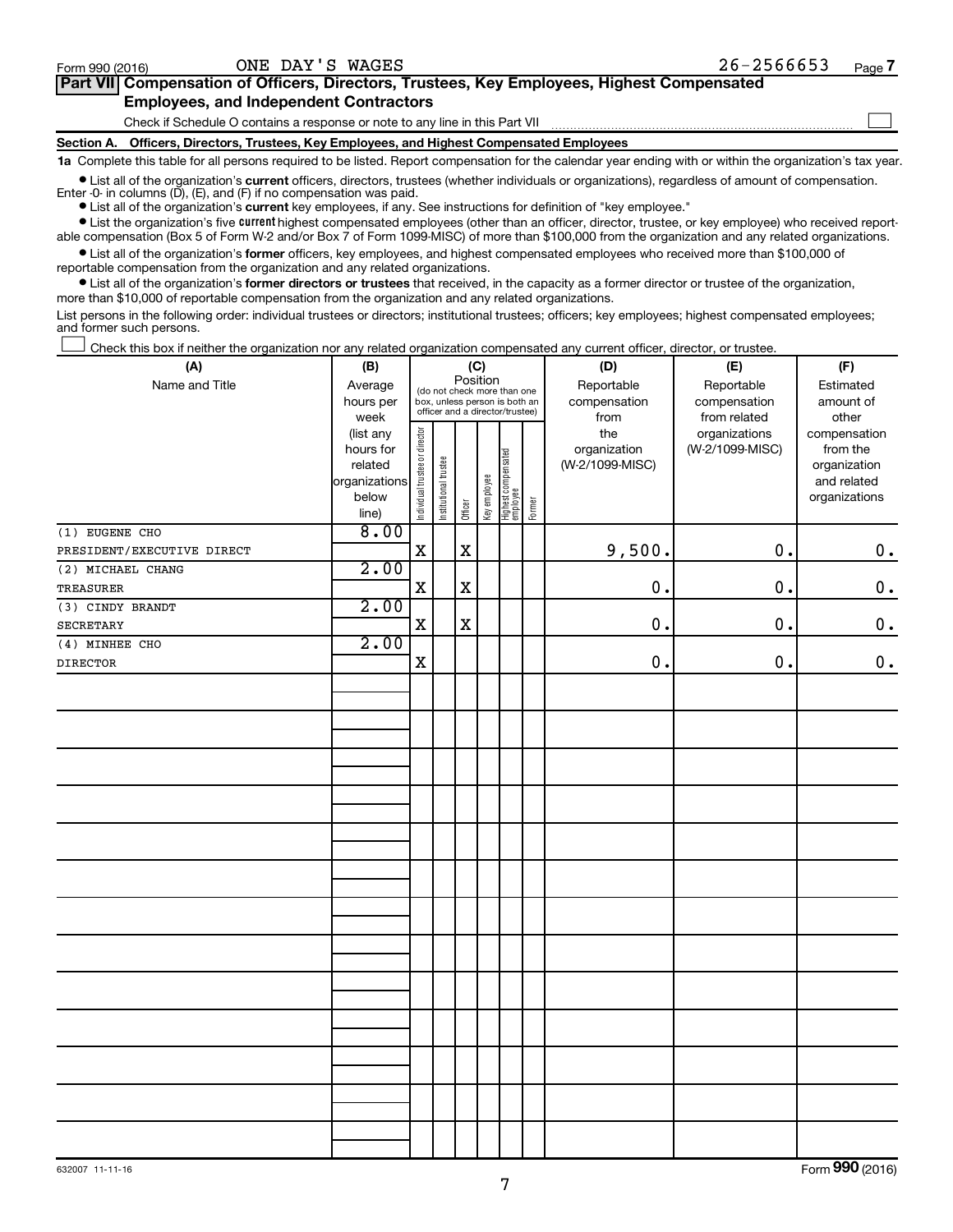|   | ONE DAY'S WAGES<br>Form 990 (2016)                                                                                                                                                                                                                                                                                                                |                                                                                                                                                                                                                                                                                           |  |             |                 |   |                                                                                                 |                                           | 26-2566653                                        |                           |                                        | Page 8                               |
|---|---------------------------------------------------------------------------------------------------------------------------------------------------------------------------------------------------------------------------------------------------------------------------------------------------------------------------------------------------|-------------------------------------------------------------------------------------------------------------------------------------------------------------------------------------------------------------------------------------------------------------------------------------------|--|-------------|-----------------|---|-------------------------------------------------------------------------------------------------|-------------------------------------------|---------------------------------------------------|---------------------------|----------------------------------------|--------------------------------------|
|   | <b>Part VII</b><br>Section A. Officers, Directors, Trustees, Key Employees, and Highest Compensated Employees (continued)                                                                                                                                                                                                                         |                                                                                                                                                                                                                                                                                           |  |             |                 |   |                                                                                                 |                                           |                                                   |                           |                                        |                                      |
|   | (A)<br>Name and title                                                                                                                                                                                                                                                                                                                             | (B)<br>Average<br>hours per<br>week                                                                                                                                                                                                                                                       |  |             | (C)<br>Position |   | (do not check more than one<br>box, unless person is both an<br>officer and a director/trustee) | (D)<br>Reportable<br>compensation<br>from | (E)<br>Reportable<br>compensation<br>from related |                           | (F)<br>Estimated<br>amount of<br>other |                                      |
|   |                                                                                                                                                                                                                                                                                                                                                   | (list any<br>Individual trustee or director<br>the<br>organizations<br>hours for<br>(W-2/1099-MISC)<br>organization<br>  Highest compensated<br>  employee<br>Institutional trustee<br>related<br>(W-2/1099-MISC)<br>organizations<br>Key employee<br>below<br>Former<br>Officer<br>line) |  |             |                 |   | compensation<br>from the<br>organization<br>and related<br>organizations                        |                                           |                                                   |                           |                                        |                                      |
|   |                                                                                                                                                                                                                                                                                                                                                   |                                                                                                                                                                                                                                                                                           |  |             |                 |   |                                                                                                 |                                           |                                                   |                           |                                        |                                      |
|   |                                                                                                                                                                                                                                                                                                                                                   |                                                                                                                                                                                                                                                                                           |  |             |                 |   |                                                                                                 |                                           |                                                   |                           |                                        |                                      |
|   |                                                                                                                                                                                                                                                                                                                                                   |                                                                                                                                                                                                                                                                                           |  |             |                 |   |                                                                                                 |                                           |                                                   |                           |                                        |                                      |
|   |                                                                                                                                                                                                                                                                                                                                                   |                                                                                                                                                                                                                                                                                           |  |             |                 |   |                                                                                                 |                                           |                                                   |                           |                                        |                                      |
|   |                                                                                                                                                                                                                                                                                                                                                   |                                                                                                                                                                                                                                                                                           |  |             |                 |   |                                                                                                 |                                           |                                                   |                           |                                        |                                      |
|   |                                                                                                                                                                                                                                                                                                                                                   |                                                                                                                                                                                                                                                                                           |  |             |                 |   |                                                                                                 |                                           |                                                   |                           |                                        |                                      |
|   |                                                                                                                                                                                                                                                                                                                                                   |                                                                                                                                                                                                                                                                                           |  |             |                 |   |                                                                                                 |                                           |                                                   |                           |                                        |                                      |
|   | 1b Sub-total                                                                                                                                                                                                                                                                                                                                      |                                                                                                                                                                                                                                                                                           |  |             |                 |   |                                                                                                 | 9,500.                                    |                                                   | $\overline{\mathbf{0}}$ . |                                        | $\overline{0}$ .                     |
|   |                                                                                                                                                                                                                                                                                                                                                   |                                                                                                                                                                                                                                                                                           |  |             |                 |   |                                                                                                 | $\overline{0}$ .<br>9,500.                |                                                   | 0.<br>Ο.                  |                                        | $\overline{0}$ .<br>$\overline{0}$ . |
| 2 | Total number of individuals (including but not limited to those listed above) who received more than \$100,000 of reportable<br>compensation from the organization $\blacktriangleright$                                                                                                                                                          |                                                                                                                                                                                                                                                                                           |  |             |                 |   |                                                                                                 |                                           |                                                   |                           |                                        | $\mathbf 0$                          |
| 3 | Did the organization list any former officer, director, or trustee, key employee, or highest compensated employee on                                                                                                                                                                                                                              |                                                                                                                                                                                                                                                                                           |  |             |                 |   |                                                                                                 |                                           |                                                   | з                         | Yes                                    | No<br>х                              |
|   | line 1a? If "Yes," complete Schedule J for such individual manufactured content to the set of the set of the s<br>For any individual listed on line 1a, is the sum of reportable compensation and other compensation from the organization<br>and related organizations greater than \$150,000? If "Yes," complete Schedule J for such individual |                                                                                                                                                                                                                                                                                           |  |             |                 |   |                                                                                                 |                                           |                                                   | 4                         |                                        | x                                    |
| 5 | Did any person listed on line 1a receive or accrue compensation from any unrelated organization or individual for services                                                                                                                                                                                                                        |                                                                                                                                                                                                                                                                                           |  |             |                 |   |                                                                                                 |                                           |                                                   | 5                         |                                        | х                                    |
|   | <b>Section B. Independent Contractors</b>                                                                                                                                                                                                                                                                                                         |                                                                                                                                                                                                                                                                                           |  |             |                 |   |                                                                                                 |                                           |                                                   |                           |                                        |                                      |
| 1 | Complete this table for your five highest compensated independent contractors that received more than \$100,000 of compensation from<br>the organization. Report compensation for the calendar year ending with or within the organization's tax year.                                                                                            |                                                                                                                                                                                                                                                                                           |  |             |                 |   |                                                                                                 |                                           |                                                   |                           |                                        |                                      |
|   | (A)<br>Name and business address                                                                                                                                                                                                                                                                                                                  |                                                                                                                                                                                                                                                                                           |  | <b>NONE</b> |                 |   |                                                                                                 | (B)<br>Description of services            |                                                   |                           | (C)<br>Compensation                    |                                      |
|   |                                                                                                                                                                                                                                                                                                                                                   |                                                                                                                                                                                                                                                                                           |  |             |                 |   |                                                                                                 |                                           |                                                   |                           |                                        |                                      |
|   |                                                                                                                                                                                                                                                                                                                                                   |                                                                                                                                                                                                                                                                                           |  |             |                 |   |                                                                                                 |                                           |                                                   |                           |                                        |                                      |
|   |                                                                                                                                                                                                                                                                                                                                                   |                                                                                                                                                                                                                                                                                           |  |             |                 |   |                                                                                                 |                                           |                                                   |                           |                                        |                                      |
|   |                                                                                                                                                                                                                                                                                                                                                   |                                                                                                                                                                                                                                                                                           |  |             |                 |   |                                                                                                 |                                           |                                                   |                           |                                        |                                      |
| 2 | Total number of independent contractors (including but not limited to those listed above) who received more than<br>\$100,000 of compensation from the organization                                                                                                                                                                               |                                                                                                                                                                                                                                                                                           |  |             |                 | 0 |                                                                                                 |                                           |                                                   |                           |                                        |                                      |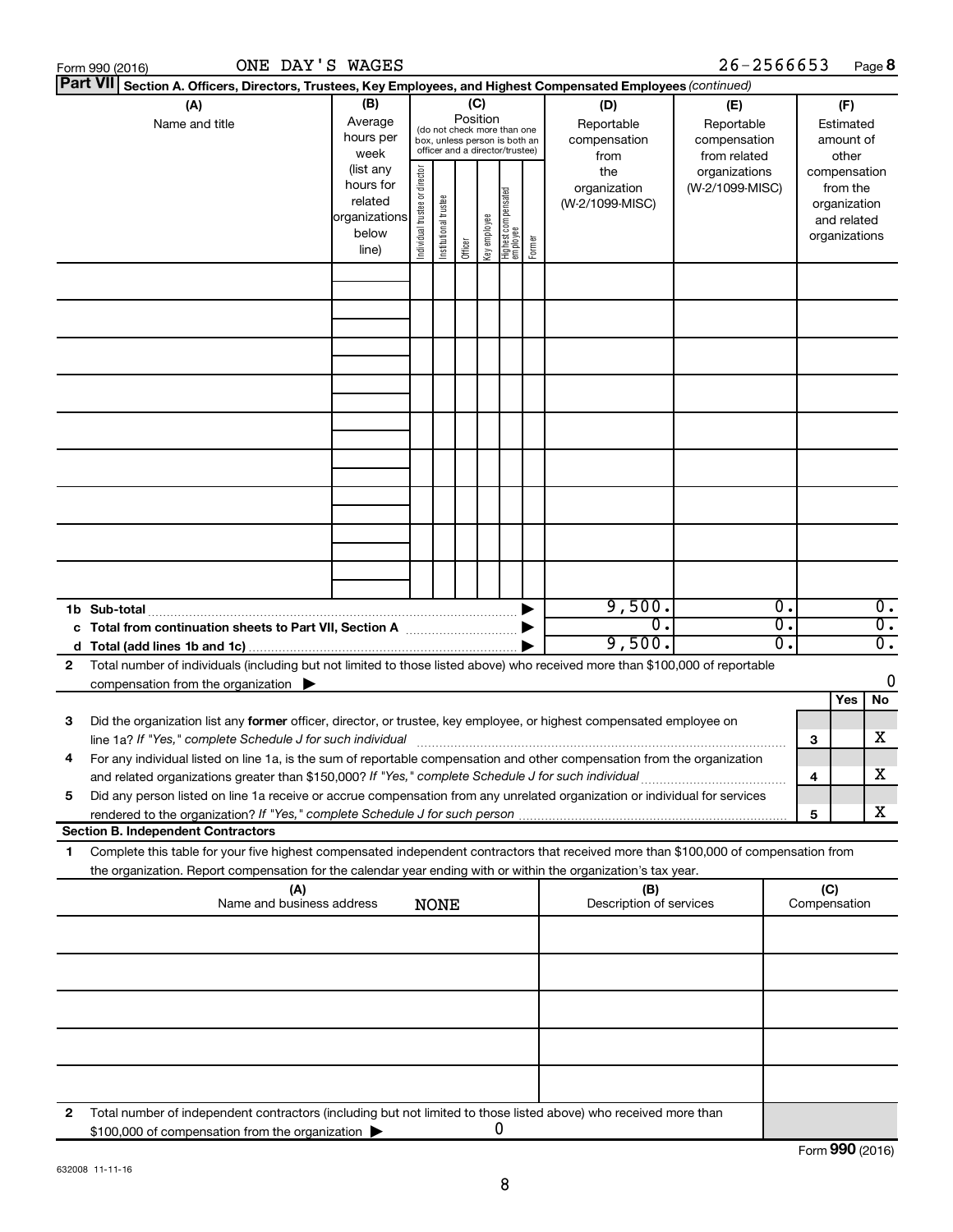|                                                                                         | <b>Part VIII</b>                                 | <b>Statement of Revenue</b>                                                                                                                                                                                                                                                                                                                                                                                                                                                                                        |                                                                      |                                                        |                      |                                                 |                                         |                                                             |
|-----------------------------------------------------------------------------------------|--------------------------------------------------|--------------------------------------------------------------------------------------------------------------------------------------------------------------------------------------------------------------------------------------------------------------------------------------------------------------------------------------------------------------------------------------------------------------------------------------------------------------------------------------------------------------------|----------------------------------------------------------------------|--------------------------------------------------------|----------------------|-------------------------------------------------|-----------------------------------------|-------------------------------------------------------------|
|                                                                                         |                                                  |                                                                                                                                                                                                                                                                                                                                                                                                                                                                                                                    |                                                                      |                                                        |                      |                                                 |                                         |                                                             |
|                                                                                         |                                                  |                                                                                                                                                                                                                                                                                                                                                                                                                                                                                                                    |                                                                      |                                                        | (A)<br>Total revenue | (B)<br>Related or<br>exempt function<br>revenue | (C)<br>Unrelated<br>business<br>revenue | Revenue excluded<br>from tax under<br>sections<br>512 - 514 |
| Contributions, Gifts, Grants<br>and Other Similar Amounts<br>Program Service<br>Revenue | b<br>d<br>е<br>2 a<br>b<br>c<br>d<br>е<br>f<br>g | 1 a Federated campaigns<br>Related organizations<br>Government grants (contributions)<br>f All other contributions, gifts, grants, and<br>similar amounts not included above<br>g Noncash contributions included in lines 1a-1f: \$<br><u> 1989 - Johann Stein, mars an deus Amerikaansk kommunister (</u><br><u> 1989 - Johann Stein, marwolaethau a bhann an t-Alban ann an t-Alban an t-Alban ann an t-Alban an t-Alban ann a</u><br>the control of the control of the control of the control of the control of | 1a<br>1 <sub>b</sub><br>1 <sub>c</sub><br>1 <sub>d</sub><br>1e<br>1f | 134,762.<br>849,136.<br>9,009.<br><b>Business Code</b> | 983,898.             |                                                 |                                         |                                                             |
|                                                                                         | 3<br>4<br>5                                      | Investment income (including dividends, interest, and<br>Income from investment of tax-exempt bond proceeds                                                                                                                                                                                                                                                                                                                                                                                                        |                                                                      | ▶                                                      | 2,119.               |                                                 |                                         | 2,119.                                                      |
|                                                                                         | 6а<br>b<br>с<br>d                                | Gross rents<br>Less: rental expenses   <br>Rental income or (loss)<br><b>7 a</b> Gross amount from sales of<br>assets other than inventory<br><b>b</b> Less: cost or other basis                                                                                                                                                                                                                                                                                                                                   | (i) Real<br>(i) Securities                                           | (ii) Personal<br>(ii) Other                            |                      |                                                 |                                         |                                                             |
|                                                                                         |                                                  | 8 a Gross income from fundraising events (not                                                                                                                                                                                                                                                                                                                                                                                                                                                                      |                                                                      |                                                        |                      |                                                 |                                         |                                                             |
| <b>Other Revenue</b>                                                                    |                                                  | 134,762. of<br>including \$<br>contributions reported on line 1c). See<br>Part IV, line 18                                                                                                                                                                                                                                                                                                                                                                                                                         | $\mathbf b$                                                          | 0.<br>23,508                                           |                      |                                                 |                                         |                                                             |
|                                                                                         |                                                  | c Net income or (loss) from fundraising events<br>9 a Gross income from gaming activities. See                                                                                                                                                                                                                                                                                                                                                                                                                     | b                                                                    |                                                        | $-23,508.$           |                                                 |                                         | $-23,508.$                                                  |
|                                                                                         |                                                  | c Net income or (loss) from gaming activities<br>10 a Gross sales of inventory, less returns                                                                                                                                                                                                                                                                                                                                                                                                                       | b                                                                    | 409.<br>638.                                           | $-229.$              |                                                 |                                         | $-229.$                                                     |
|                                                                                         | 11 $a$<br>b                                      | c Net income or (loss) from sales of inventory<br>Miscellaneous Revenue<br>MISCELLANEOUS EXPENSES                                                                                                                                                                                                                                                                                                                                                                                                                  |                                                                      | <b>Business Code</b><br>900099                         | 140.                 |                                                 |                                         | 140.                                                        |
|                                                                                         | с                                                |                                                                                                                                                                                                                                                                                                                                                                                                                                                                                                                    |                                                                      |                                                        |                      |                                                 |                                         |                                                             |
|                                                                                         | d                                                |                                                                                                                                                                                                                                                                                                                                                                                                                                                                                                                    |                                                                      |                                                        |                      |                                                 |                                         |                                                             |
|                                                                                         | е                                                |                                                                                                                                                                                                                                                                                                                                                                                                                                                                                                                    |                                                                      |                                                        | 140.                 |                                                 |                                         |                                                             |
|                                                                                         | 12                                               |                                                                                                                                                                                                                                                                                                                                                                                                                                                                                                                    |                                                                      |                                                        | 962,420.             | $0$ .                                           | $0$ .                                   | $-21,478.$                                                  |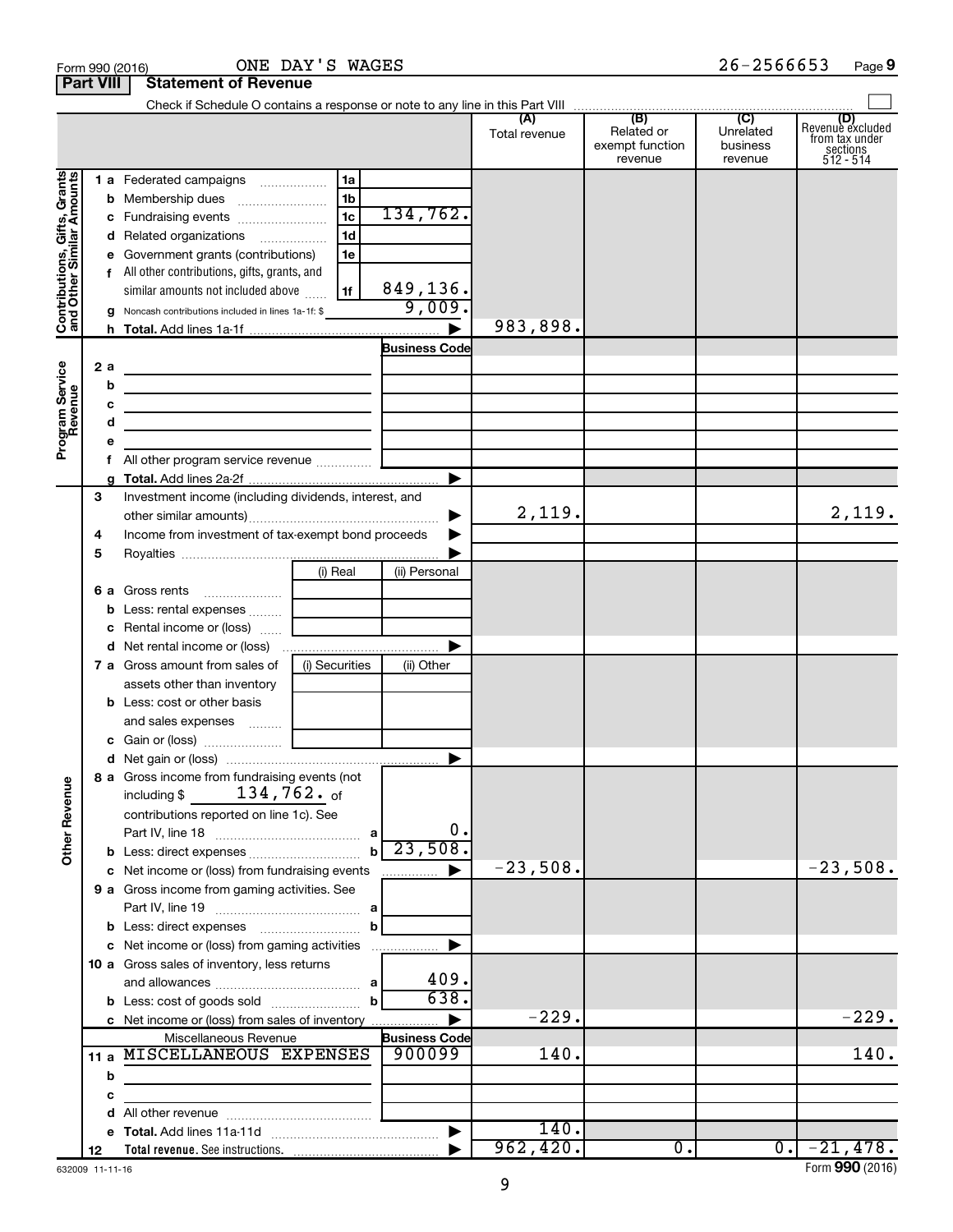ONE DAY'S WAGES

**Part IX | Statement of Functional Expenses** 

|              | Section 501(c)(3) and 501(c)(4) organizations must complete all columns. All other organizations must complete column (A).                                                                                  |                |                             |                                    |                         |
|--------------|-------------------------------------------------------------------------------------------------------------------------------------------------------------------------------------------------------------|----------------|-----------------------------|------------------------------------|-------------------------|
|              | Check if Schedule O contains a response or note to any line in this Part IX                                                                                                                                 | (A)            | (B)                         | (C)                                | (D)                     |
|              | Do not include amounts reported on lines 6b,<br>7b, 8b, 9b, and 10b of Part VIII.                                                                                                                           | Total expenses | Program service<br>expenses | Management and<br>general expenses | Fundraising<br>expenses |
| 1            | Grants and other assistance to domestic organizations                                                                                                                                                       |                |                             |                                    |                         |
|              | and domestic governments. See Part IV, line 21<br>$\mathbf{r}$                                                                                                                                              | 536, 307.      | 536,307.                    |                                    |                         |
| $\mathbf{2}$ | Grants and other assistance to domestic                                                                                                                                                                     |                |                             |                                    |                         |
|              | individuals. See Part IV, line 22                                                                                                                                                                           |                |                             |                                    |                         |
| 3            | Grants and other assistance to foreign                                                                                                                                                                      |                |                             |                                    |                         |
|              | organizations, foreign governments, and foreign                                                                                                                                                             |                |                             |                                    |                         |
|              | individuals. See Part IV, lines 15 and 16                                                                                                                                                                   | 29,232.        | 29,232.                     |                                    |                         |
| 4            | Benefits paid to or for members                                                                                                                                                                             |                |                             |                                    |                         |
| 5            | Compensation of current officers, directors,                                                                                                                                                                | 9,500.         |                             |                                    |                         |
|              | trustees, and key employees                                                                                                                                                                                 |                | 2,375.                      |                                    | 7,125.                  |
| 6            | Compensation not included above, to disqualified                                                                                                                                                            |                |                             |                                    |                         |
|              | persons (as defined under section 4958(f)(1)) and                                                                                                                                                           |                |                             |                                    |                         |
|              | persons described in section 4958(c)(3)(B)<br>1.1.1.1.1.1.1                                                                                                                                                 | 97, 234.       | 39,700.                     | 16,809.                            | 40,725.                 |
| 7            |                                                                                                                                                                                                             |                |                             |                                    |                         |
| 8            | Pension plan accruals and contributions (include                                                                                                                                                            |                |                             |                                    |                         |
|              | section 401(k) and 403(b) employer contributions)                                                                                                                                                           |                |                             |                                    |                         |
| 9            |                                                                                                                                                                                                             | 8,940.         |                             | 8,940.                             |                         |
| 10           |                                                                                                                                                                                                             |                |                             |                                    |                         |
| 11           | Fees for services (non-employees):                                                                                                                                                                          |                |                             |                                    |                         |
| а            |                                                                                                                                                                                                             | 285.           |                             | 285.                               |                         |
| b            |                                                                                                                                                                                                             | 15,606.        |                             | 15,606.                            |                         |
| с            |                                                                                                                                                                                                             |                |                             |                                    |                         |
| d            | Professional fundraising services. See Part IV, line 17                                                                                                                                                     |                |                             |                                    |                         |
| е            | Investment management fees                                                                                                                                                                                  |                |                             |                                    |                         |
| f<br>g       | Other. (If line 11g amount exceeds 10% of line 25,                                                                                                                                                          |                |                             |                                    |                         |
|              | column (A) amount, list line 11g expenses on Sch O.)                                                                                                                                                        | 863.           |                             | 863.                               |                         |
| 12           |                                                                                                                                                                                                             | 2,167.         |                             | 2,005.                             | 162.                    |
| 13           |                                                                                                                                                                                                             | 3,952.         |                             | 1,761.                             | 2,191.                  |
| 14           |                                                                                                                                                                                                             | 13, 185.       | 3,296.                      | 3,296.                             | 6,593.                  |
| 15           |                                                                                                                                                                                                             |                |                             |                                    |                         |
| 16           |                                                                                                                                                                                                             | 1,933.         |                             | 1,933.                             |                         |
| 17           |                                                                                                                                                                                                             | 5,051.         | 4,041.                      |                                    | 1,010.                  |
| 18           | Payments of travel or entertainment expenses                                                                                                                                                                |                |                             |                                    |                         |
|              | for any federal, state, or local public officials                                                                                                                                                           |                |                             |                                    |                         |
| 19           | Conferences, conventions, and meetings                                                                                                                                                                      |                |                             |                                    |                         |
| 20           | Interest                                                                                                                                                                                                    |                |                             |                                    |                         |
| 21           |                                                                                                                                                                                                             |                |                             |                                    |                         |
| 22           | Depreciation, depletion, and amortization                                                                                                                                                                   | 7,931.         |                             | 7,931.                             |                         |
| 23           | Insurance                                                                                                                                                                                                   |                |                             |                                    |                         |
| 24           | Other expenses. Itemize expenses not covered<br>above. (List miscellaneous expenses in line 24e. If line<br>24e amount exceeds 10% of line 25, column (A)<br>amount, list line 24e expenses on Schedule O.) |                |                             |                                    |                         |
| a            | CREDIT CARD FEES                                                                                                                                                                                            | 16,380.        | 16,380.                     |                                    |                         |
| b            | MEETING EXPENSES                                                                                                                                                                                            | 3,418.         | 854.                        | 2,564.                             |                         |
| с            |                                                                                                                                                                                                             |                |                             |                                    |                         |
| d            |                                                                                                                                                                                                             |                |                             |                                    |                         |
| е            | All other expenses                                                                                                                                                                                          | 73.            |                             | 73.                                |                         |
| 25           | Total functional expenses. Add lines 1 through 24e                                                                                                                                                          | 752,057.       | 632,185.                    | 62,066.                            | 57,806.                 |
| 26           | Joint costs. Complete this line only if the organization                                                                                                                                                    |                |                             |                                    |                         |
|              | reported in column (B) joint costs from a combined                                                                                                                                                          |                |                             |                                    |                         |
|              | educational campaign and fundraising solicitation.                                                                                                                                                          |                |                             |                                    |                         |
|              | Check here $\blacktriangleright$<br>if following SOP 98-2 (ASC 958-720)                                                                                                                                     |                |                             |                                    |                         |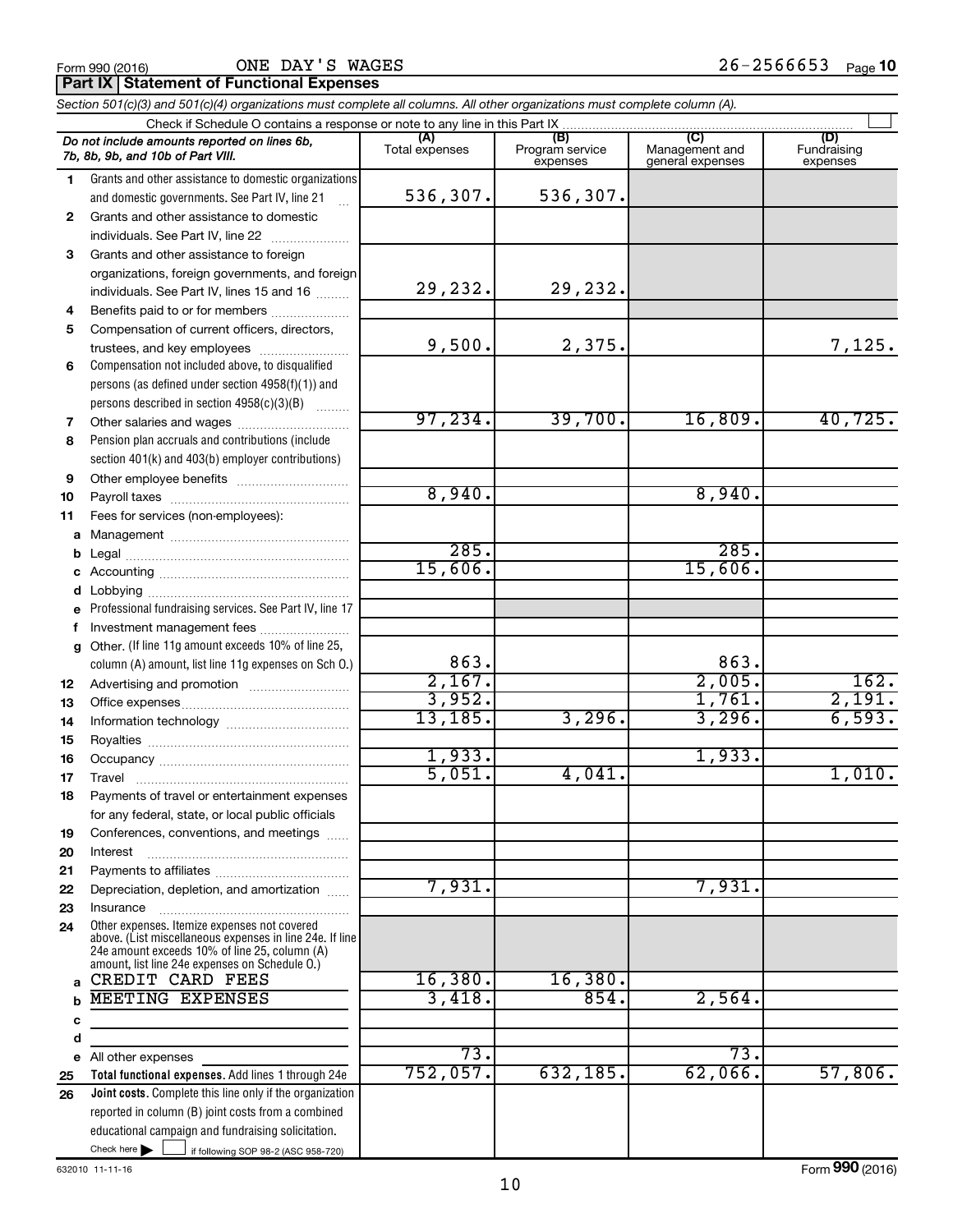|                             |    |                                                                                                                           |                 |         | (A)<br>Beginning of year |                 | (B)<br>End of year |
|-----------------------------|----|---------------------------------------------------------------------------------------------------------------------------|-----------------|---------|--------------------------|-----------------|--------------------|
|                             | 1  |                                                                                                                           |                 |         | 441,984.                 | $\blacksquare$  | 221,731.           |
|                             | 2  |                                                                                                                           |                 |         | 690, 143.                | $\mathbf{2}$    | 1,121,456.         |
|                             | З  |                                                                                                                           |                 |         | 2,618.                   | 3               | 1,083.             |
|                             | 4  |                                                                                                                           |                 |         |                          | 4               |                    |
|                             | 5  | Loans and other receivables from current and former officers, directors,                                                  |                 |         |                          |                 |                    |
|                             |    | trustees, key employees, and highest compensated employees. Complete                                                      |                 |         |                          |                 |                    |
|                             |    |                                                                                                                           |                 |         |                          | 5               |                    |
|                             | 6  | Loans and other receivables from other disqualified persons (as defined under                                             |                 |         |                          |                 |                    |
|                             |    | section $4958(f)(1)$ , persons described in section $4958(c)(3)(B)$ , and contributing                                    |                 |         |                          |                 |                    |
|                             |    | employers and sponsoring organizations of section 501(c)(9) voluntary                                                     |                 |         |                          |                 |                    |
|                             |    | employees' beneficiary organizations (see instr). Complete Part II of Sch L                                               |                 |         |                          | 6               |                    |
| Assets                      | 7  |                                                                                                                           |                 |         |                          | 7               |                    |
|                             | 8  |                                                                                                                           |                 |         | 3,365.                   | 8               | 2,727.             |
|                             | 9  | Prepaid expenses and deferred charges                                                                                     |                 |         |                          | 9               |                    |
|                             |    | 10a Land, buildings, and equipment: cost or other                                                                         |                 |         |                          |                 |                    |
|                             |    | basis. Complete Part VI of Schedule D  10a                                                                                |                 | 15,662. |                          |                 |                    |
|                             |    | <b>b</b> Less: accumulated depreciation <i></i>                                                                           | 10 <sub>b</sub> | 15,662. | О.                       | 10 <sub>c</sub> | 0.                 |
|                             | 11 |                                                                                                                           |                 |         |                          | 11              |                    |
|                             | 12 |                                                                                                                           |                 |         |                          | 12              |                    |
|                             | 13 |                                                                                                                           |                 |         | 13                       |                 |                    |
|                             | 14 |                                                                                                                           |                 |         |                          | 14              | 390.               |
|                             | 15 |                                                                                                                           |                 |         |                          | 15              |                    |
|                             | 16 |                                                                                                                           |                 |         | 1,138,110.               | 16              | 1,347,387.         |
|                             | 17 |                                                                                                                           |                 |         | 4,259.                   | 17              | 3,412.             |
|                             | 18 |                                                                                                                           |                 | 18      |                          |                 |                    |
|                             | 19 |                                                                                                                           |                 |         |                          | 19              |                    |
|                             | 20 |                                                                                                                           |                 | 20      |                          |                 |                    |
|                             | 21 | Escrow or custodial account liability. Complete Part IV of Schedule D                                                     |                 |         |                          | 21              |                    |
|                             | 22 | Loans and other payables to current and former officers, directors, trustees,                                             |                 |         |                          |                 |                    |
| Liabilities                 |    | key employees, highest compensated employees, and disqualified persons.                                                   |                 |         |                          |                 |                    |
|                             |    |                                                                                                                           |                 |         |                          | 22              |                    |
|                             | 23 | Secured mortgages and notes payable to unrelated third parties                                                            |                 |         |                          | 23              |                    |
|                             | 24 | Unsecured notes and loans payable to unrelated third parties                                                              |                 |         |                          | 24              |                    |
|                             | 25 | Other liabilities (including federal income tax, payables to related third                                                |                 |         |                          |                 |                    |
|                             |    | parties, and other liabilities not included on lines 17-24). Complete Part X of                                           |                 |         |                          |                 |                    |
|                             |    | Schedule D                                                                                                                |                 |         |                          | 25              |                    |
|                             | 26 |                                                                                                                           |                 |         | 4,259.                   | 26              | 3,412.             |
|                             |    | Organizations that follow SFAS 117 (ASC 958), check here $\blacktriangleright \begin{array}{c} \boxed{X} \end{array}$ and |                 |         |                          |                 |                    |
|                             |    | complete lines 27 through 29, and lines 33 and 34.                                                                        |                 |         |                          |                 |                    |
|                             | 27 |                                                                                                                           |                 |         | 1,133,851.               | 27              | 1,343,975.         |
|                             | 28 |                                                                                                                           |                 |         |                          | 28              |                    |
|                             | 29 | Permanently restricted net assets                                                                                         |                 |         |                          | 29              |                    |
| Net Assets or Fund Balances |    | Organizations that do not follow SFAS 117 (ASC 958), check here ▶                                                         |                 |         |                          |                 |                    |
|                             |    | and complete lines 30 through 34.                                                                                         |                 |         |                          |                 |                    |
|                             | 30 |                                                                                                                           |                 |         |                          | 30              |                    |
|                             | 31 | Paid-in or capital surplus, or land, building, or equipment fund                                                          |                 |         |                          | 31              |                    |
|                             | 32 | Retained earnings, endowment, accumulated income, or other funds                                                          |                 |         |                          | 32              |                    |
|                             | 33 |                                                                                                                           |                 |         | 1, 133, 851.             | 33              | 1,343,975.         |
|                             | 34 |                                                                                                                           |                 |         | 1,138,110.               | 34              | 1,347,387.         |

Form (2016) **990**

**Part X** | Balance Sheet ONE DAY'S WAGES

11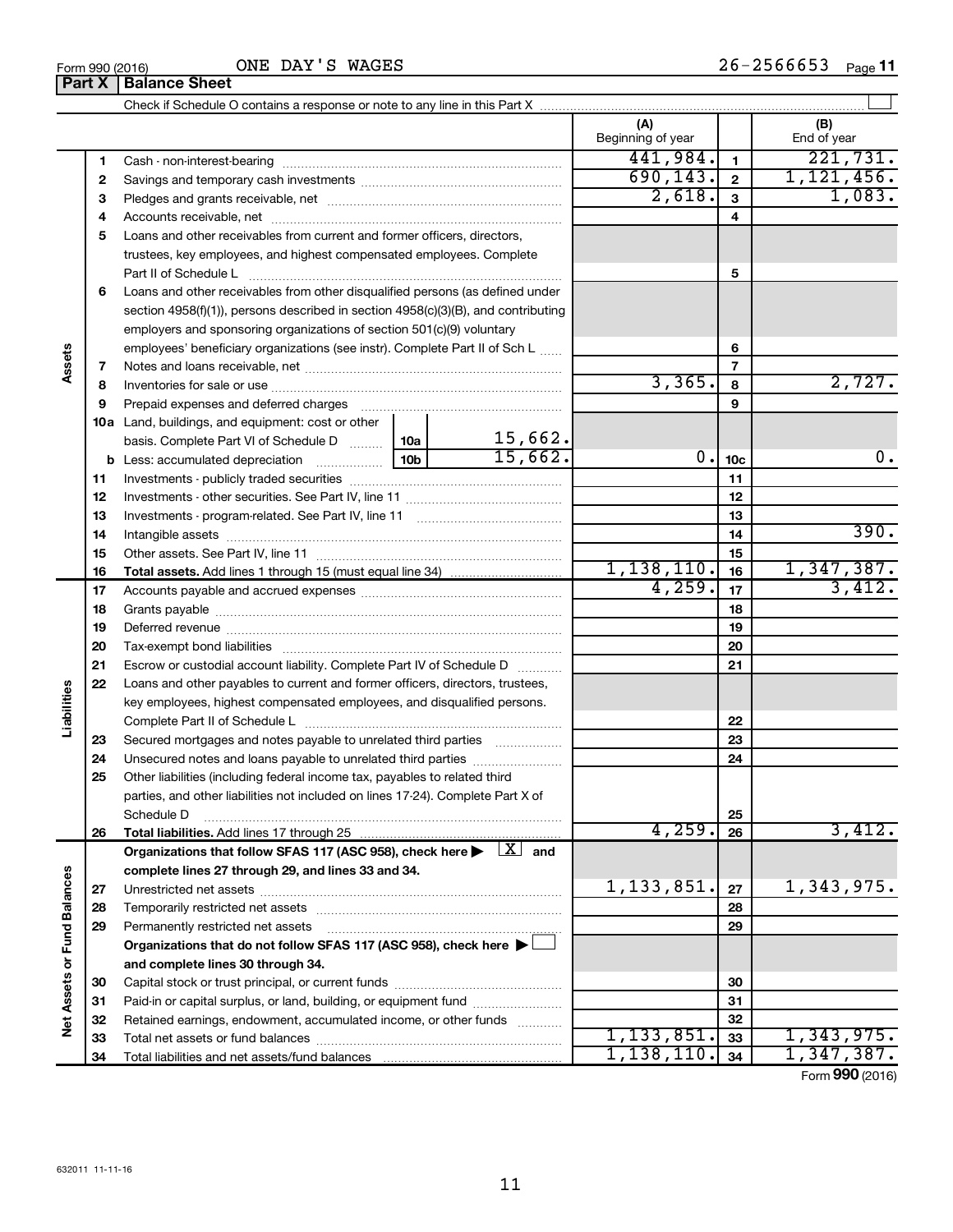| Part XI<br><b>Reconciliation of Net Assets</b><br>Check if Schedule O contains a response or note to any line in this Part XI<br>962,420.<br>1<br>1<br>752,057.<br>$\mathbf{2}$<br>2<br>210, 363.<br>$\mathbf{3}$<br>Revenue less expenses. Subtract line 2 from line 1<br>З<br>1, 133, 851.<br>$\overline{\mathbf{4}}$<br>4<br>5<br>Net unrealized gains (losses) on investments [11] matter than the control of the state of the state of the state of the state of the state of the state of the state of the state of the state of the state of the state of th<br>5<br>6<br>Donated services and use of facilities<br>6<br>$\overline{7}$<br>Investment expenses<br>7<br>$-239.$<br>8<br>8<br>$\overline{0}$ .<br>9<br>9<br>Net assets or fund balances at end of year. Combine lines 3 through 9 (must equal Part X, line 33,<br>10<br>1,343,975.<br>10<br>column (B))<br>Part XII Financial Statements and Reporting<br>No<br>Yes<br>$\lfloor \mathbf{X} \rfloor$ Accrual<br>Accounting method used to prepare the Form 990: $\Box$ Cash<br>Other<br>1<br>If the organization changed its method of accounting from a prior year or checked "Other," explain in Schedule O.<br>x<br>2a<br>If "Yes," check a box below to indicate whether the financial statements for the year were compiled or reviewed on a<br>separate basis, consolidated basis, or both:<br>Separate basis<br>Both consolidated and separate basis<br>Consolidated basis<br>x<br>2 <sub>b</sub><br>If "Yes," check a box below to indicate whether the financial statements for the year were audited on a separate basis,<br>consolidated basis, or both:<br>Separate basis<br>Consolidated basis<br>Both consolidated and separate basis<br>c If "Yes" to line 2a or 2b, does the organization have a committee that assumes responsibility for oversight of the audit,<br>review, or compilation of its financial statements and selection of an independent accountant?<br>2c<br>If the organization changed either its oversight process or selection process during the tax year, explain in Schedule O.<br>3a As a result of a federal award, was the organization required to undergo an audit or audits as set forth in the Single Audit<br>х<br>За<br><b>b</b> If "Yes," did the organization undergo the required audit or audits? If the organization did not undergo the required audit<br>Зb<br>$000 \, \text{m}$ | ONE DAY'S WAGES<br>Form 990 (2016) |  | 26-2566653 |  | Page 12 |  |
|--------------------------------------------------------------------------------------------------------------------------------------------------------------------------------------------------------------------------------------------------------------------------------------------------------------------------------------------------------------------------------------------------------------------------------------------------------------------------------------------------------------------------------------------------------------------------------------------------------------------------------------------------------------------------------------------------------------------------------------------------------------------------------------------------------------------------------------------------------------------------------------------------------------------------------------------------------------------------------------------------------------------------------------------------------------------------------------------------------------------------------------------------------------------------------------------------------------------------------------------------------------------------------------------------------------------------------------------------------------------------------------------------------------------------------------------------------------------------------------------------------------------------------------------------------------------------------------------------------------------------------------------------------------------------------------------------------------------------------------------------------------------------------------------------------------------------------------------------------------------------------------------------------------------------------------------------------------------------------------------------------------------------------------------------------------------------------------------------------------------------------------------------------------------------------------------------------------------------------------------------------------------------------------------------------------------------------------------------------------------------------------------------------------|------------------------------------|--|------------|--|---------|--|
|                                                                                                                                                                                                                                                                                                                                                                                                                                                                                                                                                                                                                                                                                                                                                                                                                                                                                                                                                                                                                                                                                                                                                                                                                                                                                                                                                                                                                                                                                                                                                                                                                                                                                                                                                                                                                                                                                                                                                                                                                                                                                                                                                                                                                                                                                                                                                                                                              |                                    |  |            |  |         |  |
|                                                                                                                                                                                                                                                                                                                                                                                                                                                                                                                                                                                                                                                                                                                                                                                                                                                                                                                                                                                                                                                                                                                                                                                                                                                                                                                                                                                                                                                                                                                                                                                                                                                                                                                                                                                                                                                                                                                                                                                                                                                                                                                                                                                                                                                                                                                                                                                                              |                                    |  |            |  |         |  |
|                                                                                                                                                                                                                                                                                                                                                                                                                                                                                                                                                                                                                                                                                                                                                                                                                                                                                                                                                                                                                                                                                                                                                                                                                                                                                                                                                                                                                                                                                                                                                                                                                                                                                                                                                                                                                                                                                                                                                                                                                                                                                                                                                                                                                                                                                                                                                                                                              |                                    |  |            |  |         |  |
|                                                                                                                                                                                                                                                                                                                                                                                                                                                                                                                                                                                                                                                                                                                                                                                                                                                                                                                                                                                                                                                                                                                                                                                                                                                                                                                                                                                                                                                                                                                                                                                                                                                                                                                                                                                                                                                                                                                                                                                                                                                                                                                                                                                                                                                                                                                                                                                                              |                                    |  |            |  |         |  |
|                                                                                                                                                                                                                                                                                                                                                                                                                                                                                                                                                                                                                                                                                                                                                                                                                                                                                                                                                                                                                                                                                                                                                                                                                                                                                                                                                                                                                                                                                                                                                                                                                                                                                                                                                                                                                                                                                                                                                                                                                                                                                                                                                                                                                                                                                                                                                                                                              |                                    |  |            |  |         |  |
|                                                                                                                                                                                                                                                                                                                                                                                                                                                                                                                                                                                                                                                                                                                                                                                                                                                                                                                                                                                                                                                                                                                                                                                                                                                                                                                                                                                                                                                                                                                                                                                                                                                                                                                                                                                                                                                                                                                                                                                                                                                                                                                                                                                                                                                                                                                                                                                                              |                                    |  |            |  |         |  |
|                                                                                                                                                                                                                                                                                                                                                                                                                                                                                                                                                                                                                                                                                                                                                                                                                                                                                                                                                                                                                                                                                                                                                                                                                                                                                                                                                                                                                                                                                                                                                                                                                                                                                                                                                                                                                                                                                                                                                                                                                                                                                                                                                                                                                                                                                                                                                                                                              |                                    |  |            |  |         |  |
|                                                                                                                                                                                                                                                                                                                                                                                                                                                                                                                                                                                                                                                                                                                                                                                                                                                                                                                                                                                                                                                                                                                                                                                                                                                                                                                                                                                                                                                                                                                                                                                                                                                                                                                                                                                                                                                                                                                                                                                                                                                                                                                                                                                                                                                                                                                                                                                                              |                                    |  |            |  |         |  |
|                                                                                                                                                                                                                                                                                                                                                                                                                                                                                                                                                                                                                                                                                                                                                                                                                                                                                                                                                                                                                                                                                                                                                                                                                                                                                                                                                                                                                                                                                                                                                                                                                                                                                                                                                                                                                                                                                                                                                                                                                                                                                                                                                                                                                                                                                                                                                                                                              |                                    |  |            |  |         |  |
|                                                                                                                                                                                                                                                                                                                                                                                                                                                                                                                                                                                                                                                                                                                                                                                                                                                                                                                                                                                                                                                                                                                                                                                                                                                                                                                                                                                                                                                                                                                                                                                                                                                                                                                                                                                                                                                                                                                                                                                                                                                                                                                                                                                                                                                                                                                                                                                                              |                                    |  |            |  |         |  |
|                                                                                                                                                                                                                                                                                                                                                                                                                                                                                                                                                                                                                                                                                                                                                                                                                                                                                                                                                                                                                                                                                                                                                                                                                                                                                                                                                                                                                                                                                                                                                                                                                                                                                                                                                                                                                                                                                                                                                                                                                                                                                                                                                                                                                                                                                                                                                                                                              |                                    |  |            |  |         |  |
|                                                                                                                                                                                                                                                                                                                                                                                                                                                                                                                                                                                                                                                                                                                                                                                                                                                                                                                                                                                                                                                                                                                                                                                                                                                                                                                                                                                                                                                                                                                                                                                                                                                                                                                                                                                                                                                                                                                                                                                                                                                                                                                                                                                                                                                                                                                                                                                                              |                                    |  |            |  |         |  |
|                                                                                                                                                                                                                                                                                                                                                                                                                                                                                                                                                                                                                                                                                                                                                                                                                                                                                                                                                                                                                                                                                                                                                                                                                                                                                                                                                                                                                                                                                                                                                                                                                                                                                                                                                                                                                                                                                                                                                                                                                                                                                                                                                                                                                                                                                                                                                                                                              |                                    |  |            |  |         |  |
|                                                                                                                                                                                                                                                                                                                                                                                                                                                                                                                                                                                                                                                                                                                                                                                                                                                                                                                                                                                                                                                                                                                                                                                                                                                                                                                                                                                                                                                                                                                                                                                                                                                                                                                                                                                                                                                                                                                                                                                                                                                                                                                                                                                                                                                                                                                                                                                                              |                                    |  |            |  |         |  |
|                                                                                                                                                                                                                                                                                                                                                                                                                                                                                                                                                                                                                                                                                                                                                                                                                                                                                                                                                                                                                                                                                                                                                                                                                                                                                                                                                                                                                                                                                                                                                                                                                                                                                                                                                                                                                                                                                                                                                                                                                                                                                                                                                                                                                                                                                                                                                                                                              |                                    |  |            |  |         |  |
|                                                                                                                                                                                                                                                                                                                                                                                                                                                                                                                                                                                                                                                                                                                                                                                                                                                                                                                                                                                                                                                                                                                                                                                                                                                                                                                                                                                                                                                                                                                                                                                                                                                                                                                                                                                                                                                                                                                                                                                                                                                                                                                                                                                                                                                                                                                                                                                                              |                                    |  |            |  |         |  |
|                                                                                                                                                                                                                                                                                                                                                                                                                                                                                                                                                                                                                                                                                                                                                                                                                                                                                                                                                                                                                                                                                                                                                                                                                                                                                                                                                                                                                                                                                                                                                                                                                                                                                                                                                                                                                                                                                                                                                                                                                                                                                                                                                                                                                                                                                                                                                                                                              |                                    |  |            |  |         |  |
|                                                                                                                                                                                                                                                                                                                                                                                                                                                                                                                                                                                                                                                                                                                                                                                                                                                                                                                                                                                                                                                                                                                                                                                                                                                                                                                                                                                                                                                                                                                                                                                                                                                                                                                                                                                                                                                                                                                                                                                                                                                                                                                                                                                                                                                                                                                                                                                                              |                                    |  |            |  |         |  |
|                                                                                                                                                                                                                                                                                                                                                                                                                                                                                                                                                                                                                                                                                                                                                                                                                                                                                                                                                                                                                                                                                                                                                                                                                                                                                                                                                                                                                                                                                                                                                                                                                                                                                                                                                                                                                                                                                                                                                                                                                                                                                                                                                                                                                                                                                                                                                                                                              |                                    |  |            |  |         |  |
|                                                                                                                                                                                                                                                                                                                                                                                                                                                                                                                                                                                                                                                                                                                                                                                                                                                                                                                                                                                                                                                                                                                                                                                                                                                                                                                                                                                                                                                                                                                                                                                                                                                                                                                                                                                                                                                                                                                                                                                                                                                                                                                                                                                                                                                                                                                                                                                                              |                                    |  |            |  |         |  |
|                                                                                                                                                                                                                                                                                                                                                                                                                                                                                                                                                                                                                                                                                                                                                                                                                                                                                                                                                                                                                                                                                                                                                                                                                                                                                                                                                                                                                                                                                                                                                                                                                                                                                                                                                                                                                                                                                                                                                                                                                                                                                                                                                                                                                                                                                                                                                                                                              |                                    |  |            |  |         |  |
|                                                                                                                                                                                                                                                                                                                                                                                                                                                                                                                                                                                                                                                                                                                                                                                                                                                                                                                                                                                                                                                                                                                                                                                                                                                                                                                                                                                                                                                                                                                                                                                                                                                                                                                                                                                                                                                                                                                                                                                                                                                                                                                                                                                                                                                                                                                                                                                                              |                                    |  |            |  |         |  |
|                                                                                                                                                                                                                                                                                                                                                                                                                                                                                                                                                                                                                                                                                                                                                                                                                                                                                                                                                                                                                                                                                                                                                                                                                                                                                                                                                                                                                                                                                                                                                                                                                                                                                                                                                                                                                                                                                                                                                                                                                                                                                                                                                                                                                                                                                                                                                                                                              |                                    |  |            |  |         |  |
|                                                                                                                                                                                                                                                                                                                                                                                                                                                                                                                                                                                                                                                                                                                                                                                                                                                                                                                                                                                                                                                                                                                                                                                                                                                                                                                                                                                                                                                                                                                                                                                                                                                                                                                                                                                                                                                                                                                                                                                                                                                                                                                                                                                                                                                                                                                                                                                                              |                                    |  |            |  |         |  |
|                                                                                                                                                                                                                                                                                                                                                                                                                                                                                                                                                                                                                                                                                                                                                                                                                                                                                                                                                                                                                                                                                                                                                                                                                                                                                                                                                                                                                                                                                                                                                                                                                                                                                                                                                                                                                                                                                                                                                                                                                                                                                                                                                                                                                                                                                                                                                                                                              |                                    |  |            |  |         |  |
|                                                                                                                                                                                                                                                                                                                                                                                                                                                                                                                                                                                                                                                                                                                                                                                                                                                                                                                                                                                                                                                                                                                                                                                                                                                                                                                                                                                                                                                                                                                                                                                                                                                                                                                                                                                                                                                                                                                                                                                                                                                                                                                                                                                                                                                                                                                                                                                                              |                                    |  |            |  |         |  |
|                                                                                                                                                                                                                                                                                                                                                                                                                                                                                                                                                                                                                                                                                                                                                                                                                                                                                                                                                                                                                                                                                                                                                                                                                                                                                                                                                                                                                                                                                                                                                                                                                                                                                                                                                                                                                                                                                                                                                                                                                                                                                                                                                                                                                                                                                                                                                                                                              |                                    |  |            |  |         |  |
|                                                                                                                                                                                                                                                                                                                                                                                                                                                                                                                                                                                                                                                                                                                                                                                                                                                                                                                                                                                                                                                                                                                                                                                                                                                                                                                                                                                                                                                                                                                                                                                                                                                                                                                                                                                                                                                                                                                                                                                                                                                                                                                                                                                                                                                                                                                                                                                                              |                                    |  |            |  |         |  |
|                                                                                                                                                                                                                                                                                                                                                                                                                                                                                                                                                                                                                                                                                                                                                                                                                                                                                                                                                                                                                                                                                                                                                                                                                                                                                                                                                                                                                                                                                                                                                                                                                                                                                                                                                                                                                                                                                                                                                                                                                                                                                                                                                                                                                                                                                                                                                                                                              |                                    |  |            |  |         |  |
|                                                                                                                                                                                                                                                                                                                                                                                                                                                                                                                                                                                                                                                                                                                                                                                                                                                                                                                                                                                                                                                                                                                                                                                                                                                                                                                                                                                                                                                                                                                                                                                                                                                                                                                                                                                                                                                                                                                                                                                                                                                                                                                                                                                                                                                                                                                                                                                                              |                                    |  |            |  |         |  |
|                                                                                                                                                                                                                                                                                                                                                                                                                                                                                                                                                                                                                                                                                                                                                                                                                                                                                                                                                                                                                                                                                                                                                                                                                                                                                                                                                                                                                                                                                                                                                                                                                                                                                                                                                                                                                                                                                                                                                                                                                                                                                                                                                                                                                                                                                                                                                                                                              |                                    |  |            |  |         |  |
|                                                                                                                                                                                                                                                                                                                                                                                                                                                                                                                                                                                                                                                                                                                                                                                                                                                                                                                                                                                                                                                                                                                                                                                                                                                                                                                                                                                                                                                                                                                                                                                                                                                                                                                                                                                                                                                                                                                                                                                                                                                                                                                                                                                                                                                                                                                                                                                                              |                                    |  |            |  |         |  |
|                                                                                                                                                                                                                                                                                                                                                                                                                                                                                                                                                                                                                                                                                                                                                                                                                                                                                                                                                                                                                                                                                                                                                                                                                                                                                                                                                                                                                                                                                                                                                                                                                                                                                                                                                                                                                                                                                                                                                                                                                                                                                                                                                                                                                                                                                                                                                                                                              |                                    |  |            |  |         |  |
|                                                                                                                                                                                                                                                                                                                                                                                                                                                                                                                                                                                                                                                                                                                                                                                                                                                                                                                                                                                                                                                                                                                                                                                                                                                                                                                                                                                                                                                                                                                                                                                                                                                                                                                                                                                                                                                                                                                                                                                                                                                                                                                                                                                                                                                                                                                                                                                                              |                                    |  |            |  |         |  |

Form (2016) **990**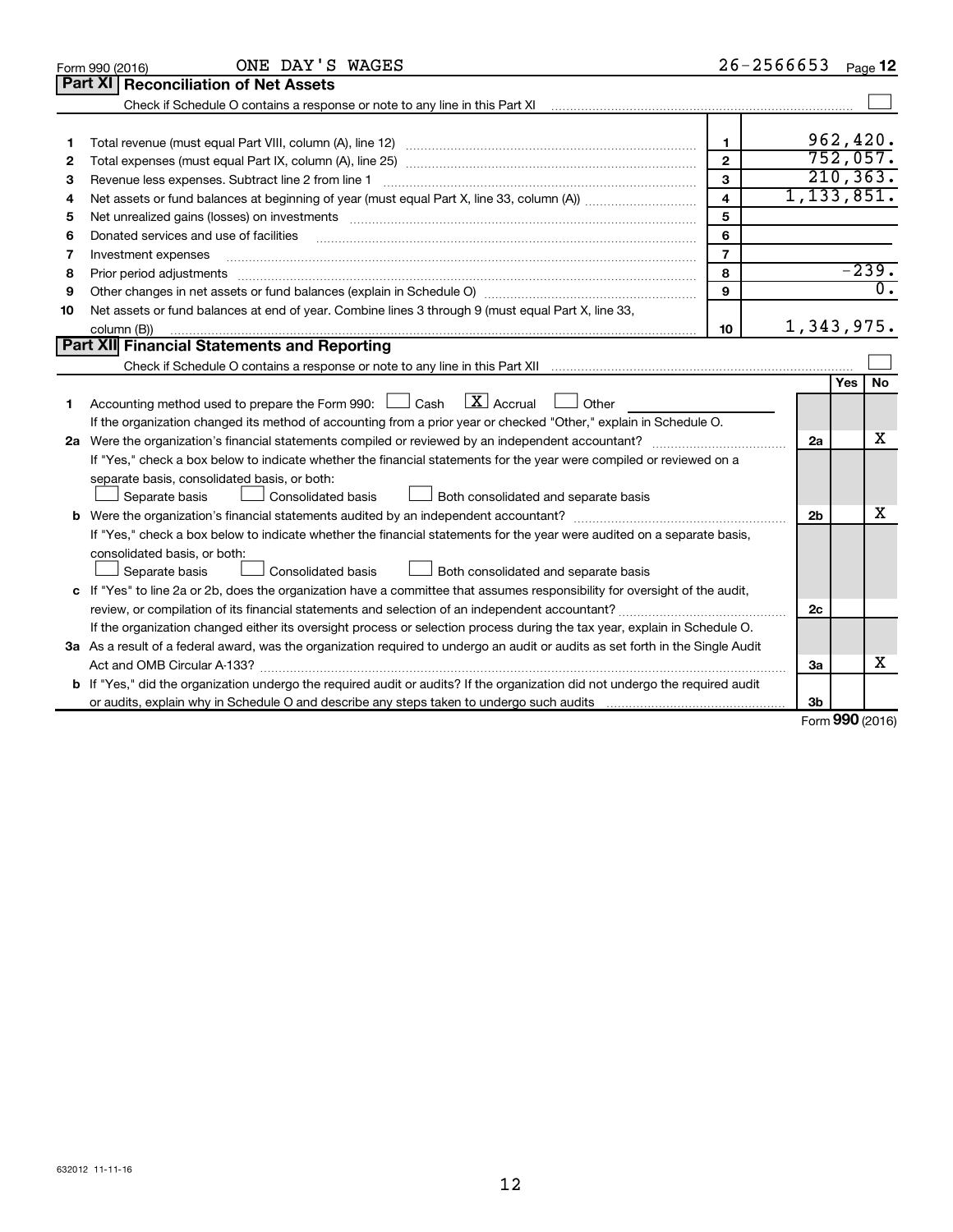| (Form 990 or 990-EZ |  |  |  |  |
|---------------------|--|--|--|--|
|---------------------|--|--|--|--|

# Form 990 or 990-EZ) **Public Charity Status and Public Support**<br>
Complete if the organization is a section 501(c)(3) organization or a section<br> **2016**

| 4947(a)(1) nonexempt charitable trust. |  |
|----------------------------------------|--|
| Attach to Form 990 or Form 990-FZ      |  |

| ___            |  | __ |
|----------------|--|----|
| Open to Public |  |    |
| Inenaction     |  |    |

OMB No. 1545-0047

Department of the Treasury <u>Inter</u>

|                |                                                                                                                                                                            | Internal Revenue Service |  |                                                                        | Information about Schedule A (Form 990 or 990-EZ) and its instructions is at WWW.irs.gov/form990.                                                                                                                        |     |                                   |                            | Inspection                            |
|----------------|----------------------------------------------------------------------------------------------------------------------------------------------------------------------------|--------------------------|--|------------------------------------------------------------------------|--------------------------------------------------------------------------------------------------------------------------------------------------------------------------------------------------------------------------|-----|-----------------------------------|----------------------------|---------------------------------------|
|                |                                                                                                                                                                            | Name of the organization |  |                                                                        |                                                                                                                                                                                                                          |     |                                   |                            | <b>Employer identification number</b> |
|                |                                                                                                                                                                            |                          |  | ONE DAY'S WAGES                                                        |                                                                                                                                                                                                                          |     |                                   |                            | 26-2566653                            |
|                | Part I                                                                                                                                                                     |                          |  |                                                                        | Reason for Public Charity Status (All organizations must complete this part.) See instructions.                                                                                                                          |     |                                   |                            |                                       |
|                |                                                                                                                                                                            |                          |  |                                                                        | The organization is not a private foundation because it is: (For lines 1 through 12, check only one box.)                                                                                                                |     |                                   |                            |                                       |
| 1              |                                                                                                                                                                            |                          |  |                                                                        | A church, convention of churches, or association of churches described in section 170(b)(1)(A)(i).                                                                                                                       |     |                                   |                            |                                       |
| 2              |                                                                                                                                                                            |                          |  |                                                                        | A school described in section 170(b)(1)(A)(ii). (Attach Schedule E (Form 990 or 990-EZ).)                                                                                                                                |     |                                   |                            |                                       |
| з              |                                                                                                                                                                            |                          |  |                                                                        | A hospital or a cooperative hospital service organization described in section 170(b)(1)(A)(iii).                                                                                                                        |     |                                   |                            |                                       |
| 4              |                                                                                                                                                                            |                          |  |                                                                        | A medical research organization operated in conjunction with a hospital described in section 170(b)(1)(A)(iii). Enter the hospital's name,                                                                               |     |                                   |                            |                                       |
|                |                                                                                                                                                                            | city, and state:         |  |                                                                        |                                                                                                                                                                                                                          |     |                                   |                            |                                       |
| 5              |                                                                                                                                                                            |                          |  |                                                                        |                                                                                                                                                                                                                          |     |                                   |                            |                                       |
|                | An organization operated for the benefit of a college or university owned or operated by a governmental unit described in<br>section 170(b)(1)(A)(iv). (Complete Part II.) |                          |  |                                                                        |                                                                                                                                                                                                                          |     |                                   |                            |                                       |
| 6              |                                                                                                                                                                            |                          |  |                                                                        | A federal, state, or local government or governmental unit described in section 170(b)(1)(A)(v).                                                                                                                         |     |                                   |                            |                                       |
| $\overline{7}$ | $\lfloor x \rfloor$                                                                                                                                                        |                          |  |                                                                        | An organization that normally receives a substantial part of its support from a governmental unit or from the general public described in                                                                                |     |                                   |                            |                                       |
|                |                                                                                                                                                                            |                          |  | section 170(b)(1)(A)(vi). (Complete Part II.)                          |                                                                                                                                                                                                                          |     |                                   |                            |                                       |
| 8              |                                                                                                                                                                            |                          |  |                                                                        | A community trust described in section 170(b)(1)(A)(vi). (Complete Part II.)                                                                                                                                             |     |                                   |                            |                                       |
| 9              |                                                                                                                                                                            |                          |  |                                                                        | An agricultural research organization described in section 170(b)(1)(A)(ix) operated in conjunction with a land-grant college                                                                                            |     |                                   |                            |                                       |
|                |                                                                                                                                                                            |                          |  |                                                                        | or university or a non-land-grant college of agriculture (see instructions). Enter the name, city, and state of the college or                                                                                           |     |                                   |                            |                                       |
|                |                                                                                                                                                                            | university:              |  |                                                                        |                                                                                                                                                                                                                          |     |                                   |                            |                                       |
| 10             |                                                                                                                                                                            |                          |  |                                                                        | An organization that normally receives: (1) more than 33 1/3% of its support from contributions, membership fees, and gross receipts from                                                                                |     |                                   |                            |                                       |
|                |                                                                                                                                                                            |                          |  |                                                                        | activities related to its exempt functions - subject to certain exceptions, and (2) no more than 33 1/3% of its support from gross investment                                                                            |     |                                   |                            |                                       |
|                |                                                                                                                                                                            |                          |  |                                                                        | income and unrelated business taxable income (less section 511 tax) from businesses acquired by the organization after June 30, 1975.                                                                                    |     |                                   |                            |                                       |
|                |                                                                                                                                                                            |                          |  | See section 509(a)(2). (Complete Part III.)                            |                                                                                                                                                                                                                          |     |                                   |                            |                                       |
| 11             |                                                                                                                                                                            |                          |  |                                                                        | An organization organized and operated exclusively to test for public safety. See section 509(a)(4).                                                                                                                     |     |                                   |                            |                                       |
| 12             |                                                                                                                                                                            |                          |  |                                                                        | An organization organized and operated exclusively for the benefit of, to perform the functions of, or to carry out the purposes of one or                                                                               |     |                                   |                            |                                       |
|                |                                                                                                                                                                            |                          |  |                                                                        | more publicly supported organizations described in section 509(a)(1) or section 509(a)(2). See section 509(a)(3). Check the box in                                                                                       |     |                                   |                            |                                       |
|                |                                                                                                                                                                            |                          |  |                                                                        | lines 12a through 12d that describes the type of supporting organization and complete lines 12e, 12f, and 12g.                                                                                                           |     |                                   |                            |                                       |
| а              |                                                                                                                                                                            |                          |  |                                                                        | Type I. A supporting organization operated, supervised, or controlled by its supported organization(s), typically by giving                                                                                              |     |                                   |                            |                                       |
|                |                                                                                                                                                                            |                          |  |                                                                        | the supported organization(s) the power to regularly appoint or elect a majority of the directors or trustees of the supporting                                                                                          |     |                                   |                            |                                       |
|                |                                                                                                                                                                            |                          |  | organization. You must complete Part IV, Sections A and B.             |                                                                                                                                                                                                                          |     |                                   |                            |                                       |
| b              |                                                                                                                                                                            |                          |  |                                                                        | Type II. A supporting organization supervised or controlled in connection with its supported organization(s), by having                                                                                                  |     |                                   |                            |                                       |
|                |                                                                                                                                                                            |                          |  |                                                                        | control or management of the supporting organization vested in the same persons that control or manage the supported                                                                                                     |     |                                   |                            |                                       |
|                |                                                                                                                                                                            |                          |  | organization(s). You must complete Part IV, Sections A and C.          |                                                                                                                                                                                                                          |     |                                   |                            |                                       |
|                |                                                                                                                                                                            |                          |  |                                                                        | Type III functionally integrated. A supporting organization operated in connection with, and functionally integrated with,                                                                                               |     |                                   |                            |                                       |
| с              |                                                                                                                                                                            |                          |  |                                                                        |                                                                                                                                                                                                                          |     |                                   |                            |                                       |
|                |                                                                                                                                                                            |                          |  |                                                                        | its supported organization(s) (see instructions). You must complete Part IV, Sections A, D, and E.                                                                                                                       |     |                                   |                            |                                       |
| d              |                                                                                                                                                                            |                          |  |                                                                        | Type III non-functionally integrated. A supporting organization operated in connection with its supported organization(s)                                                                                                |     |                                   |                            |                                       |
|                |                                                                                                                                                                            |                          |  |                                                                        | that is not functionally integrated. The organization generally must satisfy a distribution requirement and an attentiveness<br>requirement (see instructions). You must complete Part IV, Sections A and D, and Part V. |     |                                   |                            |                                       |
|                |                                                                                                                                                                            |                          |  |                                                                        | Check this box if the organization received a written determination from the IRS that it is a Type I, Type II, Type III                                                                                                  |     |                                   |                            |                                       |
| е              |                                                                                                                                                                            |                          |  |                                                                        |                                                                                                                                                                                                                          |     |                                   |                            |                                       |
|                |                                                                                                                                                                            |                          |  | Enter the number of supported organizations                            | functionally integrated, or Type III non-functionally integrated supporting organization.                                                                                                                                |     |                                   |                            |                                       |
| f              |                                                                                                                                                                            |                          |  | Provide the following information about the supported organization(s). |                                                                                                                                                                                                                          |     |                                   |                            |                                       |
| g              |                                                                                                                                                                            | (i) Name of supported    |  | (ii) EIN                                                               | (iii) Type of organization                                                                                                                                                                                               |     | (iv) Is the organization listed   | (v) Amount of monetary     | (vi) Amount of other                  |
|                |                                                                                                                                                                            | organization             |  |                                                                        | (described on lines 1-10                                                                                                                                                                                                 | Yes | in your governing document?<br>No | support (see instructions) | support (see instructions)            |
|                |                                                                                                                                                                            |                          |  |                                                                        | above (see instructions))                                                                                                                                                                                                |     |                                   |                            |                                       |
|                |                                                                                                                                                                            |                          |  |                                                                        |                                                                                                                                                                                                                          |     |                                   |                            |                                       |
|                |                                                                                                                                                                            |                          |  |                                                                        |                                                                                                                                                                                                                          |     |                                   |                            |                                       |
|                |                                                                                                                                                                            |                          |  |                                                                        |                                                                                                                                                                                                                          |     |                                   |                            |                                       |
|                |                                                                                                                                                                            |                          |  |                                                                        |                                                                                                                                                                                                                          |     |                                   |                            |                                       |
|                |                                                                                                                                                                            |                          |  |                                                                        |                                                                                                                                                                                                                          |     |                                   |                            |                                       |
|                |                                                                                                                                                                            |                          |  |                                                                        |                                                                                                                                                                                                                          |     |                                   |                            |                                       |
|                |                                                                                                                                                                            |                          |  |                                                                        |                                                                                                                                                                                                                          |     |                                   |                            |                                       |
|                |                                                                                                                                                                            |                          |  |                                                                        |                                                                                                                                                                                                                          |     |                                   |                            |                                       |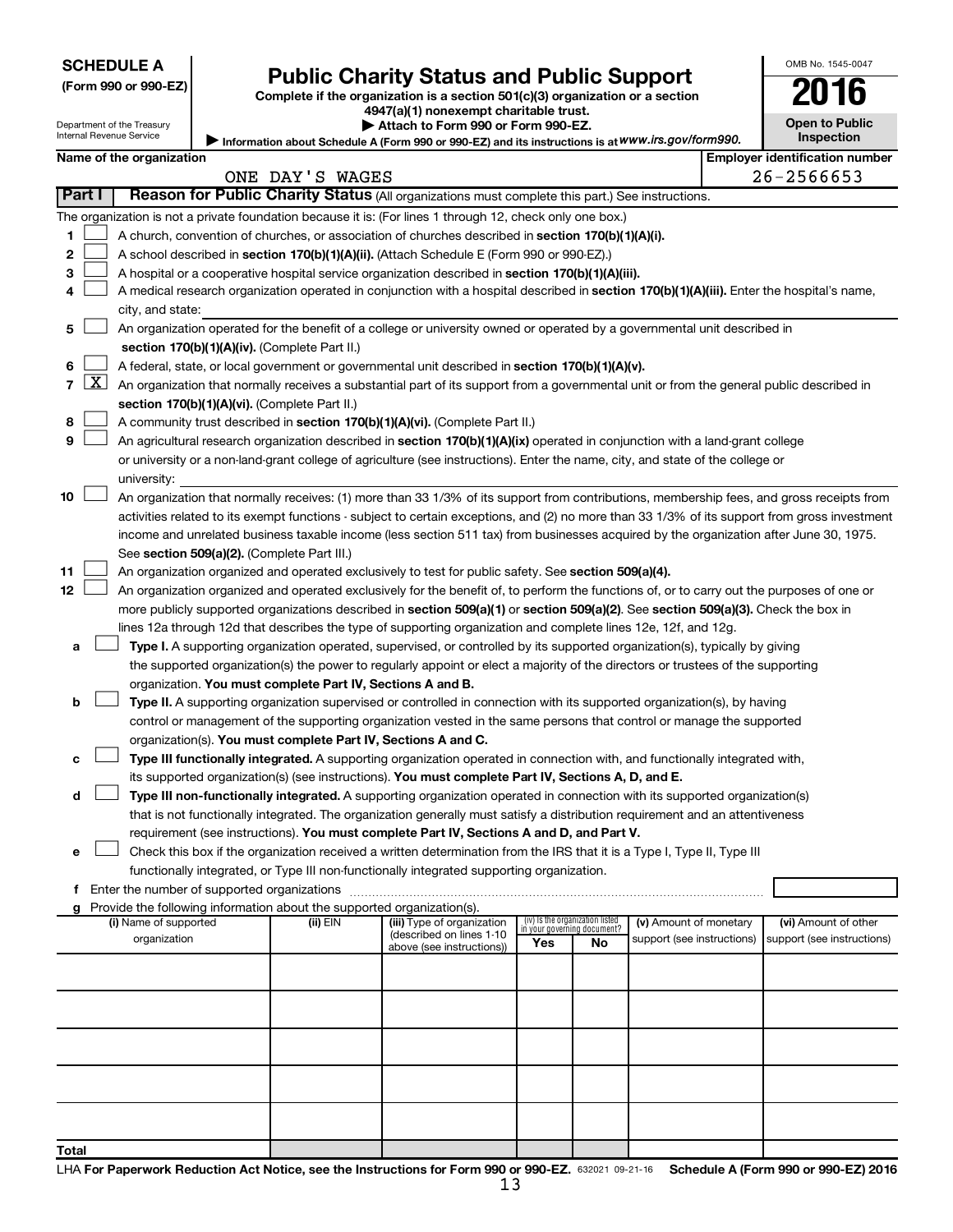#### Schedule A (Form 990 or 990-EZ) 2016 Page ONE DAY'S WAGES 26-2566653

26-2566653 Page 2

**Part II Support Schedule for Organizations Described in Sections 170(b)(1)(A)(iv) and 170(b)(1)(A)(vi)**

(Complete only if you checked the box on line 5, 7, or 8 of Part I or if the organization failed to qualify under Part III. If the organization fails to qualify under the tests listed below, please complete Part III.)

| <b>Section A. Public Support</b>                                                                                                               |                      |                     |                        |                       |                      |                                          |
|------------------------------------------------------------------------------------------------------------------------------------------------|----------------------|---------------------|------------------------|-----------------------|----------------------|------------------------------------------|
| Calendar year (or fiscal year beginning in)                                                                                                    | (a) 2012             | (b) 2013            | $(c)$ 2014             | $(d)$ 2015            | (e) 2016             | (f) Total                                |
| 1 Gifts, grants, contributions, and                                                                                                            |                      |                     |                        |                       |                      |                                          |
| membership fees received. (Do not                                                                                                              |                      |                     |                        |                       |                      |                                          |
| include any "unusual grants.")                                                                                                                 | 517,540.             | 606,011.            | 768, 737.              | 1012863.              | 983,898.             | 3889049.                                 |
| 2 Tax revenues levied for the organ-                                                                                                           |                      |                     |                        |                       |                      |                                          |
| ization's benefit and either paid to                                                                                                           |                      |                     |                        |                       |                      |                                          |
| or expended on its behalf                                                                                                                      |                      |                     |                        |                       |                      |                                          |
| 3 The value of services or facilities                                                                                                          |                      |                     |                        |                       |                      |                                          |
| furnished by a governmental unit to                                                                                                            |                      |                     |                        |                       |                      |                                          |
| the organization without charge                                                                                                                |                      |                     |                        |                       |                      |                                          |
| 4 Total. Add lines 1 through 3                                                                                                                 | 517,540.             | 606,011.            | 768, 737.              | 1012863.              | 983,898.             | 3889049.                                 |
| 5 The portion of total contributions                                                                                                           |                      |                     |                        |                       |                      |                                          |
| by each person (other than a                                                                                                                   |                      |                     |                        |                       |                      |                                          |
| governmental unit or publicly                                                                                                                  |                      |                     |                        |                       |                      |                                          |
| supported organization) included                                                                                                               |                      |                     |                        |                       |                      |                                          |
| on line 1 that exceeds 2% of the                                                                                                               |                      |                     |                        |                       |                      |                                          |
| amount shown on line 11,                                                                                                                       |                      |                     |                        |                       |                      |                                          |
| column (f)                                                                                                                                     |                      |                     |                        |                       |                      | 230,386.                                 |
|                                                                                                                                                |                      |                     |                        |                       |                      | 3658663.                                 |
| 6 Public support. Subtract line 5 from line 4.<br><b>Section B. Total Support</b>                                                              |                      |                     |                        |                       |                      |                                          |
|                                                                                                                                                |                      |                     |                        |                       |                      |                                          |
| Calendar year (or fiscal year beginning in)                                                                                                    | (a) 2012<br>517,540. | (b) 2013<br>606,011 | $(c)$ 2014<br>768,737. | $(d)$ 2015<br>1012863 | (e) 2016<br>983,898. | (f) Total<br>3889049.                    |
| 7 Amounts from line 4                                                                                                                          |                      |                     |                        |                       |                      |                                          |
| 8 Gross income from interest.                                                                                                                  |                      |                     |                        |                       |                      |                                          |
| dividends, payments received on                                                                                                                |                      |                     |                        |                       |                      |                                          |
| securities loans, rents, royalties                                                                                                             |                      |                     |                        |                       |                      |                                          |
| and income from similar sources                                                                                                                | 233.                 | 652.                | 643.                   | 705.                  | 2,119.               | 4,352.                                   |
| <b>9</b> Net income from unrelated business                                                                                                    |                      |                     |                        |                       |                      |                                          |
| activities, whether or not the                                                                                                                 |                      |                     |                        |                       |                      |                                          |
| business is regularly carried on                                                                                                               |                      |                     |                        |                       |                      |                                          |
| 10 Other income. Do not include gain                                                                                                           |                      |                     |                        |                       |                      |                                          |
| or loss from the sale of capital                                                                                                               |                      |                     |                        |                       |                      |                                          |
| assets (Explain in Part VI.)                                                                                                                   |                      |                     |                        |                       | 140.                 | 140.                                     |
| 11 Total support. Add lines 7 through 10                                                                                                       |                      |                     |                        |                       |                      | 3893541.                                 |
| <b>12</b> Gross receipts from related activities, etc. (see instructions)                                                                      |                      |                     |                        |                       | 12                   | 159,018.                                 |
| 13 First five years. If the Form 990 is for the organization's first, second, third, fourth, or fifth tax year as a section 501(c)(3)          |                      |                     |                        |                       |                      |                                          |
| organization, check this box and stop here                                                                                                     |                      |                     |                        |                       |                      |                                          |
| <b>Section C. Computation of Public Support Percentage</b>                                                                                     |                      |                     |                        |                       |                      |                                          |
|                                                                                                                                                |                      |                     |                        |                       | 14                   | 93.97<br>%                               |
|                                                                                                                                                |                      |                     |                        |                       | 15                   | 94.92<br>$\%$                            |
| 16a 33 1/3% support test - 2016. If the organization did not check the box on line 13, and line 14 is 33 1/3% or more, check this box and      |                      |                     |                        |                       |                      |                                          |
|                                                                                                                                                |                      |                     |                        |                       |                      | $\blacktriangleright$ $\boxed{\text{X}}$ |
| b 33 1/3% support test - 2015. If the organization did not check a box on line 13 or 16a, and line 15 is 33 1/3% or more, check this box       |                      |                     |                        |                       |                      |                                          |
|                                                                                                                                                |                      |                     |                        |                       |                      |                                          |
| 17a 10% -facts-and-circumstances test - 2016. If the organization did not check a box on line 13, 16a, or 16b, and line 14 is 10% or more,     |                      |                     |                        |                       |                      |                                          |
| and if the organization meets the "facts-and-circumstances" test, check this box and stop here. Explain in Part VI how the organization        |                      |                     |                        |                       |                      |                                          |
|                                                                                                                                                |                      |                     |                        |                       |                      |                                          |
| <b>b 10%</b> -facts-and-circumstances test - 2015. If the organization did not check a box on line 13, 16a, 16b, or 17a, and line 15 is 10% or |                      |                     |                        |                       |                      |                                          |
| more, and if the organization meets the "facts-and-circumstances" test, check this box and stop here. Explain in Part VI how the               |                      |                     |                        |                       |                      |                                          |
| organization meets the "facts-and-circumstances" test. The organization qualifies as a publicly supported organization                         |                      |                     |                        |                       |                      |                                          |
| 18 Private foundation. If the organization did not check a box on line 13, 16a, 16b, 17a, or 17b, check this box and see instructions          |                      |                     |                        |                       |                      |                                          |
|                                                                                                                                                |                      |                     |                        |                       |                      |                                          |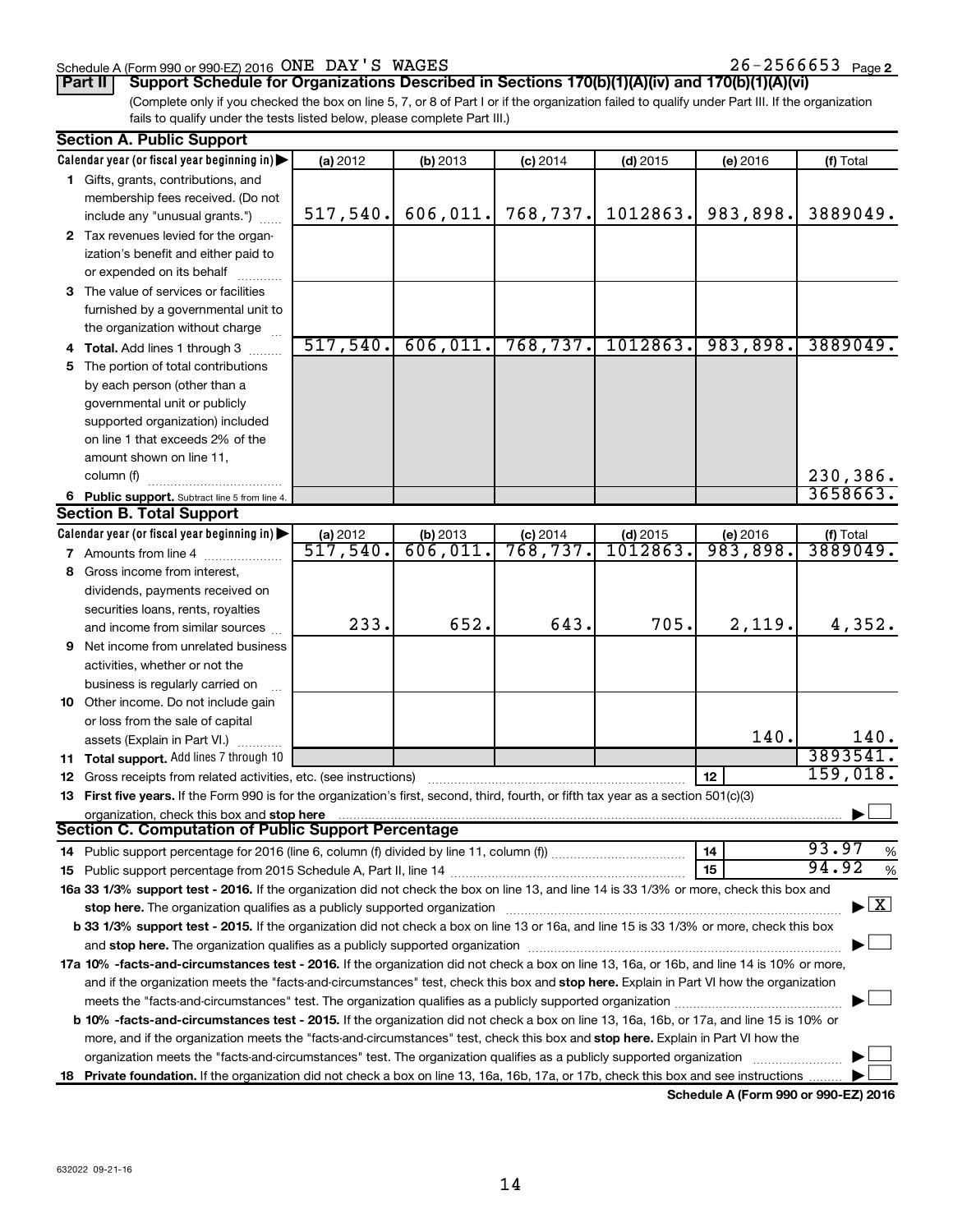#### Schedule A (Form 990 or 990-EZ) 2016 Page ONE DAY'S WAGES 26-2566653

### **Part III Support Schedule for Organizations Described in Section 509(a)(2)**

26-2566653 Page 3

(Complete only if you checked the box on line 10 of Part I or if the organization failed to qualify under Part II. If the organization fails to qualify under the tests listed below, please complete Part II.)

| <b>Section A. Public Support</b>                                                                                                                                                                                               |          |          |            |            |          |                                      |
|--------------------------------------------------------------------------------------------------------------------------------------------------------------------------------------------------------------------------------|----------|----------|------------|------------|----------|--------------------------------------|
| Calendar year (or fiscal year beginning in)                                                                                                                                                                                    | (a) 2012 | (b) 2013 | $(c)$ 2014 | $(d)$ 2015 | (e) 2016 | (f) Total                            |
| 1 Gifts, grants, contributions, and                                                                                                                                                                                            |          |          |            |            |          |                                      |
| membership fees received. (Do not                                                                                                                                                                                              |          |          |            |            |          |                                      |
| include any "unusual grants.")                                                                                                                                                                                                 |          |          |            |            |          |                                      |
| 2 Gross receipts from admissions,<br>merchandise sold or services per-<br>formed, or facilities furnished in<br>any activity that is related to the<br>organization's tax-exempt purpose                                       |          |          |            |            |          |                                      |
| 3 Gross receipts from activities that                                                                                                                                                                                          |          |          |            |            |          |                                      |
| are not an unrelated trade or bus-<br>iness under section 513                                                                                                                                                                  |          |          |            |            |          |                                      |
| 4 Tax revenues levied for the organ-                                                                                                                                                                                           |          |          |            |            |          |                                      |
| ization's benefit and either paid to                                                                                                                                                                                           |          |          |            |            |          |                                      |
| or expended on its behalf                                                                                                                                                                                                      |          |          |            |            |          |                                      |
| 5 The value of services or facilities<br>furnished by a governmental unit to<br>the organization without charge                                                                                                                |          |          |            |            |          |                                      |
| <b>6 Total.</b> Add lines 1 through 5                                                                                                                                                                                          |          |          |            |            |          |                                      |
| 7a Amounts included on lines 1, 2, and                                                                                                                                                                                         |          |          |            |            |          |                                      |
| 3 received from disqualified persons                                                                                                                                                                                           |          |          |            |            |          |                                      |
| <b>b</b> Amounts included on lines 2 and 3 received<br>from other than disqualified persons that<br>exceed the greater of \$5,000 or 1% of the<br>amount on line 13 for the year                                               |          |          |            |            |          |                                      |
| c Add lines 7a and 7b                                                                                                                                                                                                          |          |          |            |            |          |                                      |
| 8 Public support. (Subtract line 7c from line 6.)                                                                                                                                                                              |          |          |            |            |          |                                      |
| <b>Section B. Total Support</b>                                                                                                                                                                                                |          |          |            |            |          |                                      |
| Calendar year (or fiscal year beginning in)                                                                                                                                                                                    | (a) 2012 | (b) 2013 | $(c)$ 2014 | $(d)$ 2015 | (e) 2016 | (f) Total                            |
| <b>9</b> Amounts from line 6<br><b>10a</b> Gross income from interest,<br>dividends, payments received on<br>securities loans, rents, royalties<br>and income from similar sources                                             |          |          |            |            |          |                                      |
| <b>b</b> Unrelated business taxable income                                                                                                                                                                                     |          |          |            |            |          |                                      |
| (less section 511 taxes) from businesses                                                                                                                                                                                       |          |          |            |            |          |                                      |
| acquired after June 30, 1975                                                                                                                                                                                                   |          |          |            |            |          |                                      |
| c Add lines 10a and 10b                                                                                                                                                                                                        |          |          |            |            |          |                                      |
| <b>11</b> Net income from unrelated business<br>activities not included in line 10b.<br>whether or not the business is<br>regularly carried on                                                                                 |          |          |            |            |          |                                      |
| <b>12</b> Other income. Do not include gain<br>or loss from the sale of capital<br>assets (Explain in Part VI.)                                                                                                                |          |          |            |            |          |                                      |
| <b>13</b> Total support. (Add lines 9, 10c, 11, and 12.)                                                                                                                                                                       |          |          |            |            |          |                                      |
| 14 First five years. If the Form 990 is for the organization's first, second, third, fourth, or fifth tax year as a section 501(c)(3) organization,                                                                            |          |          |            |            |          |                                      |
| check this box and stop here with the content of the content of the state of the content of the state of the state of the content of the content of the content of the content of the content of the content of the content of |          |          |            |            |          |                                      |
| <b>Section C. Computation of Public Support Percentage</b>                                                                                                                                                                     |          |          |            |            |          |                                      |
|                                                                                                                                                                                                                                |          |          |            |            | 15       | %                                    |
| 16 Public support percentage from 2015 Schedule A, Part III, line 15                                                                                                                                                           |          |          |            |            | 16       | %                                    |
| Section D. Computation of Investment Income Percentage                                                                                                                                                                         |          |          |            |            |          |                                      |
|                                                                                                                                                                                                                                |          |          |            |            | 17       | %                                    |
| 18 Investment income percentage from 2015 Schedule A, Part III, line 17                                                                                                                                                        |          |          |            |            | 18       | %                                    |
| 19a 33 1/3% support tests - 2016. If the organization did not check the box on line 14, and line 15 is more than 33 1/3%, and line 17 is not                                                                                   |          |          |            |            |          |                                      |
| more than 33 1/3%, check this box and stop here. The organization qualifies as a publicly supported organization                                                                                                               |          |          |            |            |          |                                      |
| <b>b 33 1/3% support tests - 2015.</b> If the organization did not check a box on line 14 or line 19a, and line 16 is more than 33 1/3%, and                                                                                   |          |          |            |            |          |                                      |
| line 18 is not more than 33 1/3%, check this box and stop here. The organization qualifies as a publicly supported organization                                                                                                |          |          |            |            |          |                                      |
|                                                                                                                                                                                                                                |          |          |            |            |          |                                      |
| 632023 09-21-16                                                                                                                                                                                                                |          |          |            |            |          | Schedule A (Form 990 or 990-EZ) 2016 |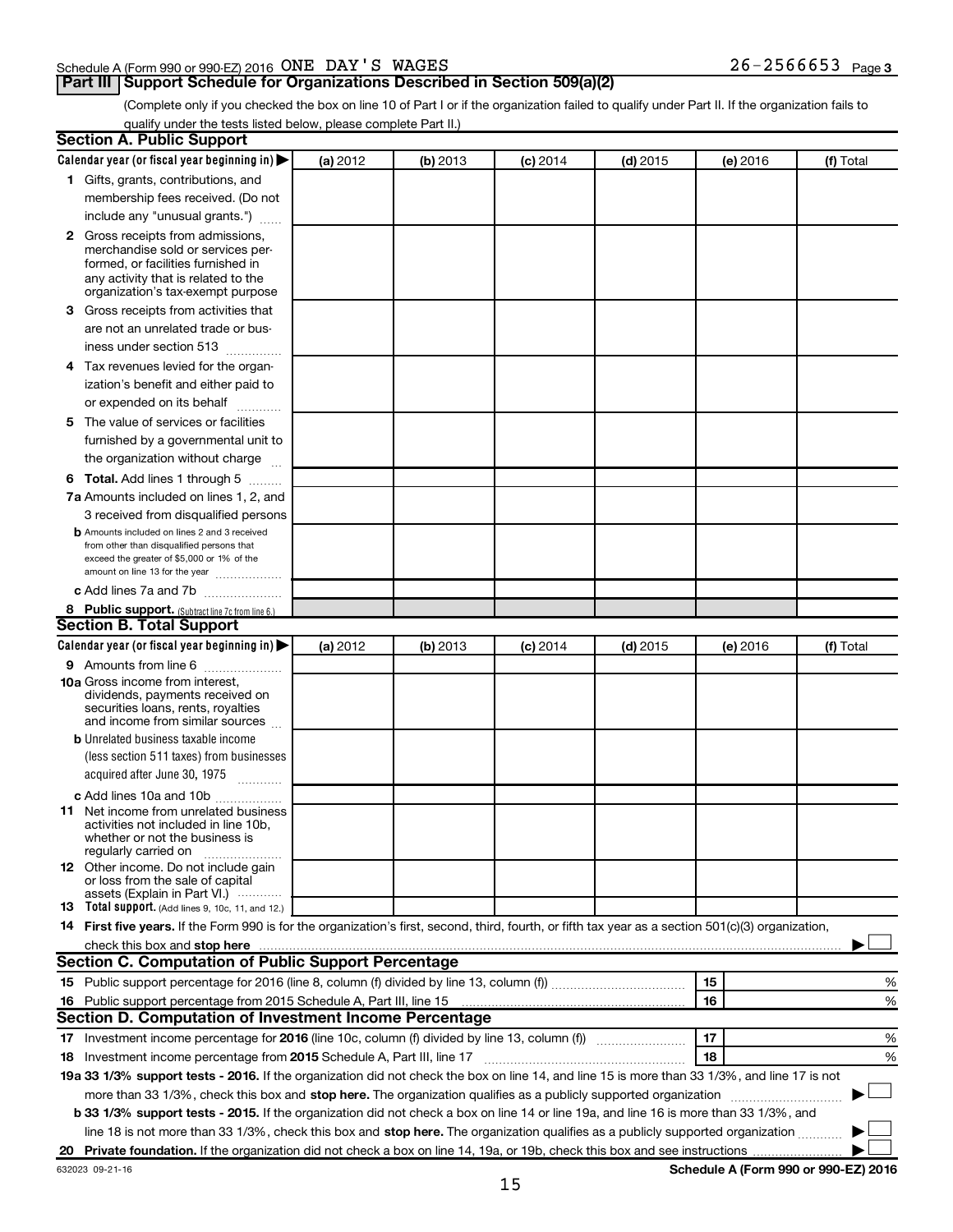**Yes No**

### **Part IV Supporting Organizations**

(Complete only if you checked a box in line 12 on Part I. If you checked 12a of Part I, complete Sections A and B. If you checked 12b of Part I, complete Sections A and C. If you checked 12c of Part I, complete Sections A, D, and E. If you checked 12d of Part I, complete Sections A and D, and complete Part V.)

#### **Section A. All Supporting Organizations**

- **1** Are all of the organization's supported organizations listed by name in the organization's governing documents? If "No," describe in Part VI how the supported organizations are designated. If designated by *class or purpose, describe the designation. If historic and continuing relationship, explain.*
- **2** Did the organization have any supported organization that does not have an IRS determination of status under section 509(a)(1) or (2)? If "Yes," explain in Part VI how the organization determined that the supported *organization was described in section 509(a)(1) or (2).*
- **3a** Did the organization have a supported organization described in section 501(c)(4), (5), or (6)? If "Yes," answer *(b) and (c) below.*
- **b** Did the organization confirm that each supported organization qualified under section 501(c)(4), (5), or (6) and satisfied the public support tests under section 509(a)(2)? If "Yes," describe in Part VI when and how the *organization made the determination.*
- **c** Did the organization ensure that all support to such organizations was used exclusively for section 170(c)(2)(B) purposes? If "Yes," explain in Part VI what controls the organization put in place to ensure such use.
- **4 a** *If* Was any supported organization not organized in the United States ("foreign supported organization")? *"Yes," and if you checked 12a or 12b in Part I, answer (b) and (c) below.*
- **b** Did the organization have ultimate control and discretion in deciding whether to make grants to the foreign supported organization? If "Yes," describe in Part VI how the organization had such control and discretion *despite being controlled or supervised by or in connection with its supported organizations.*
- **c** Did the organization support any foreign supported organization that does not have an IRS determination under sections 501(c)(3) and 509(a)(1) or (2)? If "Yes," explain in Part VI what controls the organization used *to ensure that all support to the foreign supported organization was used exclusively for section 170(c)(2)(B) purposes.*
- **5a** Did the organization add, substitute, or remove any supported organizations during the tax year? If "Yes," answer (b) and (c) below (if applicable). Also, provide detail in Part VI, including (i) the names and EIN *numbers of the supported organizations added, substituted, or removed; (ii) the reasons for each such action; (iii) the authority under the organization's organizing document authorizing such action; and (iv) how the action was accomplished (such as by amendment to the organizing document).*
- **b Type I or Type II only.** Was any added or substituted supported organization part of a class already designated in the organization's organizing document?
- **c Substitutions only.**  Was the substitution the result of an event beyond the organization's control?
- **6** Did the organization provide support (whether in the form of grants or the provision of services or facilities) to support or benefit one or more of the filing organization's supported organizations? If "Yes," provide detail in anyone other than (i) its supported organizations, (ii) individuals that are part of the charitable class benefited by one or more of its supported organizations, or (iii) other supporting organizations that also *Part VI.*
- **7** Did the organization provide a grant, loan, compensation, or other similar payment to a substantial contributor regard to a substantial contributor? If "Yes," complete Part I of Schedule L (Form 990 or 990-EZ). (defined in section 4958(c)(3)(C)), a family member of a substantial contributor, or a 35% controlled entity with
- **8** Did the organization make a loan to a disqualified person (as defined in section 4958) not described in line 7? *If "Yes," complete Part I of Schedule L (Form 990 or 990-EZ).*
- **9 a** Was the organization controlled directly or indirectly at any time during the tax year by one or more in section 509(a)(1) or (2))? If "Yes," provide detail in Part VI. disqualified persons as defined in section 4946 (other than foundation managers and organizations described
- **b** Did one or more disqualified persons (as defined in line 9a) hold a controlling interest in any entity in which the supporting organization had an interest? If "Yes," provide detail in Part VI.
- **c** Did a disqualified person (as defined in line 9a) have an ownership interest in, or derive any personal benefit from, assets in which the supporting organization also had an interest? If "Yes," provide detail in Part VI.
- **10 a** Was the organization subject to the excess business holdings rules of section 4943 because of section supporting organizations)? If "Yes," answer 10b below. 4943(f) (regarding certain Type II supporting organizations, and all Type III non-functionally integrated
- **b** Did the organization have any excess business holdings in the tax year? (Use Schedule C, Form 4720, to *determine whether the organization had excess business holdings.)*

**1 2 3a 3b 3c 4a 4b 4c 5a 5b 5c 6 7 8 9a 9b 9c 10a**

632024 09-21-16

**10b**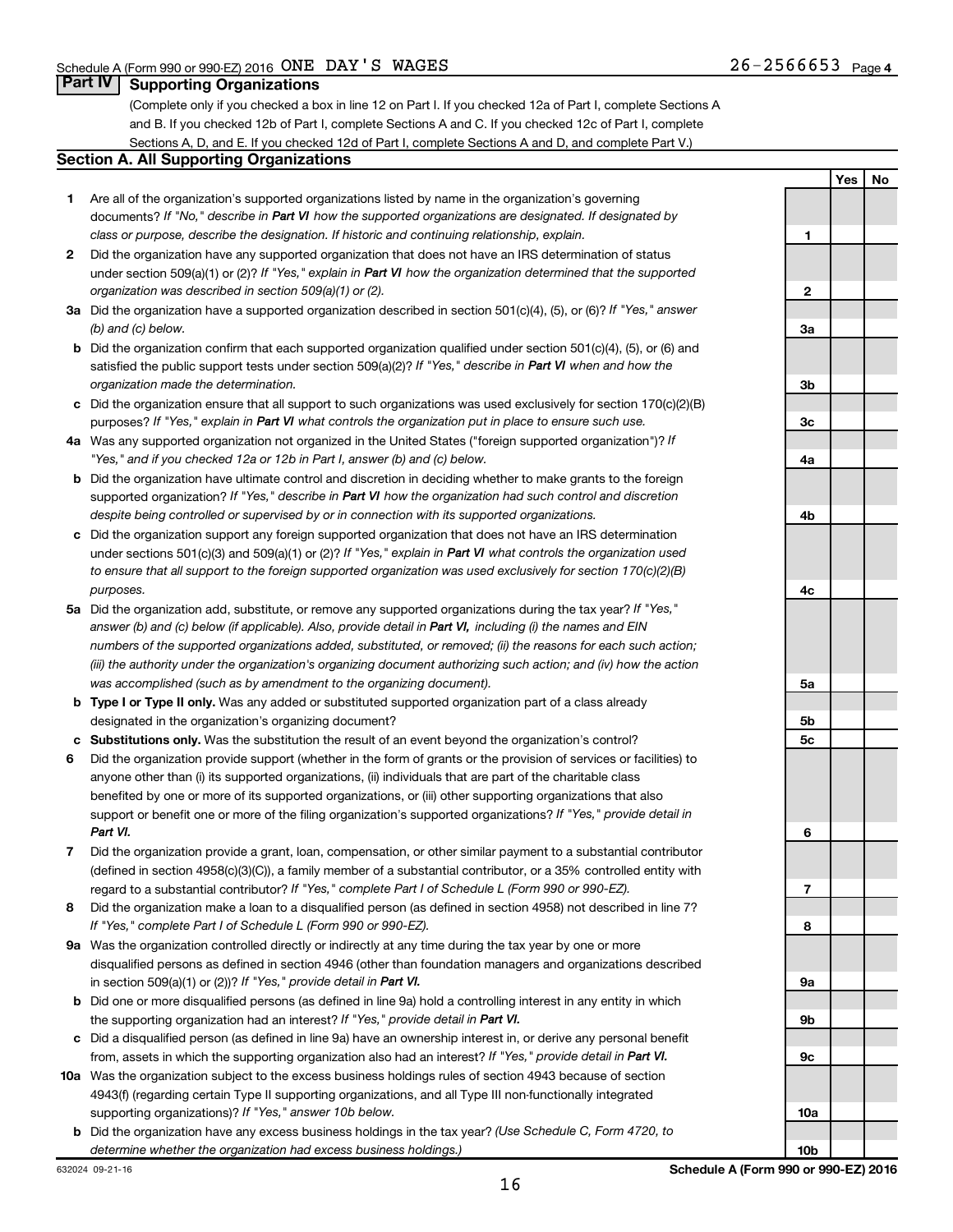|    | Part IV<br><b>Supporting Organizations (continued)</b>                                                                          |                 |     |    |
|----|---------------------------------------------------------------------------------------------------------------------------------|-----------------|-----|----|
|    |                                                                                                                                 |                 | Yes | No |
| 11 | Has the organization accepted a gift or contribution from any of the following persons?                                         |                 |     |    |
|    | a A person who directly or indirectly controls, either alone or together with persons described in (b) and (c)                  |                 |     |    |
|    | below, the governing body of a supported organization?                                                                          | 11a             |     |    |
|    | <b>b</b> A family member of a person described in (a) above?                                                                    | 11 <sub>b</sub> |     |    |
|    | c A 35% controlled entity of a person described in (a) or (b) above? If "Yes" to a, b, or c, provide detail in Part VI.         | 11c             |     |    |
|    | <b>Section B. Type I Supporting Organizations</b>                                                                               |                 |     |    |
|    |                                                                                                                                 |                 | Yes | No |
|    |                                                                                                                                 |                 |     |    |
| 1  | Did the directors, trustees, or membership of one or more supported organizations have the power to                             |                 |     |    |
|    | regularly appoint or elect at least a majority of the organization's directors or trustees at all times during the              |                 |     |    |
|    | tax year? If "No," describe in Part VI how the supported organization(s) effectively operated, supervised, or                   |                 |     |    |
|    | controlled the organization's activities. If the organization had more than one supported organization,                         |                 |     |    |
|    | describe how the powers to appoint and/or remove directors or trustees were allocated among the supported                       |                 |     |    |
|    | organizations and what conditions or restrictions, if any, applied to such powers during the tax year.                          | 1               |     |    |
| 2  | Did the organization operate for the benefit of any supported organization other than the supported                             |                 |     |    |
|    | organization(s) that operated, supervised, or controlled the supporting organization? If "Yes," explain in                      |                 |     |    |
|    | Part VI how providing such benefit carried out the purposes of the supported organization(s) that operated,                     |                 |     |    |
|    | supervised, or controlled the supporting organization.                                                                          | $\mathbf{2}$    |     |    |
|    | <b>Section C. Type II Supporting Organizations</b>                                                                              |                 |     |    |
|    |                                                                                                                                 |                 | Yes | No |
| 1. | Were a majority of the organization's directors or trustees during the tax year also a majority of the directors                |                 |     |    |
|    | or trustees of each of the organization's supported organization(s)? If "No," describe in Part VI how control                   |                 |     |    |
|    | or management of the supporting organization was vested in the same persons that controlled or managed                          |                 |     |    |
|    | the supported organization(s).                                                                                                  | 1               |     |    |
|    | <b>Section D. All Type III Supporting Organizations</b>                                                                         |                 |     |    |
|    |                                                                                                                                 |                 | Yes | No |
| 1  | Did the organization provide to each of its supported organizations, by the last day of the fifth month of the                  |                 |     |    |
|    | organization's tax year, (i) a written notice describing the type and amount of support provided during the prior tax           |                 |     |    |
|    | year, (ii) a copy of the Form 990 that was most recently filed as of the date of notification, and (iii) copies of the          |                 |     |    |
|    | organization's governing documents in effect on the date of notification, to the extent not previously provided?                | 1               |     |    |
| 2  | Were any of the organization's officers, directors, or trustees either (i) appointed or elected by the supported                |                 |     |    |
|    | organization(s) or (ii) serving on the governing body of a supported organization? If "No," explain in Part VI how              |                 |     |    |
|    | the organization maintained a close and continuous working relationship with the supported organization(s).                     | 2               |     |    |
| 3  | By reason of the relationship described in (2), did the organization's supported organizations have a                           |                 |     |    |
|    | significant voice in the organization's investment policies and in directing the use of the organization's                      |                 |     |    |
|    | income or assets at all times during the tax year? If "Yes," describe in Part VI the role the organization's                    |                 |     |    |
|    | supported organizations played in this regard.                                                                                  | з               |     |    |
|    | Section E. Type III Functionally Integrated Supporting Organizations                                                            |                 |     |    |
| 1  | Check the box next to the method that the organization used to satisfy the Integral Part Test during the yea(see instructions). |                 |     |    |
| а  | The organization satisfied the Activities Test. Complete line 2 below.                                                          |                 |     |    |
| b  | The organization is the parent of each of its supported organizations. Complete line 3 below.                                   |                 |     |    |
| с  | The organization supported a governmental entity. Describe in Part VI how you supported a government entity (see instructions). |                 |     |    |
| 2  | Activities Test. Answer (a) and (b) below.                                                                                      |                 | Yes | No |
| а  | Did substantially all of the organization's activities during the tax year directly further the exempt purposes of              |                 |     |    |
|    | the supported organization(s) to which the organization was responsive? If "Yes," then in Part VI identify                      |                 |     |    |
|    | those supported organizations and explain<br>how these activities directly furthered their exempt purposes,                     |                 |     |    |
|    | how the organization was responsive to those supported organizations, and how the organization determined                       |                 |     |    |
|    | that these activities constituted substantially all of its activities.                                                          | 2a              |     |    |
| b  | Did the activities described in (a) constitute activities that, but for the organization's involvement, one or more             |                 |     |    |
|    | of the organization's supported organization(s) would have been engaged in? If "Yes," explain in Part VI the                    |                 |     |    |
|    | reasons for the organization's position that its supported organization(s) would have engaged in these                          |                 |     |    |
|    | activities but for the organization's involvement.                                                                              | 2b              |     |    |
| 3  | Parent of Supported Organizations. Answer (a) and (b) below.                                                                    |                 |     |    |
| а  | Did the organization have the power to regularly appoint or elect a majority of the officers, directors, or                     |                 |     |    |
|    | trustees of each of the supported organizations? Provide details in Part VI.                                                    | За              |     |    |
| b  | Did the organization exercise a substantial degree of direction over the policies, programs, and activities of each             |                 |     |    |
|    | of its supported organizations? If "Yes," describe in Part VI the role played by the organization in this regard.               | 3b              |     |    |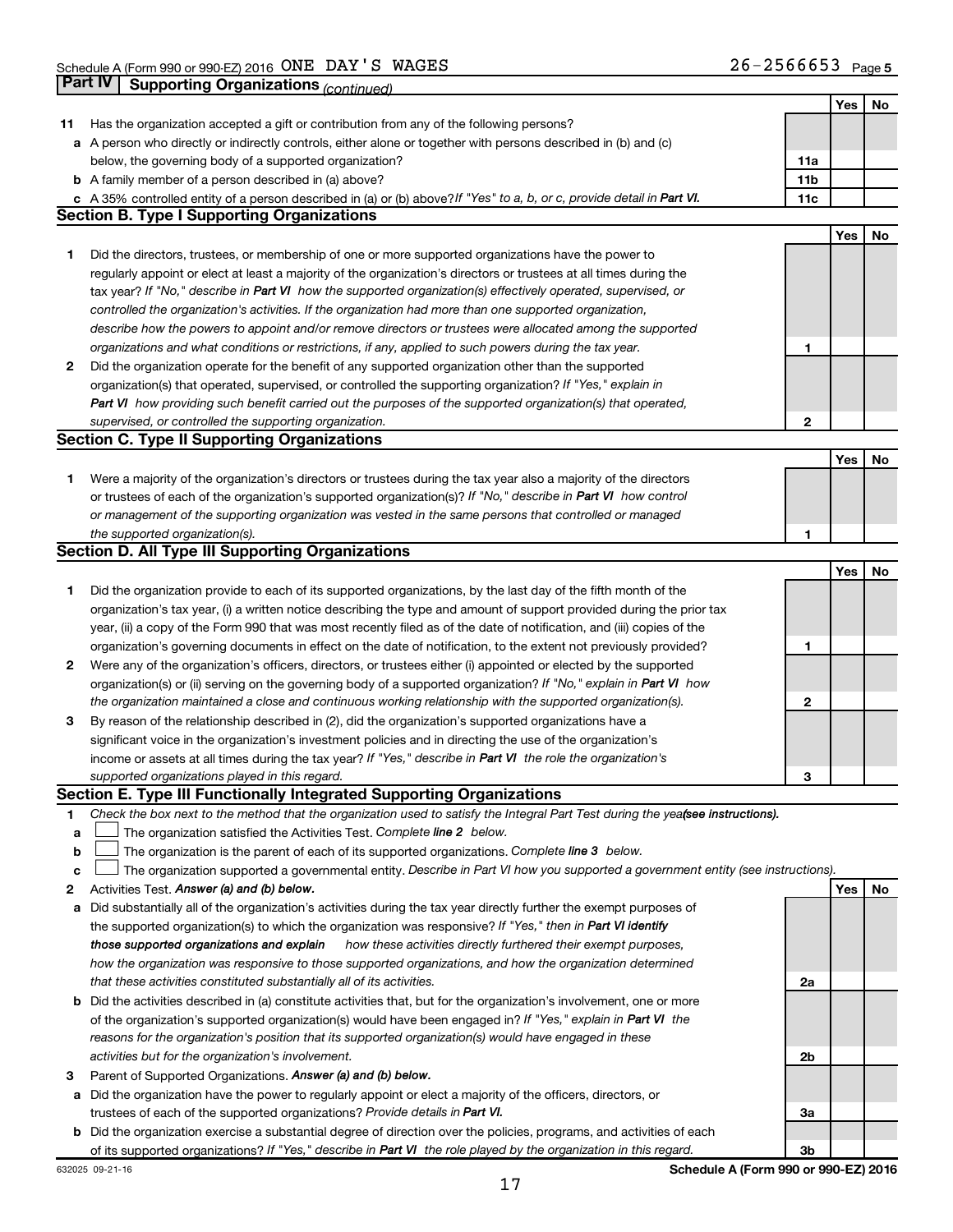1 **Letter See instructions.** All Check here if the organization satisfied the Integral Part Test as a qualifying trust on Nov. 20, 1970 (explain in Part VI.) See instructions. All other Type III non-functionally integrated supporting organizations must complete Sections A through E.

|   | Section A - Adjusted Net Income                                              |                | (A) Prior Year | (B) Current Year<br>(optional) |
|---|------------------------------------------------------------------------------|----------------|----------------|--------------------------------|
| 1 | Net short-term capital gain                                                  | 1              |                |                                |
| 2 | Recoveries of prior-year distributions                                       | $\overline{2}$ |                |                                |
| З | Other gross income (see instructions)                                        | 3              |                |                                |
| 4 | Add lines 1 through 3                                                        | 4              |                |                                |
| 5 | Depreciation and depletion                                                   | 5              |                |                                |
| 6 | Portion of operating expenses paid or incurred for production or             |                |                |                                |
|   | collection of gross income or for management, conservation, or               |                |                |                                |
|   | maintenance of property held for production of income (see instructions)     | 6              |                |                                |
| 7 | Other expenses (see instructions)                                            | $\overline{7}$ |                |                                |
| 8 | <b>Adjusted Net Income</b> (subtract lines 5, 6, and 7 from line 4)          | 8              |                |                                |
|   | <b>Section B - Minimum Asset Amount</b>                                      |                | (A) Prior Year | (B) Current Year<br>(optional) |
| 1 | Aggregate fair market value of all non-exempt-use assets (see                |                |                |                                |
|   | instructions for short tax year or assets held for part of year):            |                |                |                                |
|   | a Average monthly value of securities                                        | 1a             |                |                                |
|   | <b>b</b> Average monthly cash balances                                       | 1b             |                |                                |
|   | c Fair market value of other non-exempt-use assets                           | 1c             |                |                                |
|   | d Total (add lines 1a, 1b, and 1c)                                           | 1d             |                |                                |
|   | e Discount claimed for blockage or other                                     |                |                |                                |
|   | factors (explain in detail in <b>Part VI</b> ):                              |                |                |                                |
| 2 | Acquisition indebtedness applicable to non-exempt-use assets                 | $\mathbf{2}$   |                |                                |
| 3 | Subtract line 2 from line 1d                                                 | 3              |                |                                |
| 4 | Cash deemed held for exempt use. Enter 1-1/2% of line 3 (for greater amount, |                |                |                                |
|   | see instructions)                                                            | 4              |                |                                |
| 5 | Net value of non-exempt-use assets (subtract line 4 from line 3)             | 5              |                |                                |
| 6 | Multiply line 5 by .035                                                      | 6              |                |                                |
| 7 | Recoveries of prior-year distributions                                       | 7              |                |                                |
| 8 | Minimum Asset Amount (add line 7 to line 6)                                  | 8              |                |                                |
|   | <b>Section C - Distributable Amount</b>                                      |                |                | <b>Current Year</b>            |
| 1 | Adjusted net income for prior year (from Section A, line 8, Column A)        | 1              |                |                                |
| 2 | Enter 85% of line 1                                                          | $\mathbf{2}$   |                |                                |
| З | Minimum asset amount for prior year (from Section B, line 8, Column A)       | 3              |                |                                |
| 4 | Enter greater of line 2 or line 3                                            | 4              |                |                                |
| 5 | Income tax imposed in prior year                                             | 5              |                |                                |
| 6 | <b>Distributable Amount.</b> Subtract line 5 from line 4, unless subject to  |                |                |                                |
|   | emergency temporary reduction (see instructions)                             | 6              |                |                                |
|   |                                                                              |                |                |                                |

**7** Let Check here if the current year is the organization's first as a non-functionally integrated Type III supporting organization (see instructions).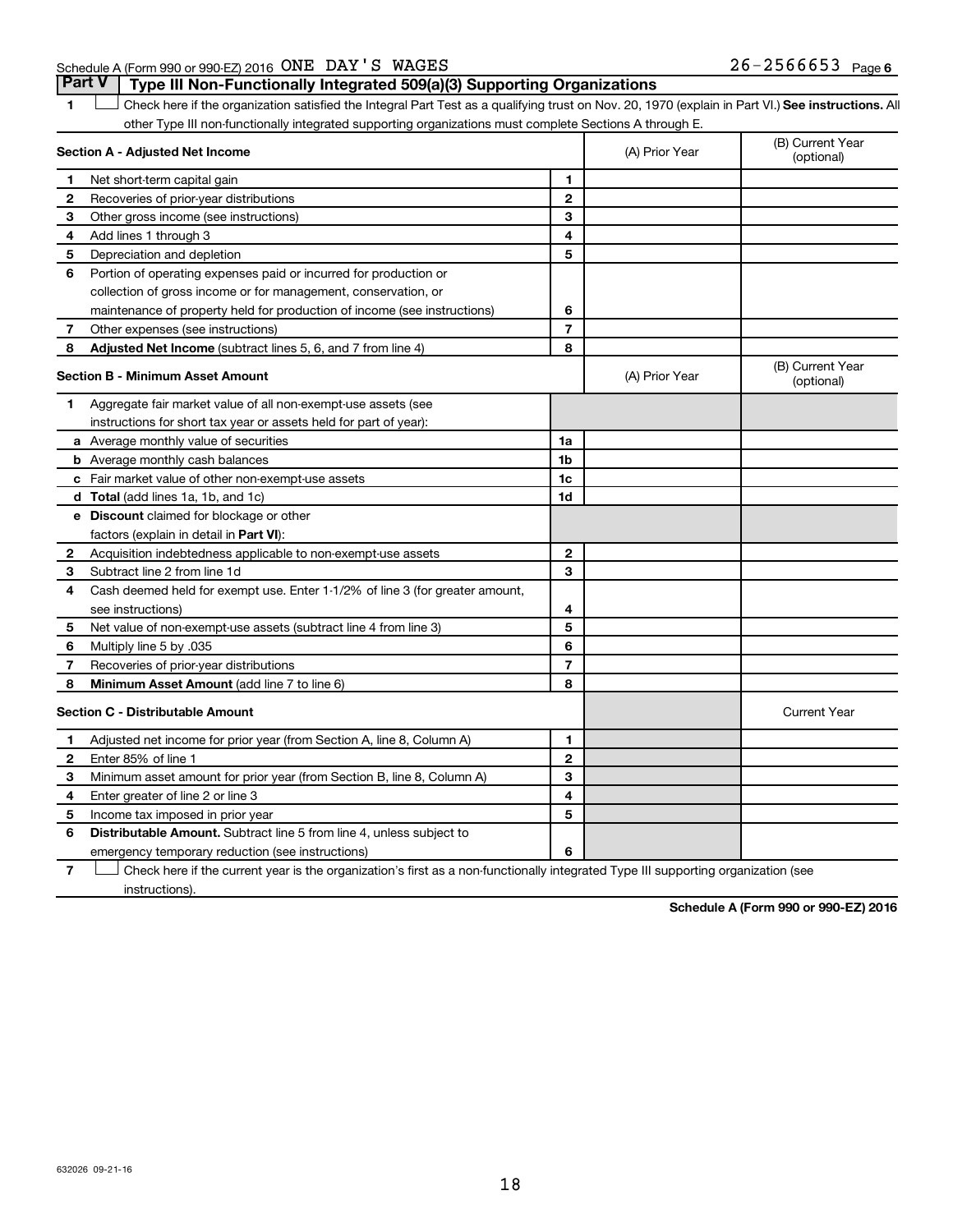| <b>Part V</b> | Type III Non-Functionally Integrated 509(a)(3) Supporting Organizations (continued)        |                             |                                       |                                         |
|---------------|--------------------------------------------------------------------------------------------|-----------------------------|---------------------------------------|-----------------------------------------|
|               | <b>Section D - Distributions</b>                                                           |                             |                                       | <b>Current Year</b>                     |
| 1             | Amounts paid to supported organizations to accomplish exempt purposes                      |                             |                                       |                                         |
| 2             | Amounts paid to perform activity that directly furthers exempt purposes of supported       |                             |                                       |                                         |
|               | organizations, in excess of income from activity                                           |                             |                                       |                                         |
| 3             | Administrative expenses paid to accomplish exempt purposes of supported organizations      |                             |                                       |                                         |
| 4             | Amounts paid to acquire exempt-use assets                                                  |                             |                                       |                                         |
| 5             | Qualified set-aside amounts (prior IRS approval required)                                  |                             |                                       |                                         |
| 6             | Other distributions (describe in Part VI). See instructions                                |                             |                                       |                                         |
| 7             | Total annual distributions. Add lines 1 through 6                                          |                             |                                       |                                         |
| 8             | Distributions to attentive supported organizations to which the organization is responsive |                             |                                       |                                         |
|               | (provide details in Part VI). See instructions                                             |                             |                                       |                                         |
| 9             | Distributable amount for 2016 from Section C, line 6                                       |                             |                                       |                                         |
| 10            | Line 8 amount divided by Line 9 amount                                                     |                             |                                       |                                         |
|               |                                                                                            | (i)                         | (ii)                                  | (iii)                                   |
|               | Section E - Distribution Allocations (see instructions)                                    | <b>Excess Distributions</b> | <b>Underdistributions</b><br>Pre-2016 | <b>Distributable</b><br>Amount for 2016 |
|               |                                                                                            |                             |                                       |                                         |
| 1             | Distributable amount for 2016 from Section C, line 6                                       |                             |                                       |                                         |
| 2             | Underdistributions, if any, for years prior to 2016 (reason-                               |                             |                                       |                                         |
|               | able cause required- explain in Part VI). See instructions                                 |                             |                                       |                                         |
| 3             | Excess distributions carryover, if any, to 2016:                                           |                             |                                       |                                         |
| a             |                                                                                            |                             |                                       |                                         |
| b             |                                                                                            |                             |                                       |                                         |
|               | c From 2013                                                                                |                             |                                       |                                         |
|               | d From 2014                                                                                |                             |                                       |                                         |
|               | e From 2015                                                                                |                             |                                       |                                         |
| f             | <b>Total</b> of lines 3a through e                                                         |                             |                                       |                                         |
|               | <b>g</b> Applied to underdistributions of prior years                                      |                             |                                       |                                         |
|               | <b>h</b> Applied to 2016 distributable amount                                              |                             |                                       |                                         |
|               | Carryover from 2011 not applied (see instructions)                                         |                             |                                       |                                         |
|               | Remainder. Subtract lines 3g, 3h, and 3i from 3f.                                          |                             |                                       |                                         |
| 4             | Distributions for 2016 from Section D,                                                     |                             |                                       |                                         |
|               | line $7:$                                                                                  |                             |                                       |                                         |
|               | a Applied to underdistributions of prior years                                             |                             |                                       |                                         |
|               | <b>b</b> Applied to 2016 distributable amount                                              |                             |                                       |                                         |
| с             | Remainder. Subtract lines 4a and 4b from 4                                                 |                             |                                       |                                         |
| 5             | Remaining underdistributions for years prior to 2016, if                                   |                             |                                       |                                         |
|               | any. Subtract lines 3g and 4a from line 2. For result greater                              |                             |                                       |                                         |
|               | than zero, explain in Part VI. See instructions                                            |                             |                                       |                                         |
| 6             | Remaining underdistributions for 2016. Subtract lines 3h                                   |                             |                                       |                                         |
|               | and 4b from line 1. For result greater than zero, explain in                               |                             |                                       |                                         |
|               | Part VI. See instructions                                                                  |                             |                                       |                                         |
| $\mathbf{7}$  | Excess distributions carryover to 2017. Add lines 3j                                       |                             |                                       |                                         |
|               | and 4c                                                                                     |                             |                                       |                                         |
| 8             | Breakdown of line 7:                                                                       |                             |                                       |                                         |
| a             | <b>b</b> Excess from 2013                                                                  |                             |                                       |                                         |
|               | c Excess from 2014                                                                         |                             |                                       |                                         |
|               | d Excess from 2015                                                                         |                             |                                       |                                         |
|               | e Excess from 2016                                                                         |                             |                                       |                                         |
|               |                                                                                            |                             |                                       |                                         |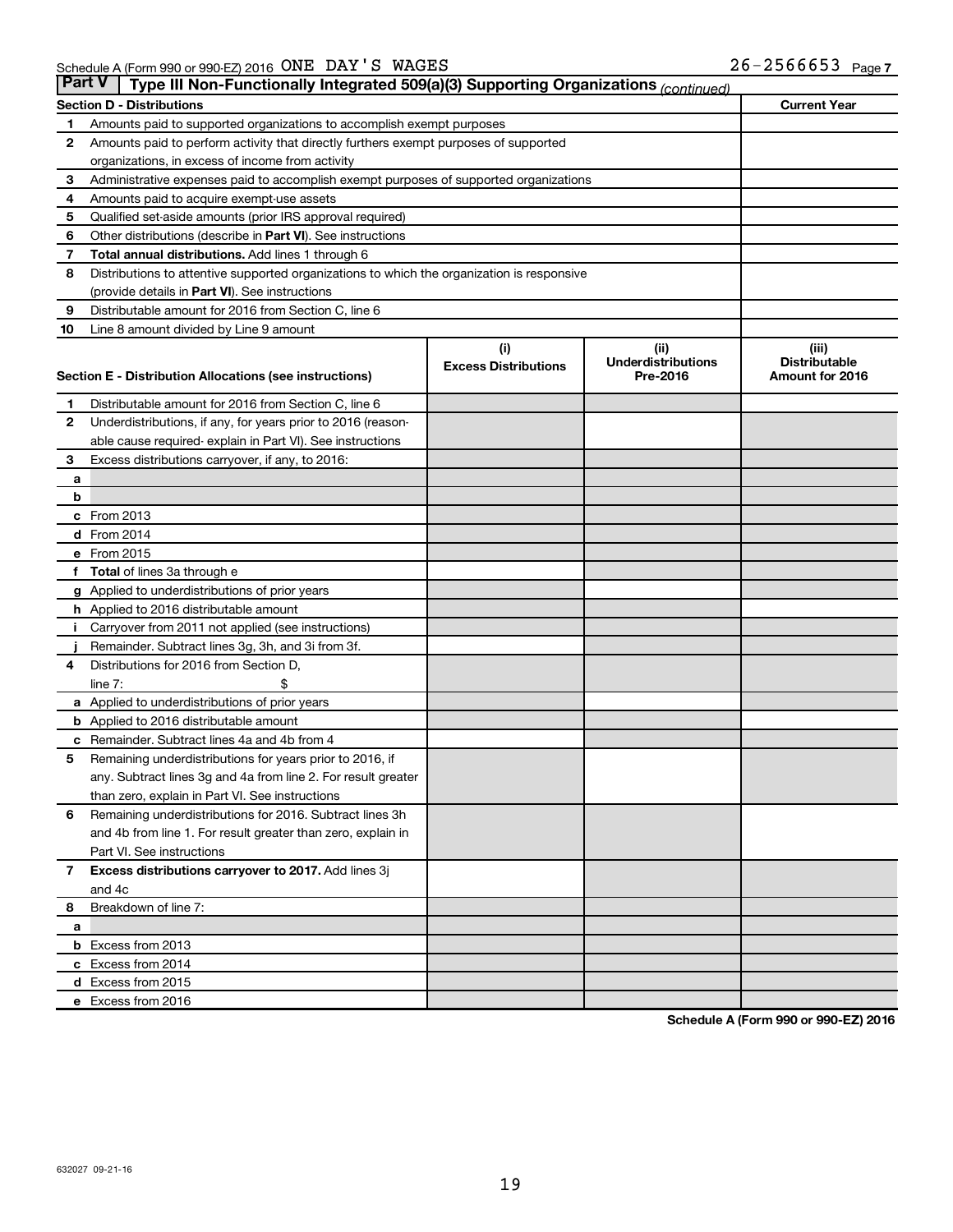| Part VI |                                                                                                                                                                                                                                        |
|---------|----------------------------------------------------------------------------------------------------------------------------------------------------------------------------------------------------------------------------------------|
|         | <b>Supplemental Information.</b> Provide the explanations required by Part II, line 10; Part II, line 17a or 17b; Part III, line 12;<br>Part IV, Section A, lines 1, 2, 3b, 3c, 4b, 4c, 5a, 6, 9a, 9b, 9c, 11a, 11b, and 11c; Part IV, |
|         |                                                                                                                                                                                                                                        |
|         | Section D, lines 5, 6, and 8; and Part V, Section E, lines 2, 5, and 6. Also complete this part for any additional information.                                                                                                        |
|         | (See instructions.)                                                                                                                                                                                                                    |
|         |                                                                                                                                                                                                                                        |
|         |                                                                                                                                                                                                                                        |
|         |                                                                                                                                                                                                                                        |
|         |                                                                                                                                                                                                                                        |
|         |                                                                                                                                                                                                                                        |
|         |                                                                                                                                                                                                                                        |
|         |                                                                                                                                                                                                                                        |
|         |                                                                                                                                                                                                                                        |
|         |                                                                                                                                                                                                                                        |
|         |                                                                                                                                                                                                                                        |
|         |                                                                                                                                                                                                                                        |
|         |                                                                                                                                                                                                                                        |
|         |                                                                                                                                                                                                                                        |
|         |                                                                                                                                                                                                                                        |
|         |                                                                                                                                                                                                                                        |
|         |                                                                                                                                                                                                                                        |
|         |                                                                                                                                                                                                                                        |
|         |                                                                                                                                                                                                                                        |
|         |                                                                                                                                                                                                                                        |
|         |                                                                                                                                                                                                                                        |
|         |                                                                                                                                                                                                                                        |
|         |                                                                                                                                                                                                                                        |
|         |                                                                                                                                                                                                                                        |
|         |                                                                                                                                                                                                                                        |
|         |                                                                                                                                                                                                                                        |
|         |                                                                                                                                                                                                                                        |
|         |                                                                                                                                                                                                                                        |
|         |                                                                                                                                                                                                                                        |
|         |                                                                                                                                                                                                                                        |
|         |                                                                                                                                                                                                                                        |
|         |                                                                                                                                                                                                                                        |
|         |                                                                                                                                                                                                                                        |
|         |                                                                                                                                                                                                                                        |
|         |                                                                                                                                                                                                                                        |
|         |                                                                                                                                                                                                                                        |
|         |                                                                                                                                                                                                                                        |
|         |                                                                                                                                                                                                                                        |
|         |                                                                                                                                                                                                                                        |
|         |                                                                                                                                                                                                                                        |
|         |                                                                                                                                                                                                                                        |
|         |                                                                                                                                                                                                                                        |
|         |                                                                                                                                                                                                                                        |
|         |                                                                                                                                                                                                                                        |
|         |                                                                                                                                                                                                                                        |
|         |                                                                                                                                                                                                                                        |
|         |                                                                                                                                                                                                                                        |
|         |                                                                                                                                                                                                                                        |
|         |                                                                                                                                                                                                                                        |
|         |                                                                                                                                                                                                                                        |
|         |                                                                                                                                                                                                                                        |
|         |                                                                                                                                                                                                                                        |
|         |                                                                                                                                                                                                                                        |
|         |                                                                                                                                                                                                                                        |
|         |                                                                                                                                                                                                                                        |
|         |                                                                                                                                                                                                                                        |
|         |                                                                                                                                                                                                                                        |
|         |                                                                                                                                                                                                                                        |
|         |                                                                                                                                                                                                                                        |
|         |                                                                                                                                                                                                                                        |
|         |                                                                                                                                                                                                                                        |
|         |                                                                                                                                                                                                                                        |
|         |                                                                                                                                                                                                                                        |
|         |                                                                                                                                                                                                                                        |
|         |                                                                                                                                                                                                                                        |
|         |                                                                                                                                                                                                                                        |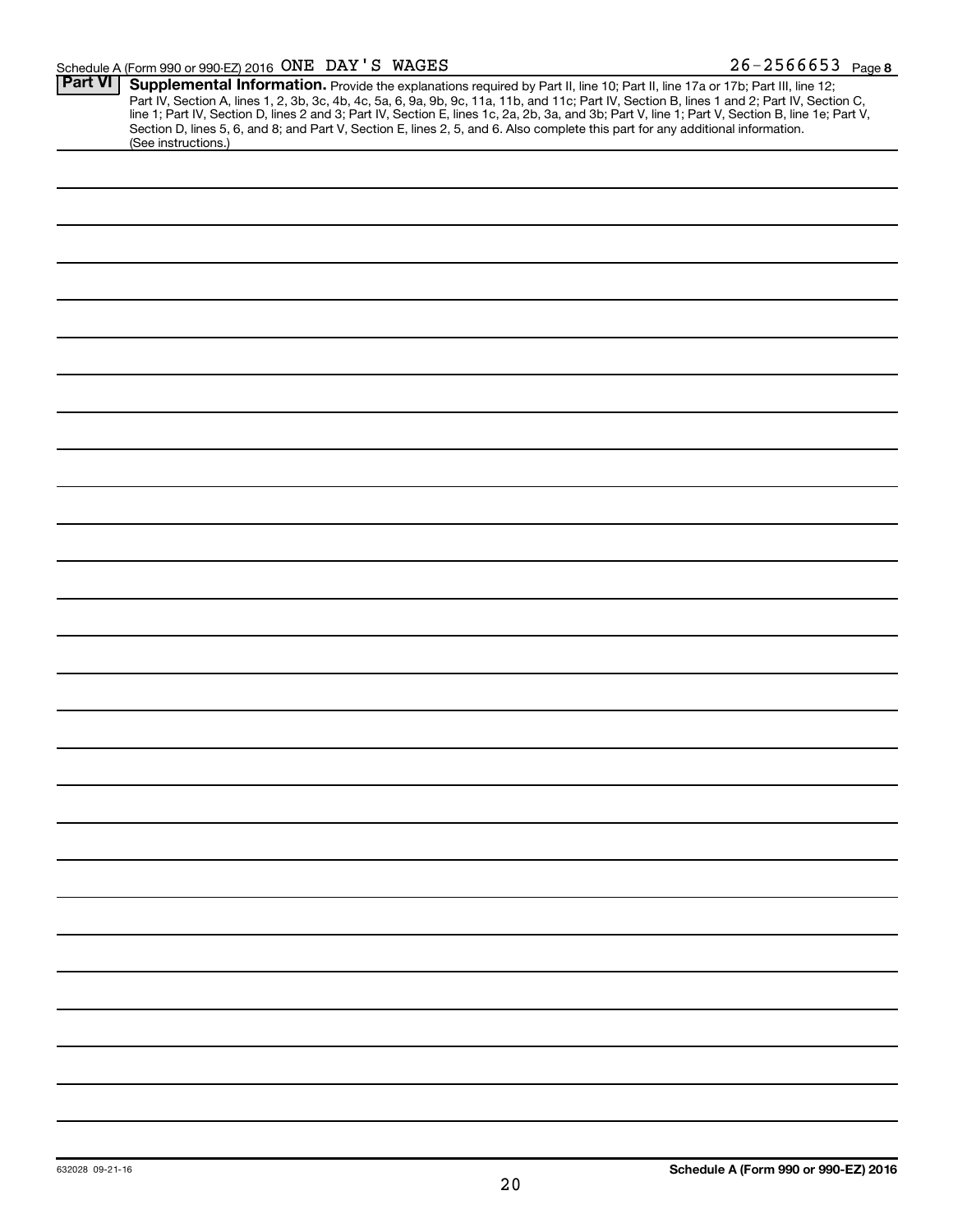Department of the Treasury Internal Revenue Service **(Form 990, 990-EZ,**

#### \*\* PUBLIC DISCLOSURE COPY \*\*

## **Schedule B Schedule of Contributors**

**or 990-PF) | Attach to Form 990, Form 990-EZ, or Form 990-PF. | Information about Schedule B (Form 990, 990-EZ, or 990-PF) and** its instructions is at www.irs.gov/form990.

OMB No. 1545-0047

**2016**

**Name of the organization Employer identification number**

 $26 - 2566653$ 

|  |  |  | ONE DAY'S WAGES |
|--|--|--|-----------------|
|--|--|--|-----------------|

| <b>Organization type (check one):</b> |                                                                           |  |  |  |
|---------------------------------------|---------------------------------------------------------------------------|--|--|--|
| Filers of:                            | Section:                                                                  |  |  |  |
| Form 990 or 990-EZ                    | $ \underline{X} $ 501(c)( 3) (enter number) organization                  |  |  |  |
|                                       | 4947(a)(1) nonexempt charitable trust not treated as a private foundation |  |  |  |
|                                       | 527 political organization                                                |  |  |  |
| Form 990-PF                           | 501(c)(3) exempt private foundation                                       |  |  |  |
|                                       | 4947(a)(1) nonexempt charitable trust treated as a private foundation     |  |  |  |
|                                       | 501(c)(3) taxable private foundation                                      |  |  |  |

Check if your organization is covered by the General Rule or a Special Rule.

**Note:**  Only a section 501(c)(7), (8), or (10) organization can check boxes for both the General Rule and a Special Rule. See instructions.

#### **General Rule**

 $\Box$ 

For an organization filing Form 990, 990-EZ, or 990-PF that received, during the year, contributions totaling \$5,000 or more (in money or property) from any one contributor. Complete Parts I and II. See instructions for determining a contributor's total contributions.

#### **Special Rules**

any one contributor, during the year, total contributions of the greater of **(1)** \$5,000 or **(2)** 2% of the amount on (i) Form 990, Part VIII, line 1h,  $\boxed{\text{X}}$  For an organization described in section 501(c)(3) filing Form 990 or 990-EZ that met the 33 1/3% support test of the regulations under sections 509(a)(1) and 170(b)(1)(A)(vi), that checked Schedule A (Form 990 or 990-EZ), Part II, line 13, 16a, or 16b, and that received from or (ii) Form 990-EZ, line 1. Complete Parts I and II.

year, total contributions of more than \$1,000 *exclusively* for religious, charitable, scientific, literary, or educational purposes, or for For an organization described in section 501(c)(7), (8), or (10) filing Form 990 or 990-EZ that received from any one contributor, during the the prevention of cruelty to children or animals. Complete Parts I, II, and III.  $\Box$ 

purpose. Don't complete any of the parts unless the General Rule applies to this organization because it received nonexclusively year, contributions exclusively for religious, charitable, etc., purposes, but no such contributions totaled more than \$1,000. If this box is checked, enter here the total contributions that were received during the year for an exclusively religious, charitable, etc., For an organization described in section 501(c)(7), (8), or (10) filing Form 990 or 990-EZ that received from any one contributor, during the religious, charitable, etc., contributions totaling \$5,000 or more during the year  $\ldots$  $\ldots$  $\ldots$  $\ldots$  $\ldots$  $\ldots$  $\Box$ 

**Caution:**  An organization that isn't covered by the General Rule and/or the Special Rules doesn't file Schedule B (Form 990, 990-EZ, or 990-PF),  **must** but it answer "No" on Part IV, line 2, of its Form 990; or check the box on line H of its Form 990-EZ or on its Form 990-PF, Part I, line 2, to certify that it doesn't meet the filing requirements of Schedule B (Form 990, 990-EZ, or 990-PF).

LHA For Paperwork Reduction Act Notice, see the Instructions for Form 990, 990-EZ, or 990-PF. Schedule B (Form 990, 990-EZ, or 990-PF) (2016)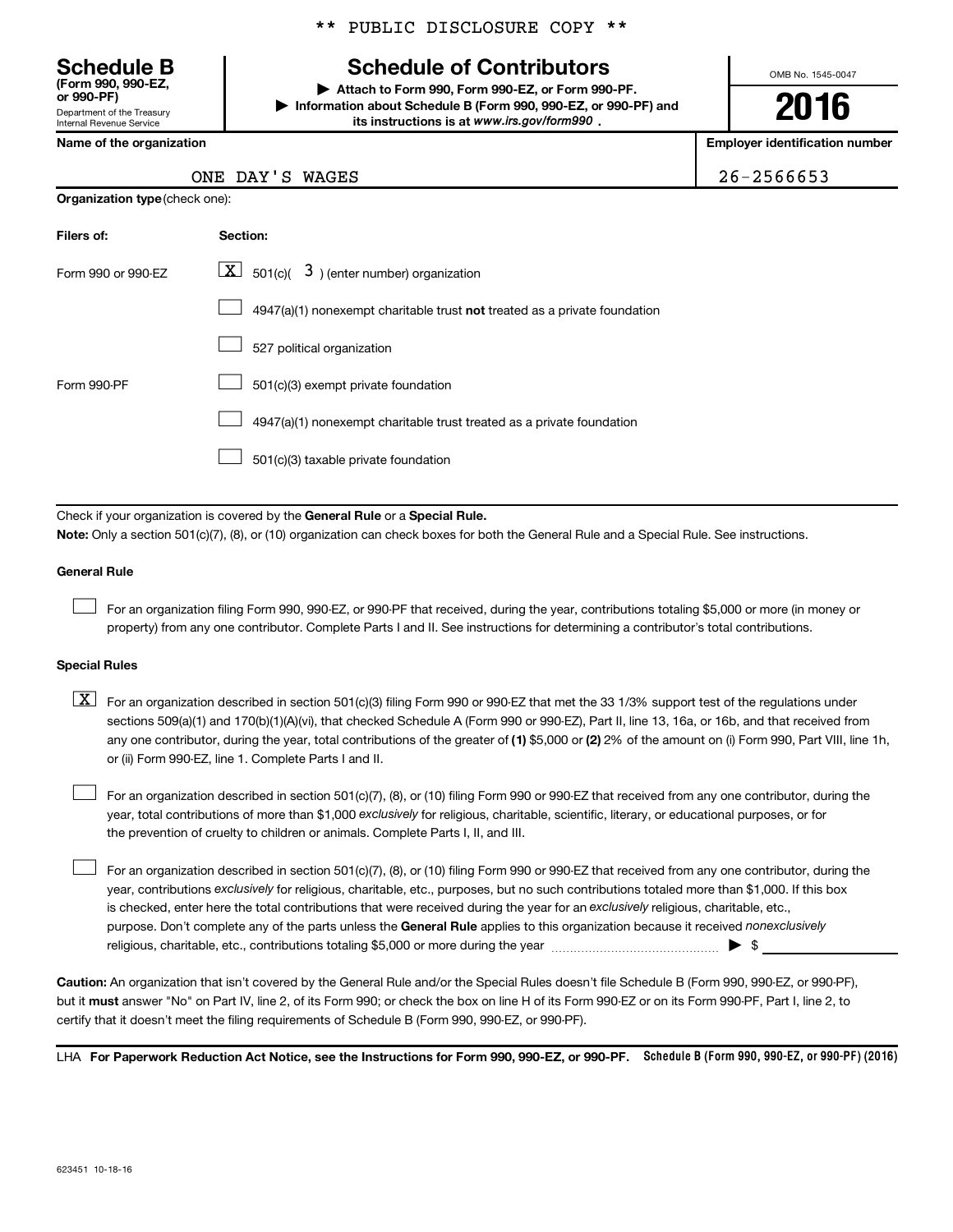#### Schedule B (Form 990, 990-EZ, or 990-PF) (2016)

**Name of organization Employer identification number**

ONE DAY'S WAGES 26-2566653

| Part I     | <b>Contributors</b> (See instructions). Use duplicate copies of Part I if additional space is needed. |                                              |                                                                                                                                     |
|------------|-------------------------------------------------------------------------------------------------------|----------------------------------------------|-------------------------------------------------------------------------------------------------------------------------------------|
| (a)        | (b)                                                                                                   | (c)                                          | (d)                                                                                                                                 |
| No.<br>1   | Name, address, and ZIP + 4                                                                            | <b>Total contributions</b><br>100,000.<br>\$ | Type of contribution<br>$\overline{\mathbf{X}}$<br>Person<br>Payroll<br>Noncash<br>(Complete Part II for                            |
| (a)<br>No. | (b)<br>Name, address, and ZIP + 4                                                                     | (c)<br><b>Total contributions</b>            | noncash contributions.)<br>(d)<br>Type of contribution                                                                              |
| 2          |                                                                                                       | 44,980.<br>\$                                | $\overline{\mathbf{x}}$<br>Person<br>Payroll<br>Noncash<br>(Complete Part II for<br>noncash contributions.)                         |
| (a)<br>No. | (b)<br>Name, address, and ZIP + 4                                                                     | (c)<br><b>Total contributions</b>            | (d)<br>Type of contribution                                                                                                         |
| 3          |                                                                                                       | 40,191.<br>\$                                | $\overline{\mathbf{x}}$<br>Person<br>Payroll<br>Noncash<br>(Complete Part II for<br>noncash contributions.)                         |
| (a)        | (b)                                                                                                   | (c)                                          | (d)                                                                                                                                 |
| No.<br>4   | Name, address, and ZIP + 4                                                                            | <b>Total contributions</b><br>35,000.<br>\$  | Type of contribution<br>$\overline{\mathbf{X}}$<br>Person<br>Payroll<br>Noncash<br>(Complete Part II for<br>noncash contributions.) |
| (a)<br>No. | (b)<br>Name, address, and ZIP + 4                                                                     | (c)<br><b>Total contributions</b>            | (d)<br>Type of contribution                                                                                                         |
| 5          |                                                                                                       | 20,000.<br>\$                                | $\overline{\mathbf{X}}$<br>Person<br>Payroll<br>Noncash<br>(Complete Part II for<br>noncash contributions.)                         |
| (a)<br>No. | (b)<br>Name, address, and ZIP + 4                                                                     | (c)<br><b>Total contributions</b>            | (d)<br>Type of contribution                                                                                                         |
|            |                                                                                                       | \$                                           | Person<br>Payroll<br>Noncash<br>(Complete Part II for<br>noncash contributions.)                                                    |

**Schedule B (Form 990, 990-EZ, or 990-PF) (2016)**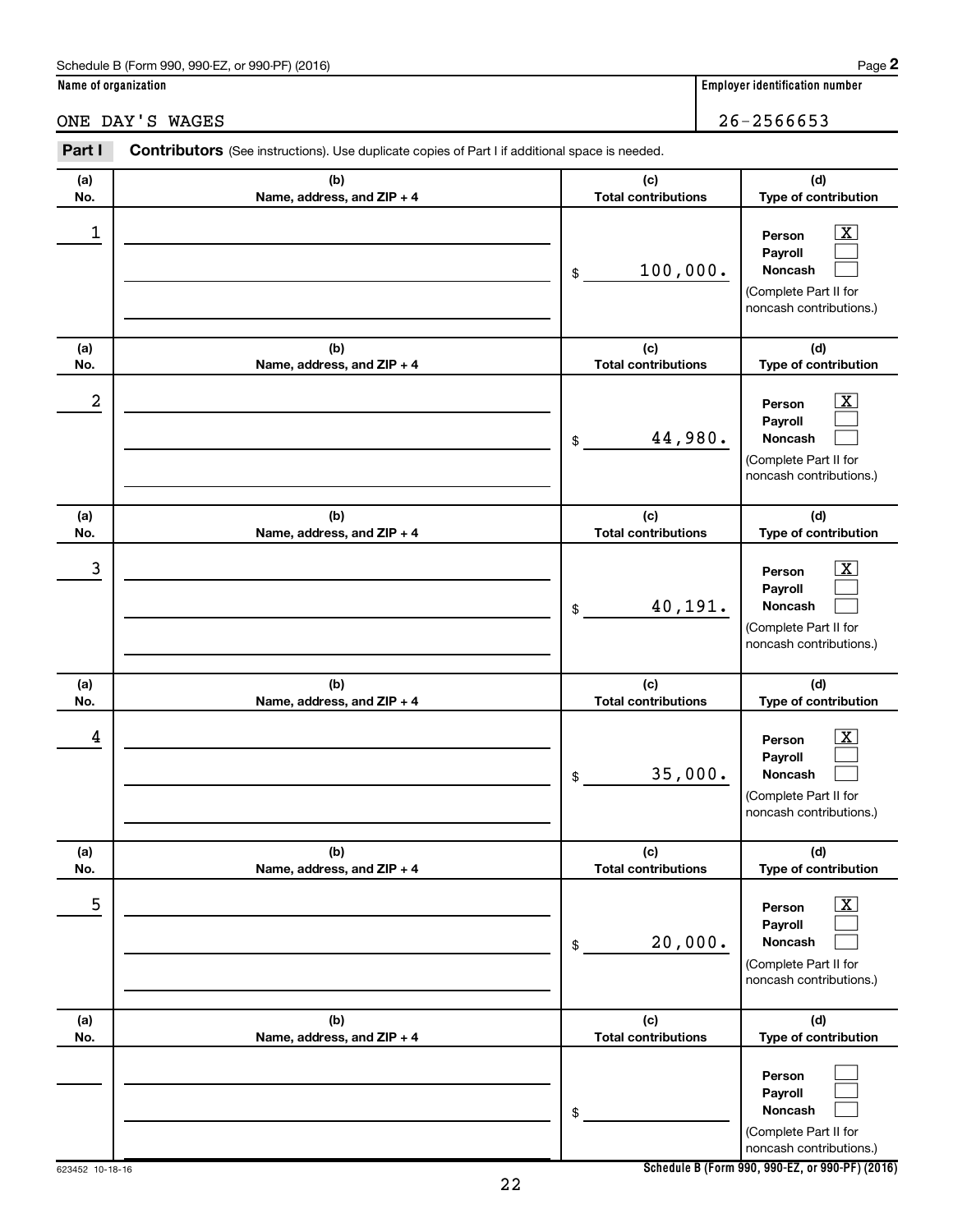ONE DAY'S WAGES 26-2566653

| Part II                      | Noncash Property (See instructions). Use duplicate copies of Part II if additional space is needed. |                                                |                      |
|------------------------------|-----------------------------------------------------------------------------------------------------|------------------------------------------------|----------------------|
| (a)<br>No.<br>from<br>Part I | (b)<br>Description of noncash property given                                                        | (c)<br>FMV (or estimate)<br>(See instructions) | (d)<br>Date received |
|                              |                                                                                                     | \$                                             |                      |
| (a)<br>No.<br>from<br>Part I | (b)<br>Description of noncash property given                                                        | (c)<br>FMV (or estimate)<br>(See instructions) | (d)<br>Date received |
|                              |                                                                                                     | \$                                             |                      |
| (a)<br>No.<br>from<br>Part I | (b)<br>Description of noncash property given                                                        | (c)<br>FMV (or estimate)<br>(See instructions) | (d)<br>Date received |
|                              |                                                                                                     | \$                                             |                      |
| (a)<br>No.<br>from<br>Part I | (b)<br>Description of noncash property given                                                        | (c)<br>FMV (or estimate)<br>(See instructions) | (d)<br>Date received |
|                              |                                                                                                     | \$                                             |                      |
| (a)<br>No.<br>from<br>Part I | (b)<br>Description of noncash property given                                                        | (c)<br>FMV (or estimate)<br>(See instructions) | (d)<br>Date received |
|                              |                                                                                                     | \$                                             |                      |
| (a)<br>No.<br>from<br>Part I | (b)<br>Description of noncash property given                                                        | (c)<br>FMV (or estimate)<br>(See instructions) | (d)<br>Date received |
|                              |                                                                                                     | \$                                             |                      |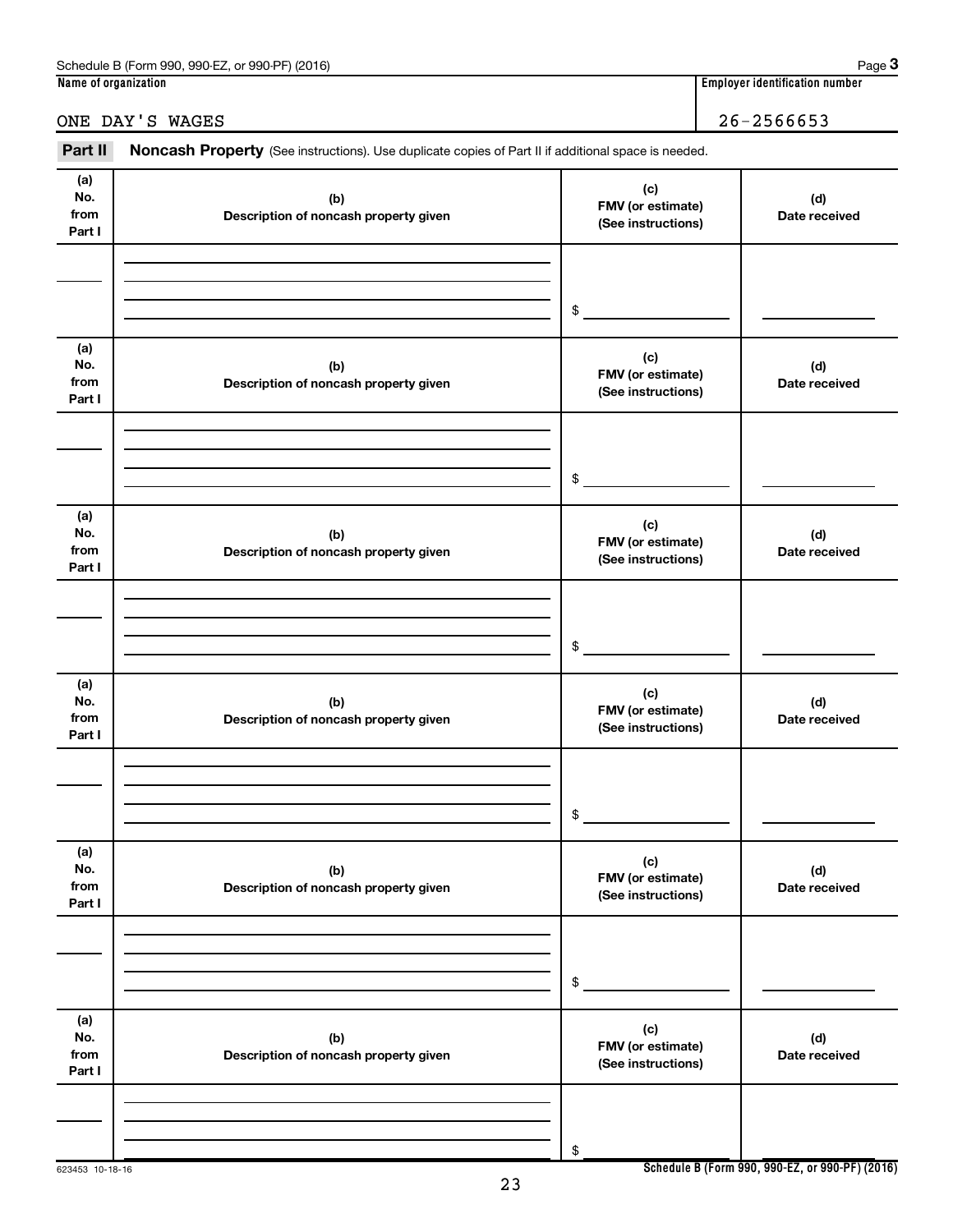| Name of organization      |                                                                                                                                                          | <b>Employer identification number</b> |                                                                                                                                                          |  |  |  |  |
|---------------------------|----------------------------------------------------------------------------------------------------------------------------------------------------------|---------------------------------------|----------------------------------------------------------------------------------------------------------------------------------------------------------|--|--|--|--|
|                           | ONE DAY'S WAGES                                                                                                                                          | $26 - 2566653$                        |                                                                                                                                                          |  |  |  |  |
| Part III                  | the year from any one contributor. Complete columns (a) through (e) and the following line entry. For organizations                                      |                                       | Exclusively religious, charitable, etc., contributions to organizations described in section $501(c)(7)$ , (8), or (10) that total more than \$1,000 for |  |  |  |  |
|                           | completing Part III, enter the total of exclusively religious, charitable, etc., contributions of \$1,000 or less for the year. (Enter this info. once.) |                                       |                                                                                                                                                          |  |  |  |  |
|                           | Use duplicate copies of Part III if additional space is needed.                                                                                          |                                       |                                                                                                                                                          |  |  |  |  |
| (a) No.<br>from<br>Part I | (b) Purpose of gift                                                                                                                                      | (c) Use of gift                       | (d) Description of how gift is held                                                                                                                      |  |  |  |  |
|                           |                                                                                                                                                          |                                       |                                                                                                                                                          |  |  |  |  |
|                           |                                                                                                                                                          |                                       |                                                                                                                                                          |  |  |  |  |
|                           |                                                                                                                                                          |                                       |                                                                                                                                                          |  |  |  |  |
|                           |                                                                                                                                                          | (e) Transfer of gift                  |                                                                                                                                                          |  |  |  |  |
|                           |                                                                                                                                                          |                                       |                                                                                                                                                          |  |  |  |  |
|                           | Transferee's name, address, and ZIP + 4                                                                                                                  |                                       | Relationship of transferor to transferee                                                                                                                 |  |  |  |  |
|                           |                                                                                                                                                          |                                       |                                                                                                                                                          |  |  |  |  |
|                           |                                                                                                                                                          |                                       |                                                                                                                                                          |  |  |  |  |
| (a) No.                   |                                                                                                                                                          |                                       |                                                                                                                                                          |  |  |  |  |
| from<br>Part I            | (b) Purpose of gift                                                                                                                                      | (c) Use of gift                       | (d) Description of how gift is held                                                                                                                      |  |  |  |  |
|                           |                                                                                                                                                          |                                       |                                                                                                                                                          |  |  |  |  |
|                           |                                                                                                                                                          |                                       |                                                                                                                                                          |  |  |  |  |
|                           |                                                                                                                                                          |                                       |                                                                                                                                                          |  |  |  |  |
|                           | (e) Transfer of gift                                                                                                                                     |                                       |                                                                                                                                                          |  |  |  |  |
|                           | Transferee's name, address, and ZIP + 4<br>Relationship of transferor to transferee                                                                      |                                       |                                                                                                                                                          |  |  |  |  |
|                           |                                                                                                                                                          |                                       |                                                                                                                                                          |  |  |  |  |
|                           |                                                                                                                                                          |                                       |                                                                                                                                                          |  |  |  |  |
|                           |                                                                                                                                                          |                                       |                                                                                                                                                          |  |  |  |  |
| (a) No.<br>from           | (b) Purpose of gift                                                                                                                                      | (c) Use of gift                       | (d) Description of how gift is held                                                                                                                      |  |  |  |  |
| Part I                    |                                                                                                                                                          |                                       |                                                                                                                                                          |  |  |  |  |
|                           |                                                                                                                                                          |                                       |                                                                                                                                                          |  |  |  |  |
|                           |                                                                                                                                                          |                                       |                                                                                                                                                          |  |  |  |  |
|                           |                                                                                                                                                          | (e) Transfer of gift                  |                                                                                                                                                          |  |  |  |  |
|                           |                                                                                                                                                          |                                       |                                                                                                                                                          |  |  |  |  |
|                           | Transferee's name, address, and ZIP + 4                                                                                                                  |                                       | Relationship of transferor to transferee                                                                                                                 |  |  |  |  |
|                           |                                                                                                                                                          |                                       |                                                                                                                                                          |  |  |  |  |
|                           |                                                                                                                                                          |                                       |                                                                                                                                                          |  |  |  |  |
| (a) No.<br>from           |                                                                                                                                                          |                                       |                                                                                                                                                          |  |  |  |  |
| Part I                    | (b) Purpose of gift                                                                                                                                      | (c) Use of gift                       | (d) Description of how gift is held                                                                                                                      |  |  |  |  |
|                           |                                                                                                                                                          |                                       |                                                                                                                                                          |  |  |  |  |
|                           |                                                                                                                                                          |                                       |                                                                                                                                                          |  |  |  |  |
|                           |                                                                                                                                                          |                                       |                                                                                                                                                          |  |  |  |  |
|                           |                                                                                                                                                          | (e) Transfer of gift                  |                                                                                                                                                          |  |  |  |  |
|                           | Transferee's name, address, and ZIP + 4                                                                                                                  |                                       | Relationship of transferor to transferee                                                                                                                 |  |  |  |  |
|                           |                                                                                                                                                          |                                       |                                                                                                                                                          |  |  |  |  |
|                           |                                                                                                                                                          |                                       |                                                                                                                                                          |  |  |  |  |
|                           |                                                                                                                                                          |                                       |                                                                                                                                                          |  |  |  |  |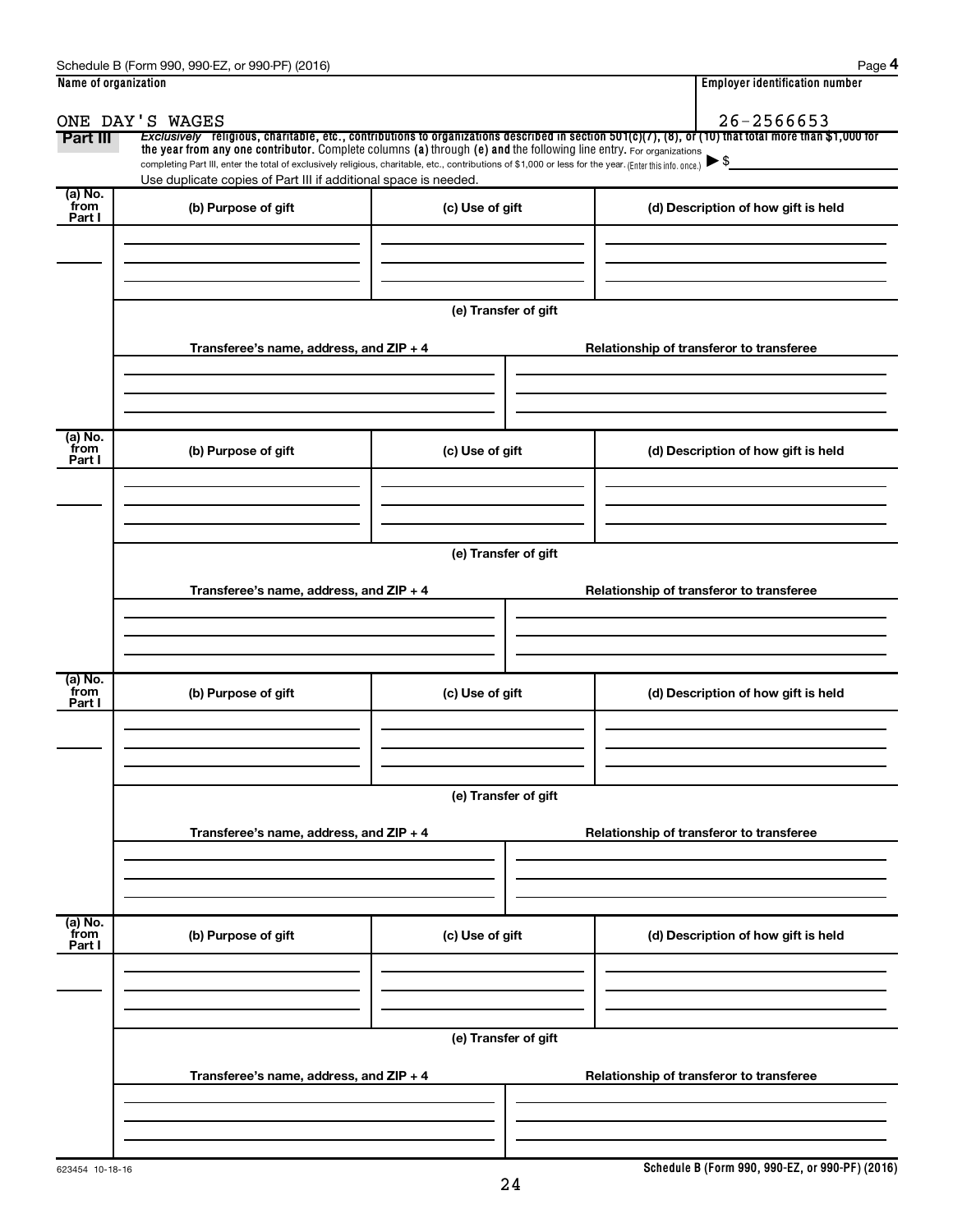|                | <b>SCHEDULE D</b><br>(Form 990)<br>Department of the Treasury                                                                                         |                                                                                                        | <b>Supplemental Financial Statements</b><br>Complete if the organization answered "Yes" on Form 990,<br>Part IV, line 6, 7, 8, 9, 10, 11a, 11b, 11c, 11d, 11e, 11f, 12a, or 12b.<br>Attach to Form 990.<br>Information about Schedule D (Form 990) and its instructions is at www.irs.gov/form990. |                |                          | OMB No. 1545-0047<br>Inspection                             | <b>Open to Public</b> |
|----------------|-------------------------------------------------------------------------------------------------------------------------------------------------------|--------------------------------------------------------------------------------------------------------|----------------------------------------------------------------------------------------------------------------------------------------------------------------------------------------------------------------------------------------------------------------------------------------------------|----------------|--------------------------|-------------------------------------------------------------|-----------------------|
|                | Internal Revenue Service                                                                                                                              |                                                                                                        |                                                                                                                                                                                                                                                                                                    |                |                          |                                                             |                       |
|                | Name of the organization                                                                                                                              | ONE DAY'S WAGES                                                                                        |                                                                                                                                                                                                                                                                                                    |                |                          | <b>Employer identification number</b><br>$26 - 2566653$     |                       |
| Part I         |                                                                                                                                                       |                                                                                                        | Organizations Maintaining Donor Advised Funds or Other Similar Funds or Accounts. Complete if the                                                                                                                                                                                                  |                |                          |                                                             |                       |
|                |                                                                                                                                                       | organization answered "Yes" on Form 990, Part IV, line 6.                                              |                                                                                                                                                                                                                                                                                                    |                |                          |                                                             |                       |
|                |                                                                                                                                                       |                                                                                                        | (a) Donor advised funds                                                                                                                                                                                                                                                                            |                |                          | (b) Funds and other accounts                                |                       |
| 1.             |                                                                                                                                                       |                                                                                                        |                                                                                                                                                                                                                                                                                                    |                |                          |                                                             |                       |
| 2              |                                                                                                                                                       | Aggregate value of contributions to (during year)                                                      |                                                                                                                                                                                                                                                                                                    |                |                          |                                                             |                       |
| З              |                                                                                                                                                       | Aggregate value of grants from (during year)                                                           |                                                                                                                                                                                                                                                                                                    |                |                          |                                                             |                       |
| 4              |                                                                                                                                                       |                                                                                                        |                                                                                                                                                                                                                                                                                                    |                |                          |                                                             |                       |
| 5              |                                                                                                                                                       |                                                                                                        | Did the organization inform all donors and donor advisors in writing that the assets held in donor advised funds                                                                                                                                                                                   |                |                          |                                                             |                       |
|                |                                                                                                                                                       |                                                                                                        |                                                                                                                                                                                                                                                                                                    |                |                          | Yes                                                         | No                    |
| 6              |                                                                                                                                                       |                                                                                                        | Did the organization inform all grantees, donors, and donor advisors in writing that grant funds can be used only                                                                                                                                                                                  |                |                          |                                                             |                       |
|                |                                                                                                                                                       |                                                                                                        | for charitable purposes and not for the benefit of the donor or donor advisor, or for any other purpose conferring                                                                                                                                                                                 |                |                          |                                                             |                       |
|                | impermissible private benefit?                                                                                                                        |                                                                                                        |                                                                                                                                                                                                                                                                                                    |                |                          | Yes                                                         | No                    |
| <b>Part II</b> |                                                                                                                                                       |                                                                                                        | Conservation Easements. Complete if the organization answered "Yes" on Form 990, Part IV, line 7.                                                                                                                                                                                                  |                |                          |                                                             |                       |
| 1.             |                                                                                                                                                       | Purpose(s) of conservation easements held by the organization (check all that apply).                  |                                                                                                                                                                                                                                                                                                    |                |                          |                                                             |                       |
|                |                                                                                                                                                       | Preservation of land for public use (e.g., recreation or education)                                    | Preservation of a historically important land area                                                                                                                                                                                                                                                 |                |                          |                                                             |                       |
|                |                                                                                                                                                       | Protection of natural habitat                                                                          | Preservation of a certified historic structure                                                                                                                                                                                                                                                     |                |                          |                                                             |                       |
|                |                                                                                                                                                       | Preservation of open space                                                                             |                                                                                                                                                                                                                                                                                                    |                |                          |                                                             |                       |
| 2              |                                                                                                                                                       |                                                                                                        | Complete lines 2a through 2d if the organization held a qualified conservation contribution in the form of a conservation easement on the last                                                                                                                                                     |                |                          | Held at the End of the Tax Year                             |                       |
|                | day of the tax year.                                                                                                                                  |                                                                                                        |                                                                                                                                                                                                                                                                                                    | 2a             |                          |                                                             |                       |
| $\mathbf b$    |                                                                                                                                                       |                                                                                                        |                                                                                                                                                                                                                                                                                                    | 2 <sub>b</sub> |                          |                                                             |                       |
| с              |                                                                                                                                                       |                                                                                                        |                                                                                                                                                                                                                                                                                                    | 2c             |                          |                                                             |                       |
| d              |                                                                                                                                                       |                                                                                                        | Number of conservation easements included in (c) acquired after 8/17/06, and not on a historic structure                                                                                                                                                                                           |                |                          |                                                             |                       |
|                |                                                                                                                                                       |                                                                                                        |                                                                                                                                                                                                                                                                                                    | 2d             |                          |                                                             |                       |
| З              |                                                                                                                                                       |                                                                                                        | Number of conservation easements modified, transferred, released, extinguished, or terminated by the organization during the tax                                                                                                                                                                   |                |                          |                                                             |                       |
|                | vear                                                                                                                                                  |                                                                                                        |                                                                                                                                                                                                                                                                                                    |                |                          |                                                             |                       |
| 4              |                                                                                                                                                       | Number of states where property subject to conservation easement is located $\blacktriangleright$      |                                                                                                                                                                                                                                                                                                    |                |                          |                                                             |                       |
| 5              |                                                                                                                                                       | Does the organization have a written policy regarding the periodic monitoring, inspection, handling of |                                                                                                                                                                                                                                                                                                    |                |                          |                                                             |                       |
|                |                                                                                                                                                       | violations, and enforcement of the conservation easements it holds?                                    |                                                                                                                                                                                                                                                                                                    |                |                          | Yes                                                         | No                    |
| 6              |                                                                                                                                                       |                                                                                                        | Staff and volunteer hours devoted to monitoring, inspecting, handling of violations, and enforcing conservation easements during the year                                                                                                                                                          |                |                          |                                                             |                       |
|                |                                                                                                                                                       |                                                                                                        |                                                                                                                                                                                                                                                                                                    |                |                          |                                                             |                       |
| 7              |                                                                                                                                                       |                                                                                                        | Amount of expenses incurred in monitoring, inspecting, handling of violations, and enforcing conservation easements during the year                                                                                                                                                                |                |                          |                                                             |                       |
|                | ▶ \$                                                                                                                                                  |                                                                                                        |                                                                                                                                                                                                                                                                                                    |                |                          |                                                             |                       |
| 8              |                                                                                                                                                       |                                                                                                        | Does each conservation easement reported on line 2(d) above satisfy the requirements of section 170(h)(4)(B)(i)                                                                                                                                                                                    |                |                          |                                                             |                       |
|                |                                                                                                                                                       |                                                                                                        | In Part XIII, describe how the organization reports conservation easements in its revenue and expense statement, and balance sheet, and                                                                                                                                                            |                |                          | Yes                                                         | No                    |
| 9              |                                                                                                                                                       |                                                                                                        | include, if applicable, the text of the footnote to the organization's financial statements that describes the organization's accounting for                                                                                                                                                       |                |                          |                                                             |                       |
|                | conservation easements.                                                                                                                               |                                                                                                        |                                                                                                                                                                                                                                                                                                    |                |                          |                                                             |                       |
|                | Part III                                                                                                                                              |                                                                                                        | Organizations Maintaining Collections of Art, Historical Treasures, or Other Similar Assets.                                                                                                                                                                                                       |                |                          |                                                             |                       |
|                |                                                                                                                                                       | Complete if the organization answered "Yes" on Form 990, Part IV, line 8.                              |                                                                                                                                                                                                                                                                                                    |                |                          |                                                             |                       |
|                |                                                                                                                                                       |                                                                                                        | 1a If the organization elected, as permitted under SFAS 116 (ASC 958), not to report in its revenue statement and balance sheet works of art,                                                                                                                                                      |                |                          |                                                             |                       |
|                |                                                                                                                                                       |                                                                                                        | historical treasures, or other similar assets held for public exhibition, education, or research in furtherance of public service, provide, in Part XIII,                                                                                                                                          |                |                          |                                                             |                       |
|                |                                                                                                                                                       | the text of the footnote to its financial statements that describes these items.                       |                                                                                                                                                                                                                                                                                                    |                |                          |                                                             |                       |
| b              |                                                                                                                                                       |                                                                                                        | If the organization elected, as permitted under SFAS 116 (ASC 958), to report in its revenue statement and balance sheet works of art, historical                                                                                                                                                  |                |                          |                                                             |                       |
|                | treasures, or other similar assets held for public exhibition, education, or research in furtherance of public service, provide the following amounts |                                                                                                        |                                                                                                                                                                                                                                                                                                    |                |                          |                                                             |                       |
|                | relating to these items:                                                                                                                              |                                                                                                        |                                                                                                                                                                                                                                                                                                    |                |                          |                                                             |                       |
|                |                                                                                                                                                       |                                                                                                        |                                                                                                                                                                                                                                                                                                    |                | \$                       | the control of the control of the control of the control of |                       |
|                |                                                                                                                                                       | (ii) Assets included in Form 990, Part X                                                               |                                                                                                                                                                                                                                                                                                    |                | - \$                     |                                                             |                       |
| 2              |                                                                                                                                                       |                                                                                                        | If the organization received or held works of art, historical treasures, or other similar assets for financial gain, provide                                                                                                                                                                       |                |                          |                                                             |                       |
|                |                                                                                                                                                       | the following amounts required to be reported under SFAS 116 (ASC 958) relating to these items:        |                                                                                                                                                                                                                                                                                                    |                |                          |                                                             |                       |
|                |                                                                                                                                                       | a Revenue included on Form 990, Part VIII, line 1                                                      |                                                                                                                                                                                                                                                                                                    |                | $\blacktriangleright$ \$ |                                                             |                       |

|  | <b>b</b> Assets included in Form 990, Part X |  |  |  |
|--|----------------------------------------------|--|--|--|

632051 08-29-16 **For Paperwork Reduction Act Notice, see the Instructions for Form 990. Schedule D (Form 990) 2016** LHA

| \$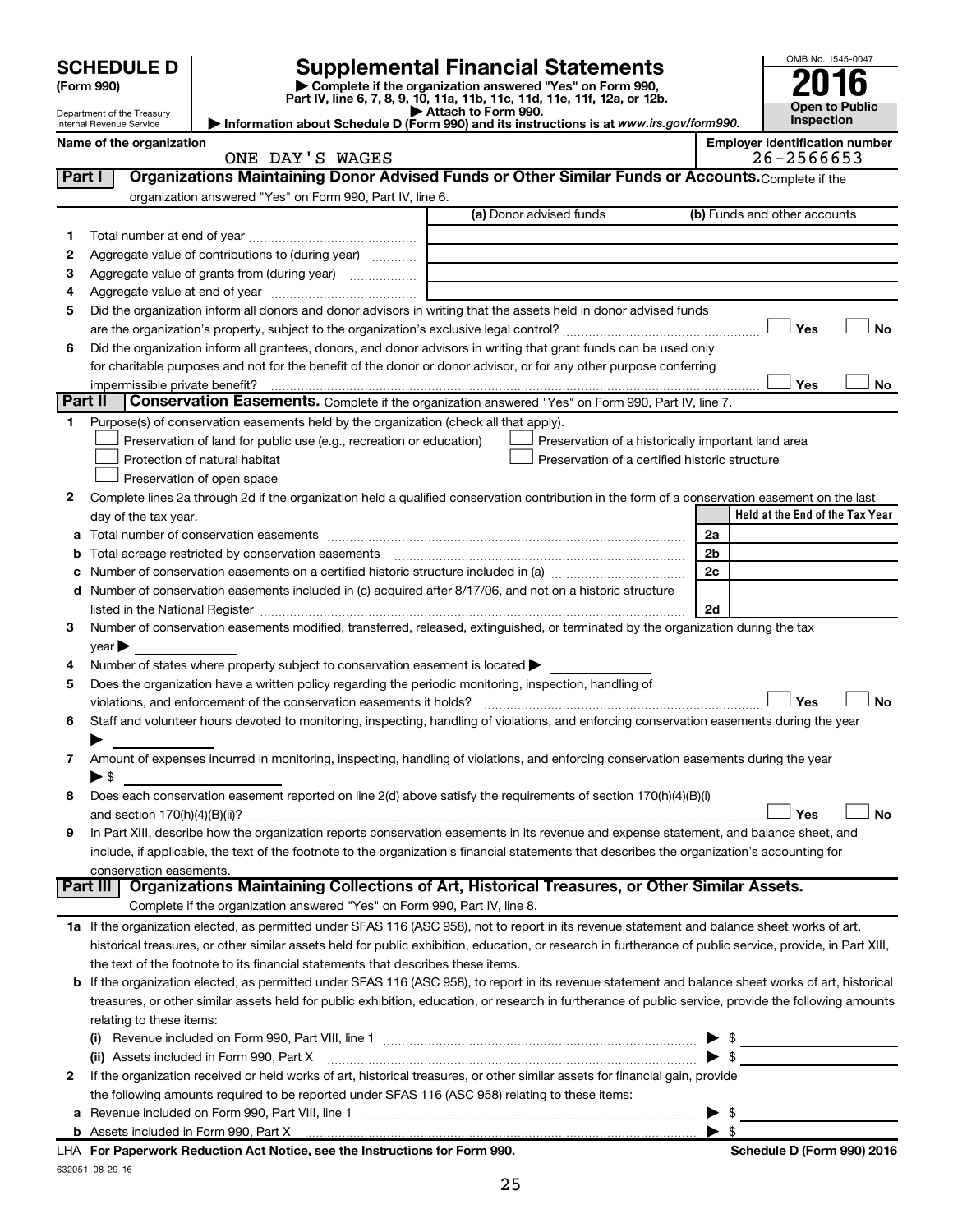|               | Schedule D (Form 990) 2016                                                                                                                                                                                                     | ONE DAY'S WAGES    |   |                |                                                                                                                                                                                                                                      |                 | $26 - 2566653$ Page 2 |                |     |                  |
|---------------|--------------------------------------------------------------------------------------------------------------------------------------------------------------------------------------------------------------------------------|--------------------|---|----------------|--------------------------------------------------------------------------------------------------------------------------------------------------------------------------------------------------------------------------------------|-----------------|-----------------------|----------------|-----|------------------|
|               | Part III<br>Organizations Maintaining Collections of Art, Historical Treasures, or Other Similar Assets(continued)                                                                                                             |                    |   |                |                                                                                                                                                                                                                                      |                 |                       |                |     |                  |
| 3             | Using the organization's acquisition, accession, and other records, check any of the following that are a significant use of its collection items                                                                              |                    |   |                |                                                                                                                                                                                                                                      |                 |                       |                |     |                  |
|               | (check all that apply):                                                                                                                                                                                                        |                    |   |                |                                                                                                                                                                                                                                      |                 |                       |                |     |                  |
| a             | Public exhibition                                                                                                                                                                                                              | d                  |   |                | Loan or exchange programs                                                                                                                                                                                                            |                 |                       |                |     |                  |
| b             | Scholarly research                                                                                                                                                                                                             | e                  |   |                | Other <u>and the set of the set of the set of the set of the set of the set of the set of the set of the set of the set of the set of the set of the set of the set of the set of the set of the set of the set of the set of th</u> |                 |                       |                |     |                  |
| c             | Preservation for future generations                                                                                                                                                                                            |                    |   |                |                                                                                                                                                                                                                                      |                 |                       |                |     |                  |
| 4             | Provide a description of the organization's collections and explain how they further the organization's exempt purpose in Part XIII.                                                                                           |                    |   |                |                                                                                                                                                                                                                                      |                 |                       |                |     |                  |
| 5             | During the year, did the organization solicit or receive donations of art, historical treasures, or other similar assets                                                                                                       |                    |   |                |                                                                                                                                                                                                                                      |                 |                       |                |     |                  |
|               |                                                                                                                                                                                                                                |                    |   |                |                                                                                                                                                                                                                                      |                 |                       | Yes            |     | No               |
|               | <b>Part IV</b><br>Escrow and Custodial Arrangements. Complete if the organization answered "Yes" on Form 990, Part IV, line 9, or                                                                                              |                    |   |                |                                                                                                                                                                                                                                      |                 |                       |                |     |                  |
|               | reported an amount on Form 990, Part X, line 21.                                                                                                                                                                               |                    |   |                |                                                                                                                                                                                                                                      |                 |                       |                |     |                  |
|               | 1a Is the organization an agent, trustee, custodian or other intermediary for contributions or other assets not included                                                                                                       |                    |   |                |                                                                                                                                                                                                                                      |                 |                       |                |     |                  |
|               |                                                                                                                                                                                                                                |                    |   |                |                                                                                                                                                                                                                                      |                 |                       | Yes            |     | <b>No</b>        |
|               | If "Yes," explain the arrangement in Part XIII and complete the following table:                                                                                                                                               |                    |   |                |                                                                                                                                                                                                                                      |                 |                       |                |     |                  |
|               |                                                                                                                                                                                                                                |                    |   |                |                                                                                                                                                                                                                                      |                 |                       | Amount         |     |                  |
| с             | Beginning balance measurements and contain the contract of the contract of the contract of the contract of the                                                                                                                 |                    |   |                |                                                                                                                                                                                                                                      | 1c              |                       |                |     |                  |
|               |                                                                                                                                                                                                                                |                    |   |                |                                                                                                                                                                                                                                      | 1d              |                       |                |     |                  |
|               | Distributions during the year manufactured and an account of the year manufactured and the year manufactured and the year manufactured and the year manufactured and the year manufactured and the year manufactured and the y |                    |   |                |                                                                                                                                                                                                                                      | 1e              |                       |                |     |                  |
|               | Ending balance manufacture contains and the contract of the contract of the contract of the contract of the contract of the contract of the contract of the contract of the contract of the contract of the contract of the co |                    |   |                |                                                                                                                                                                                                                                      | 1f              |                       |                |     |                  |
|               | 2a Did the organization include an amount on Form 990, Part X, line 21, for escrow or custodial account liability?                                                                                                             |                    |   |                |                                                                                                                                                                                                                                      |                 |                       | Yes            |     | No               |
|               | <b>b</b> If "Yes," explain the arrangement in Part XIII. Check here if the explanation has been provided on Part XIII                                                                                                          |                    |   |                |                                                                                                                                                                                                                                      |                 |                       |                |     |                  |
| <b>Part V</b> | <b>Endowment Funds.</b> Complete if the organization answered "Yes" on Form 990, Part IV, line 10.                                                                                                                             |                    |   |                |                                                                                                                                                                                                                                      |                 |                       |                |     |                  |
|               |                                                                                                                                                                                                                                | (a) Current year   |   | (b) Prior year | (c) Two years back $\vert$ (d) Three years back $\vert$ (e) Four years back                                                                                                                                                          |                 |                       |                |     |                  |
| 1a            | Beginning of year balance                                                                                                                                                                                                      |                    |   |                |                                                                                                                                                                                                                                      |                 |                       |                |     |                  |
| b             |                                                                                                                                                                                                                                |                    |   |                |                                                                                                                                                                                                                                      |                 |                       |                |     |                  |
|               | Net investment earnings, gains, and losses                                                                                                                                                                                     |                    |   |                |                                                                                                                                                                                                                                      |                 |                       |                |     |                  |
| a             |                                                                                                                                                                                                                                |                    |   |                |                                                                                                                                                                                                                                      |                 |                       |                |     |                  |
|               | e Other expenditures for facilities                                                                                                                                                                                            |                    |   |                |                                                                                                                                                                                                                                      |                 |                       |                |     |                  |
|               | and programs                                                                                                                                                                                                                   |                    |   |                |                                                                                                                                                                                                                                      |                 |                       |                |     |                  |
|               | f Administrative expenses                                                                                                                                                                                                      |                    |   |                |                                                                                                                                                                                                                                      |                 |                       |                |     |                  |
| g             | End of year balance                                                                                                                                                                                                            |                    |   |                |                                                                                                                                                                                                                                      |                 |                       |                |     |                  |
| 2             | Provide the estimated percentage of the current year end balance (line 1g, column (a)) held as:                                                                                                                                |                    |   |                |                                                                                                                                                                                                                                      |                 |                       |                |     |                  |
|               | Board designated or quasi-endowment                                                                                                                                                                                            |                    | % |                |                                                                                                                                                                                                                                      |                 |                       |                |     |                  |
|               | Permanent endowment                                                                                                                                                                                                            | %                  |   |                |                                                                                                                                                                                                                                      |                 |                       |                |     |                  |
| с             | Temporarily restricted endowment<br>The percentages on lines 2a, 2b, and 2c should equal 100%.                                                                                                                                 | %                  |   |                |                                                                                                                                                                                                                                      |                 |                       |                |     |                  |
|               | 3a Are there endowment funds not in the possession of the organization that are held and administered for the organization                                                                                                     |                    |   |                |                                                                                                                                                                                                                                      |                 |                       |                |     |                  |
|               |                                                                                                                                                                                                                                |                    |   |                |                                                                                                                                                                                                                                      |                 |                       |                | Yes | No               |
|               | by:<br>(i)                                                                                                                                                                                                                     |                    |   |                |                                                                                                                                                                                                                                      |                 |                       | 3a(i)          |     |                  |
|               |                                                                                                                                                                                                                                |                    |   |                |                                                                                                                                                                                                                                      |                 |                       | 3a(ii)         |     |                  |
|               |                                                                                                                                                                                                                                |                    |   |                |                                                                                                                                                                                                                                      |                 |                       | 3b             |     |                  |
|               | Describe in Part XIII the intended uses of the organization's endowment funds.                                                                                                                                                 |                    |   |                |                                                                                                                                                                                                                                      |                 |                       |                |     |                  |
|               | Land, Buildings, and Equipment.<br>Part VI                                                                                                                                                                                     |                    |   |                |                                                                                                                                                                                                                                      |                 |                       |                |     |                  |
|               | Complete if the organization answered "Yes" on Form 990, Part IV, line 11a. See Form 990, Part X, line 10.                                                                                                                     |                    |   |                |                                                                                                                                                                                                                                      |                 |                       |                |     |                  |
|               | Description of property                                                                                                                                                                                                        | (a) Cost or other  |   |                | (b) Cost or other                                                                                                                                                                                                                    | (c) Accumulated |                       | (d) Book value |     |                  |
|               |                                                                                                                                                                                                                                | basis (investment) |   |                | basis (other)                                                                                                                                                                                                                        | depreciation    |                       |                |     |                  |
|               |                                                                                                                                                                                                                                |                    |   |                |                                                                                                                                                                                                                                      |                 |                       |                |     |                  |
| b             |                                                                                                                                                                                                                                |                    |   |                |                                                                                                                                                                                                                                      |                 |                       |                |     |                  |
|               |                                                                                                                                                                                                                                |                    |   |                |                                                                                                                                                                                                                                      |                 |                       |                |     |                  |
|               |                                                                                                                                                                                                                                |                    |   |                | 3,766.                                                                                                                                                                                                                               | 3,766.          |                       |                |     | 0.               |
|               | <b>e</b> Other                                                                                                                                                                                                                 |                    |   |                | 11,896.                                                                                                                                                                                                                              | $11,896$ .      |                       |                |     | $\overline{0}$ . |
|               | Total. Add lines 1a through 1e. (Column (d) must equal Form 990, Part X, column (B), line 10c.)                                                                                                                                |                    |   |                |                                                                                                                                                                                                                                      |                 |                       |                |     | σ.               |

**Schedule D (Form 990) 2016**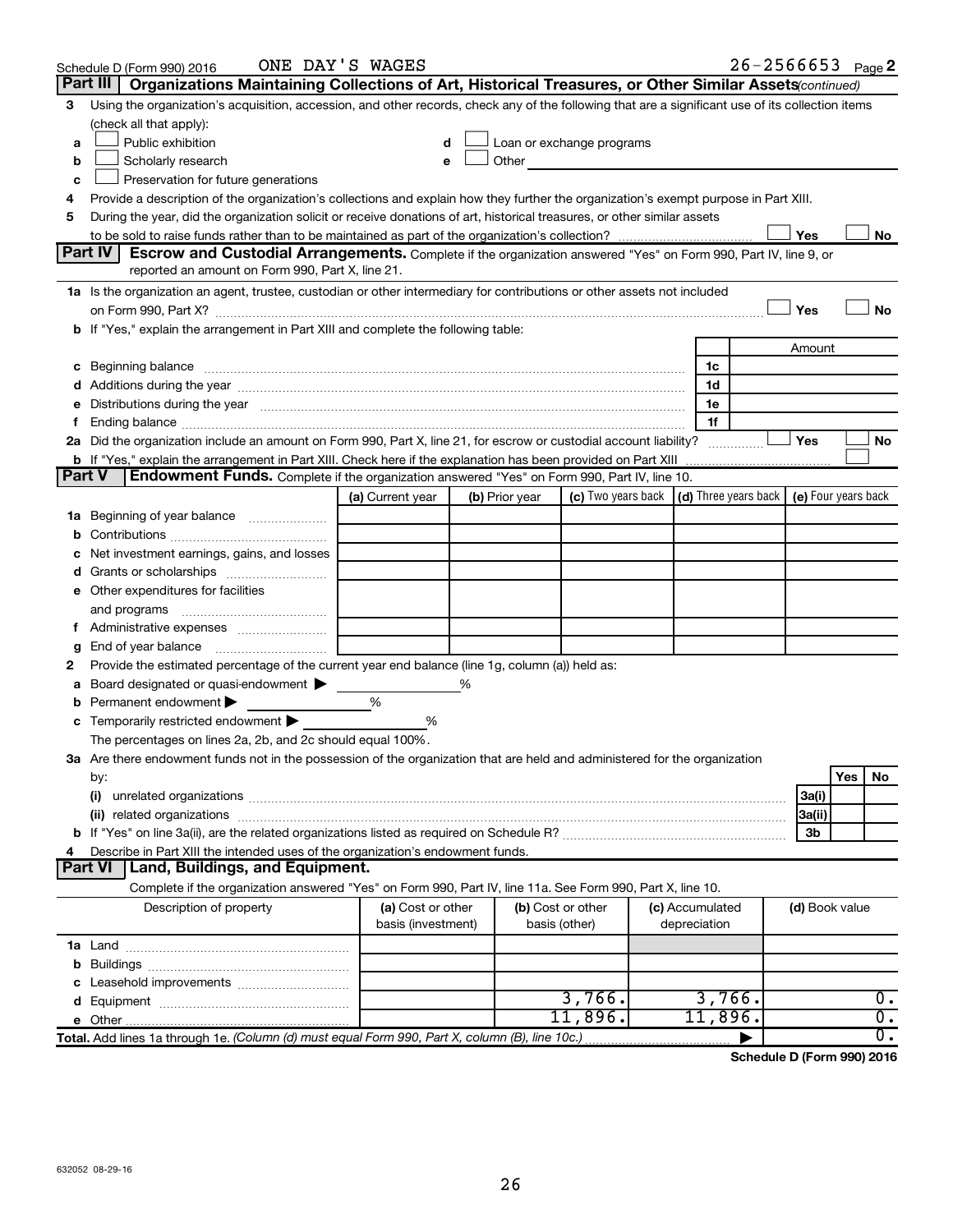| Complete if the organization answered "Yes" on Form 990, Part IV, line 11b. See Form 990, Part X, line 12.<br>(a) Description of security or category (including name of security) | (b) Book value  |                | (c) Method of valuation: Cost or end-of-year market value |
|------------------------------------------------------------------------------------------------------------------------------------------------------------------------------------|-----------------|----------------|-----------------------------------------------------------|
|                                                                                                                                                                                    |                 |                |                                                           |
| (1) Financial derivatives                                                                                                                                                          |                 |                |                                                           |
|                                                                                                                                                                                    |                 |                |                                                           |
| (3) Other                                                                                                                                                                          |                 |                |                                                           |
| (A)                                                                                                                                                                                |                 |                |                                                           |
| (B)                                                                                                                                                                                |                 |                |                                                           |
| (C)                                                                                                                                                                                |                 |                |                                                           |
| (D)                                                                                                                                                                                |                 |                |                                                           |
| (E)                                                                                                                                                                                |                 |                |                                                           |
| (F)                                                                                                                                                                                |                 |                |                                                           |
| (G)                                                                                                                                                                                |                 |                |                                                           |
| (H)                                                                                                                                                                                |                 |                |                                                           |
| Total. (Col. (b) must equal Form 990, Part X, col. (B) line 12.) $\blacktriangleright$                                                                                             |                 |                |                                                           |
| Part VIII Investments - Program Related.                                                                                                                                           |                 |                |                                                           |
| Complete if the organization answered "Yes" on Form 990, Part IV, line 11c. See Form 990, Part X, line 13.                                                                         |                 |                |                                                           |
| (a) Description of investment                                                                                                                                                      | (b) Book value  |                | (c) Method of valuation: Cost or end-of-year market value |
| (1)                                                                                                                                                                                |                 |                |                                                           |
| (2)                                                                                                                                                                                |                 |                |                                                           |
| (3)                                                                                                                                                                                |                 |                |                                                           |
| (4)                                                                                                                                                                                |                 |                |                                                           |
| (5)                                                                                                                                                                                |                 |                |                                                           |
| (6)                                                                                                                                                                                |                 |                |                                                           |
| (7)                                                                                                                                                                                |                 |                |                                                           |
| (8)                                                                                                                                                                                |                 |                |                                                           |
| (9)                                                                                                                                                                                |                 |                |                                                           |
| Total. (Col. (b) must equal Form 990, Part X, col. (B) line 13.) $\blacktriangleright$                                                                                             |                 |                |                                                           |
| Part IX<br><b>Other Assets.</b>                                                                                                                                                    |                 |                |                                                           |
|                                                                                                                                                                                    |                 |                |                                                           |
| Complete if the organization answered "Yes" on Form 990, Part IV, line 11d. See Form 990, Part X, line 15.                                                                         | (a) Description |                | (b) Book value                                            |
|                                                                                                                                                                                    |                 |                |                                                           |
| (1)                                                                                                                                                                                |                 |                |                                                           |
| (2)                                                                                                                                                                                |                 |                |                                                           |
| (3)                                                                                                                                                                                |                 |                |                                                           |
| (4)                                                                                                                                                                                |                 |                |                                                           |
| (5)                                                                                                                                                                                |                 |                |                                                           |
| (6)                                                                                                                                                                                |                 |                |                                                           |
| (7)                                                                                                                                                                                |                 |                |                                                           |
| (8)                                                                                                                                                                                |                 |                |                                                           |
| (9)                                                                                                                                                                                |                 |                |                                                           |
| Total. (Column (b) must equal Form 990, Part X, col. (B) line 15.)                                                                                                                 |                 |                |                                                           |
| Part X<br><b>Other Liabilities.</b>                                                                                                                                                |                 |                |                                                           |
|                                                                                                                                                                                    |                 |                |                                                           |
| Complete if the organization answered "Yes" on Form 990, Part IV, line 11e or 11f. See Form 990, Part X, line 25.                                                                  |                 |                |                                                           |
| (a) Description of liability<br>1.                                                                                                                                                 |                 | (b) Book value |                                                           |
| Federal income taxes<br>(1)                                                                                                                                                        |                 |                |                                                           |
|                                                                                                                                                                                    |                 |                |                                                           |
| (2)                                                                                                                                                                                |                 |                |                                                           |
| (3)                                                                                                                                                                                |                 |                |                                                           |
| (4)                                                                                                                                                                                |                 |                |                                                           |
| (5)                                                                                                                                                                                |                 |                |                                                           |
| (6)                                                                                                                                                                                |                 |                |                                                           |
| (7)                                                                                                                                                                                |                 |                |                                                           |
| (8)                                                                                                                                                                                |                 |                |                                                           |
| (9)<br>Total. (Column (b) must equal Form 990, Part X, col. (B) line 25.)                                                                                                          |                 |                |                                                           |

organization's liability for uncertain tax positions under FIN 48 (ASC 740). Check here if the text of the footnote has been provided in Part XIII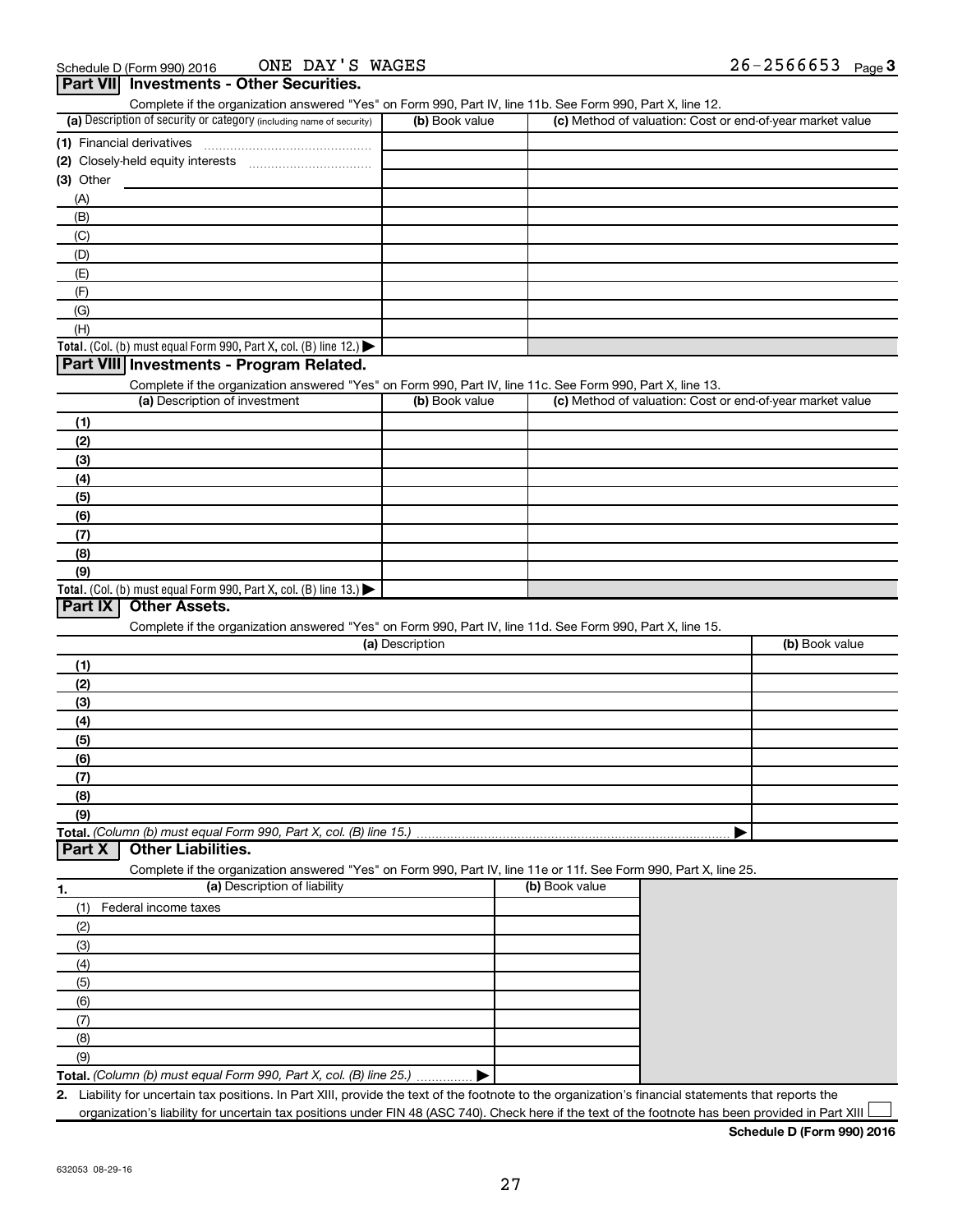|   | ONE DAY'S WAGES<br>Schedule D (Form 990) 2016                                                                                                                                                                                       |                | $26 - 2566653$ Page 4 |
|---|-------------------------------------------------------------------------------------------------------------------------------------------------------------------------------------------------------------------------------------|----------------|-----------------------|
|   | <b>Part XI</b><br>Reconciliation of Revenue per Audited Financial Statements With Revenue per Return.                                                                                                                               |                |                       |
|   | Complete if the organization answered "Yes" on Form 990, Part IV, line 12a.                                                                                                                                                         |                |                       |
| 1 | Total revenue, gains, and other support per audited financial statements [[[[[[[[[[[[[[[[[[[[[[[[]]]]]]]]]]]]                                                                                                                       |                | $\blacksquare$        |
| 2 | Amounts included on line 1 but not on Form 990, Part VIII, line 12:                                                                                                                                                                 |                |                       |
| a |                                                                                                                                                                                                                                     | 2a             |                       |
| b |                                                                                                                                                                                                                                     | 2 <sub>b</sub> |                       |
| c |                                                                                                                                                                                                                                     | 2 <sub>c</sub> |                       |
| d |                                                                                                                                                                                                                                     | 2d             |                       |
| e | Add lines 2a through 2d                                                                                                                                                                                                             |                | 2e                    |
| з |                                                                                                                                                                                                                                     |                | 3                     |
|   | Amounts included on Form 990, Part VIII, line 12, but not on line 1:                                                                                                                                                                |                |                       |
| a |                                                                                                                                                                                                                                     | 4a             |                       |
| b | Other (Describe in Part XIII.)                                                                                                                                                                                                      | 4 <sub>b</sub> |                       |
|   | Add lines 4a and 4b                                                                                                                                                                                                                 | 4c             |                       |
| 5 |                                                                                                                                                                                                                                     |                | 5                     |
|   | Part XII Reconciliation of Expenses per Audited Financial Statements With Expenses per Return.                                                                                                                                      |                |                       |
|   | Complete if the organization answered "Yes" on Form 990, Part IV, line 12a.                                                                                                                                                         |                |                       |
| 1 |                                                                                                                                                                                                                                     |                | $\mathbf 1$           |
| 2 | Amounts included on line 1 but not on Form 990, Part IX, line 25:                                                                                                                                                                   |                |                       |
| a |                                                                                                                                                                                                                                     | 2a             |                       |
| b |                                                                                                                                                                                                                                     | 2 <sub>b</sub> |                       |
|   |                                                                                                                                                                                                                                     | 2c             |                       |
|   |                                                                                                                                                                                                                                     | 2d             |                       |
| е | Add lines 2a through 2d <b>[10]</b> University of the state of the state of the state of the state of the state of the state of the state of the state of the state of the state of the state of the state of the state of the stat |                | <b>2e</b>             |
| З |                                                                                                                                                                                                                                     |                | 3                     |
| 4 | Amounts included on Form 990, Part IX, line 25, but not on line 1:                                                                                                                                                                  |                |                       |
| a |                                                                                                                                                                                                                                     | 4a             |                       |
| b |                                                                                                                                                                                                                                     | 4 <sub>b</sub> |                       |
|   | Add lines 4a and 4b                                                                                                                                                                                                                 |                | 4c                    |
| 5 |                                                                                                                                                                                                                                     |                | 5                     |
|   | <b>Part XIII Supplemental Information.</b>                                                                                                                                                                                          |                |                       |

Provide the descriptions required for Part II, lines 3, 5, and 9; Part III, lines 1a and 4; Part IV, lines 1b and 2b; Part V, line 4; Part X, line 2; Part XI, lines 2d and 4b; and Part XII, lines 2d and 4b. Also complete this part to provide any additional information.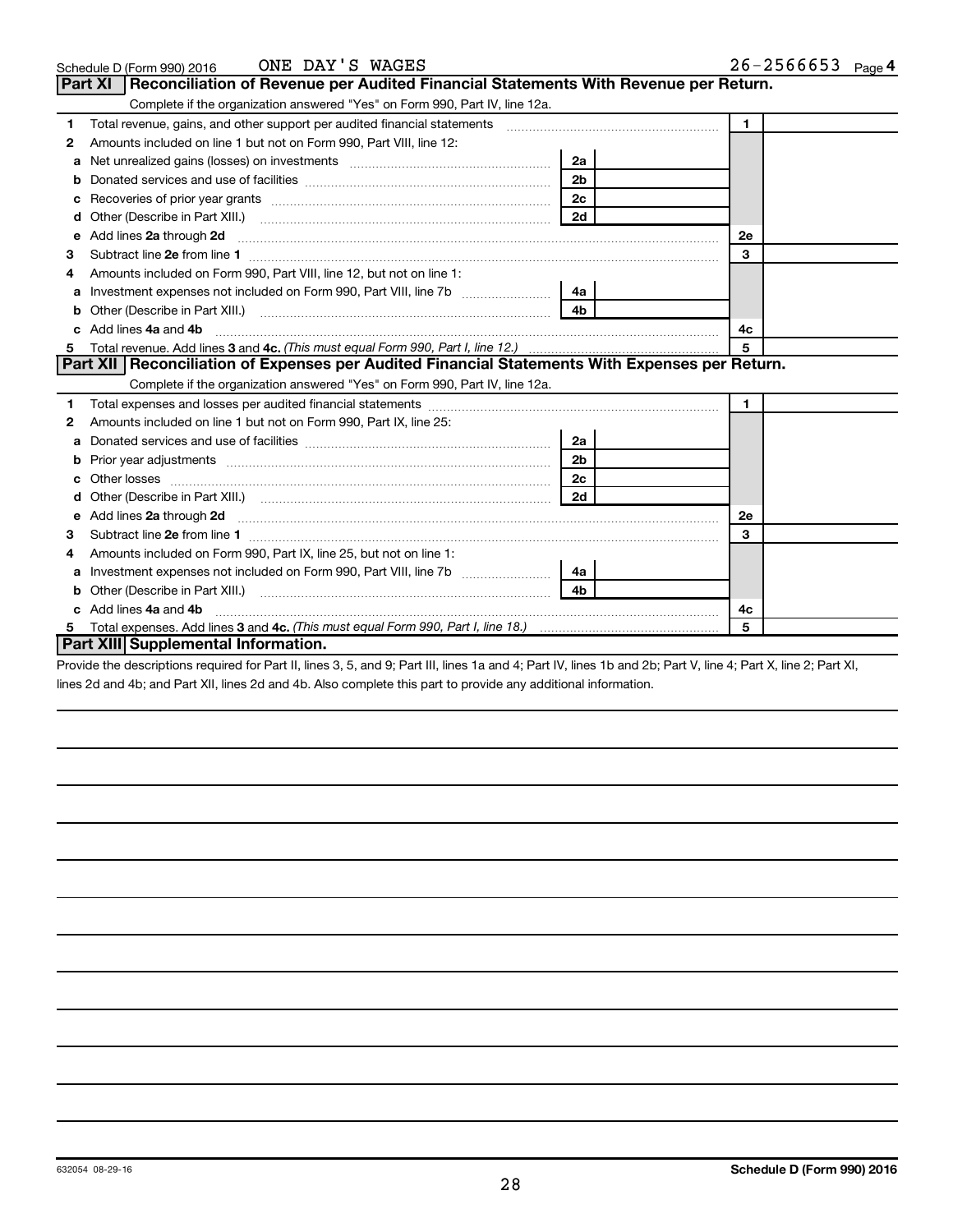| Part I                                                                     |                                           |                                                                                           | General Information on Activities Outside the United States. Complete if the organization answered "Yes" on                                                   |                                                                                                                 |                                                                      |
|----------------------------------------------------------------------------|-------------------------------------------|-------------------------------------------------------------------------------------------|---------------------------------------------------------------------------------------------------------------------------------------------------------------|-----------------------------------------------------------------------------------------------------------------|----------------------------------------------------------------------|
|                                                                            | Form 990, Part IV, line 14b.              |                                                                                           |                                                                                                                                                               |                                                                                                                 |                                                                      |
| 1.                                                                         |                                           |                                                                                           | For grantmakers. Does the organization maintain records to substantiate the amount of its grants and other assistance,                                        |                                                                                                                 |                                                                      |
|                                                                            |                                           |                                                                                           | the grantees' eligibility for the grants or assistance, and the selection criteria used to award the grants or assistance?                                    | $\boxed{\text{X}}$ Yes                                                                                          | <b>No</b>                                                            |
| $\mathbf{2}$<br>United States.                                             |                                           |                                                                                           | For grantmakers. Describe in Part V the organization's procedures for monitoring the use of its grants and other assistance outside the                       |                                                                                                                 |                                                                      |
| з                                                                          |                                           |                                                                                           | Activities per Region. (The following Part I, line 3 table can be duplicated if additional space is needed.)                                                  |                                                                                                                 |                                                                      |
| (a) Region                                                                 | (b) Number of<br>offices<br>in the region | (c) Number of<br>employees,<br>agents, and<br>independent<br>contractors<br>in the region | (d) Activities conducted in the region<br>(by type) (such as, fundraising, pro-<br>gram services, investments, grants to<br>recipients located in the region) | (e) If activity listed in (d)<br>is a program service,<br>describe specific type<br>of service(s) in the region | (f) Total<br>expenditures<br>for and<br>investments<br>in the region |
| EUROPE (INCLUDING                                                          |                                           |                                                                                           |                                                                                                                                                               | HOLISTIC DEVELOPMENT IN                                                                                         |                                                                      |
| ICELAND & GREENLAND)                                                       | 0                                         | 0                                                                                         | PROGRAM SERVICES                                                                                                                                              | RURAL KENYA                                                                                                     | 29,232.                                                              |
|                                                                            |                                           |                                                                                           |                                                                                                                                                               |                                                                                                                 |                                                                      |
|                                                                            |                                           |                                                                                           |                                                                                                                                                               |                                                                                                                 |                                                                      |
|                                                                            |                                           |                                                                                           |                                                                                                                                                               |                                                                                                                 |                                                                      |
|                                                                            |                                           |                                                                                           |                                                                                                                                                               |                                                                                                                 |                                                                      |
|                                                                            |                                           |                                                                                           |                                                                                                                                                               |                                                                                                                 |                                                                      |
|                                                                            |                                           |                                                                                           |                                                                                                                                                               |                                                                                                                 |                                                                      |
|                                                                            |                                           |                                                                                           |                                                                                                                                                               |                                                                                                                 |                                                                      |
| 3 a Sub-total                                                              | 0                                         | $\mathbf 0$                                                                               |                                                                                                                                                               |                                                                                                                 | 29,232.                                                              |
| <b>b</b> Total from continuation<br>sheets to Part I                       | 0                                         | 0                                                                                         |                                                                                                                                                               |                                                                                                                 | 0.                                                                   |
| c Totals (add lines 3a<br>and 3b)                                          | 0                                         | 0                                                                                         |                                                                                                                                                               |                                                                                                                 | 29,232.                                                              |
| LHA For Paperwork Reduction Act Notice, see the Instructions for Form 990. |                                           |                                                                                           |                                                                                                                                                               |                                                                                                                 | Schedule F (Form 990) 2016                                           |

| <b>SCHEDULE F</b>                                      | <b>Stat</b>                   |
|--------------------------------------------------------|-------------------------------|
| (Form 990)                                             | $\blacktriangleright$ Com     |
| Department of the Treasury<br>Internal Revenue Service | $\blacktriangleright$ Informa |

Name of the organization

632071 09-21-16

29

| <b>SCHEDULE FI</b> | <b>Statement of Activities Outside the United States</b>                                 | OMB No. 1545-0047 |
|--------------------|------------------------------------------------------------------------------------------|-------------------|
| (Form 990)         | ▶ Complete if the organization answered "Yes" on Form 990, Part IV, line 14b, 15, or 16. | 2016              |

**| Attach to Form 990.**

ONE DAY'S WAGES 26-256653

Information about Schedule F (Form 990) and its instructions is at *www.irs.gov/form990.* **www.irs.gov/form990.** Inspection **Open to Public<br>Inspection** 

|  | <b>Employer identification number</b> |  |
|--|---------------------------------------|--|
|--|---------------------------------------|--|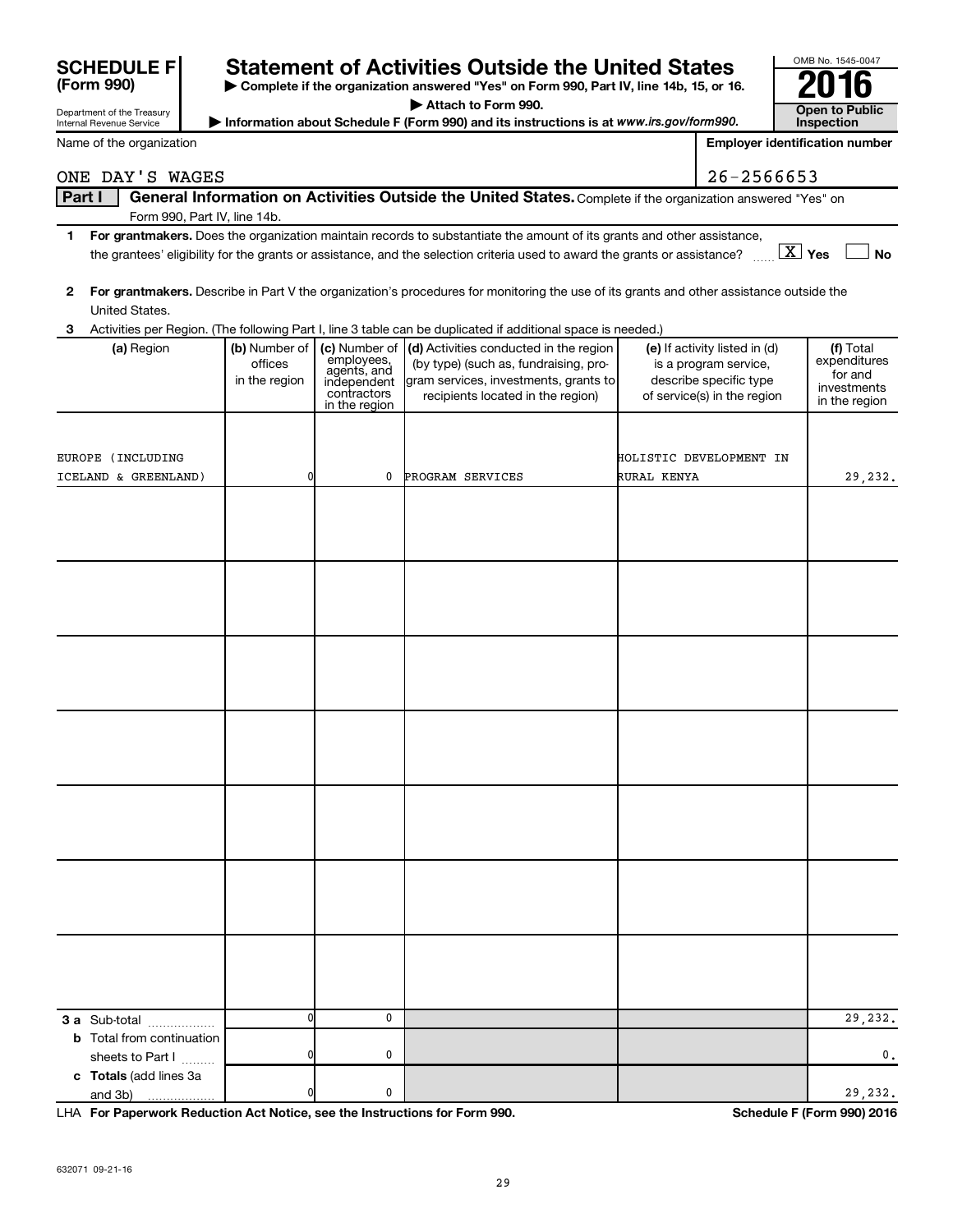(b) IRS code section and EIN (if applicable)

**1** (a) Name of organization  $\begin{bmatrix} \text{(b)} \text{ IRS code section} \end{bmatrix}$  (c) Region (d) Purpose of

ONE DAY'S WAGES

|  |                                                                           |         | HOLISTIC DEVELOPMENT                                                                                                                              |                |  |               |  |   |  |  |  |
|--|---------------------------------------------------------------------------|---------|---------------------------------------------------------------------------------------------------------------------------------------------------|----------------|--|---------------|--|---|--|--|--|
|  |                                                                           | ENGLAND | IN RURAL KENYA                                                                                                                                    | 29, 232. CHECK |  | $\mathbf 0$ . |  |   |  |  |  |
|  |                                                                           |         |                                                                                                                                                   |                |  |               |  |   |  |  |  |
|  |                                                                           |         |                                                                                                                                                   |                |  |               |  |   |  |  |  |
|  |                                                                           |         |                                                                                                                                                   |                |  |               |  |   |  |  |  |
|  |                                                                           |         |                                                                                                                                                   |                |  |               |  |   |  |  |  |
|  |                                                                           |         |                                                                                                                                                   |                |  |               |  |   |  |  |  |
|  |                                                                           |         |                                                                                                                                                   |                |  |               |  |   |  |  |  |
|  |                                                                           |         |                                                                                                                                                   |                |  |               |  |   |  |  |  |
|  |                                                                           |         |                                                                                                                                                   |                |  |               |  |   |  |  |  |
|  |                                                                           |         |                                                                                                                                                   |                |  |               |  |   |  |  |  |
|  |                                                                           |         |                                                                                                                                                   |                |  |               |  |   |  |  |  |
|  |                                                                           |         |                                                                                                                                                   |                |  |               |  |   |  |  |  |
|  |                                                                           |         |                                                                                                                                                   |                |  |               |  |   |  |  |  |
|  |                                                                           |         |                                                                                                                                                   |                |  |               |  |   |  |  |  |
|  |                                                                           |         |                                                                                                                                                   |                |  |               |  |   |  |  |  |
|  |                                                                           |         |                                                                                                                                                   |                |  |               |  |   |  |  |  |
|  |                                                                           |         |                                                                                                                                                   |                |  |               |  |   |  |  |  |
|  |                                                                           |         |                                                                                                                                                   |                |  |               |  |   |  |  |  |
|  |                                                                           |         |                                                                                                                                                   |                |  |               |  |   |  |  |  |
|  |                                                                           |         |                                                                                                                                                   |                |  |               |  |   |  |  |  |
|  |                                                                           |         |                                                                                                                                                   |                |  |               |  |   |  |  |  |
|  |                                                                           |         |                                                                                                                                                   |                |  |               |  |   |  |  |  |
|  |                                                                           |         |                                                                                                                                                   |                |  |               |  |   |  |  |  |
|  |                                                                           |         |                                                                                                                                                   |                |  |               |  |   |  |  |  |
|  |                                                                           |         |                                                                                                                                                   |                |  |               |  |   |  |  |  |
|  |                                                                           |         |                                                                                                                                                   |                |  |               |  |   |  |  |  |
|  |                                                                           |         | 2 Enter total number of recipient organizations listed above that are recognized as charities by the foreign country, recognized as tax-exempt by |                |  |               |  |   |  |  |  |
|  |                                                                           |         |                                                                                                                                                   |                |  |               |  | 1 |  |  |  |
|  | $\overline{0}$<br>3 Enter total number of other organizations or entities |         |                                                                                                                                                   |                |  |               |  |   |  |  |  |

Part II | Grants and Other Assistance to Organizations or Entities Outside the United States. Complete if the organization answered "Yes" on Form 990, Part IV, line 15, for any recipient who received more than \$5,000. Part II can be duplicated if additional space is needed.

**(a)** Name of organization (b) IRS code section (c) Region (c) Region (d) Purpose of (e) Amount (f) Manner of (g) Amount of (h) Description (i) (a) Name of organization (f) IRS code section (c) Region (d) Purpose of (d) Am

(e) Amount

of cash grant |cash disbursement

(f) Manner of

grant

Schedule F (Form 990) 2016  $\qquad \qquad \text{ONE } \text{DAY } 'S \text{ WAGES}$   $26-2566653$ 

(i) Method of valuation (book, FMV, appraisal, other)

**Schedule F (Form 990) 2016**

(g) Amount of noncash assistance

(h) Description of noncash assistance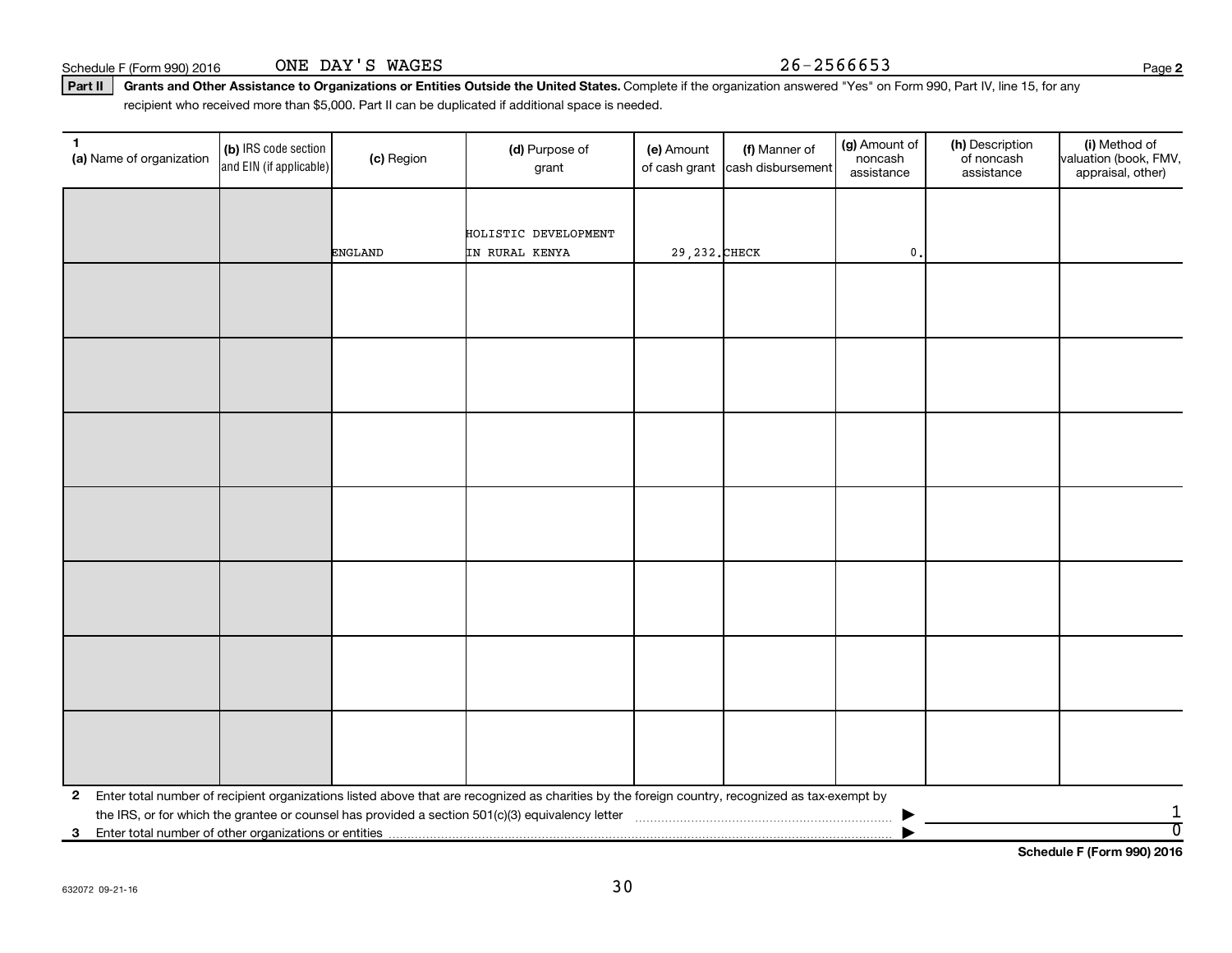| Schedule F (Form 990) 2016<br>Part III Grants and Other Assistance to Individuals Outside the United States. Complete if the organization answered "Yes" on Form 990, Part IV, line 16. | ONE DAY'S WAGES |            |                                             |                                    | $26 - 2566653$                         |                                          | Page                                                           |
|-----------------------------------------------------------------------------------------------------------------------------------------------------------------------------------------|-----------------|------------|---------------------------------------------|------------------------------------|----------------------------------------|------------------------------------------|----------------------------------------------------------------|
| Part III can be duplicated if additional space is needed.                                                                                                                               |                 |            |                                             |                                    |                                        |                                          |                                                                |
| (a) Type of grant or assistance                                                                                                                                                         | (b) Region      | recipients | (c) Number of   (d) Amount of<br>cash grant | (e) Manner of<br>cash disbursement | (f) Amount of<br>noncash<br>assistance | (g) Description of<br>noncash assistance | (h) Method of<br>valuation<br>(book, FMV,<br>appraisal, other) |
|                                                                                                                                                                                         |                 |            |                                             |                                    |                                        |                                          |                                                                |
|                                                                                                                                                                                         |                 |            |                                             |                                    |                                        |                                          |                                                                |

31

**Schedule F (Form 990) 2016**

**3**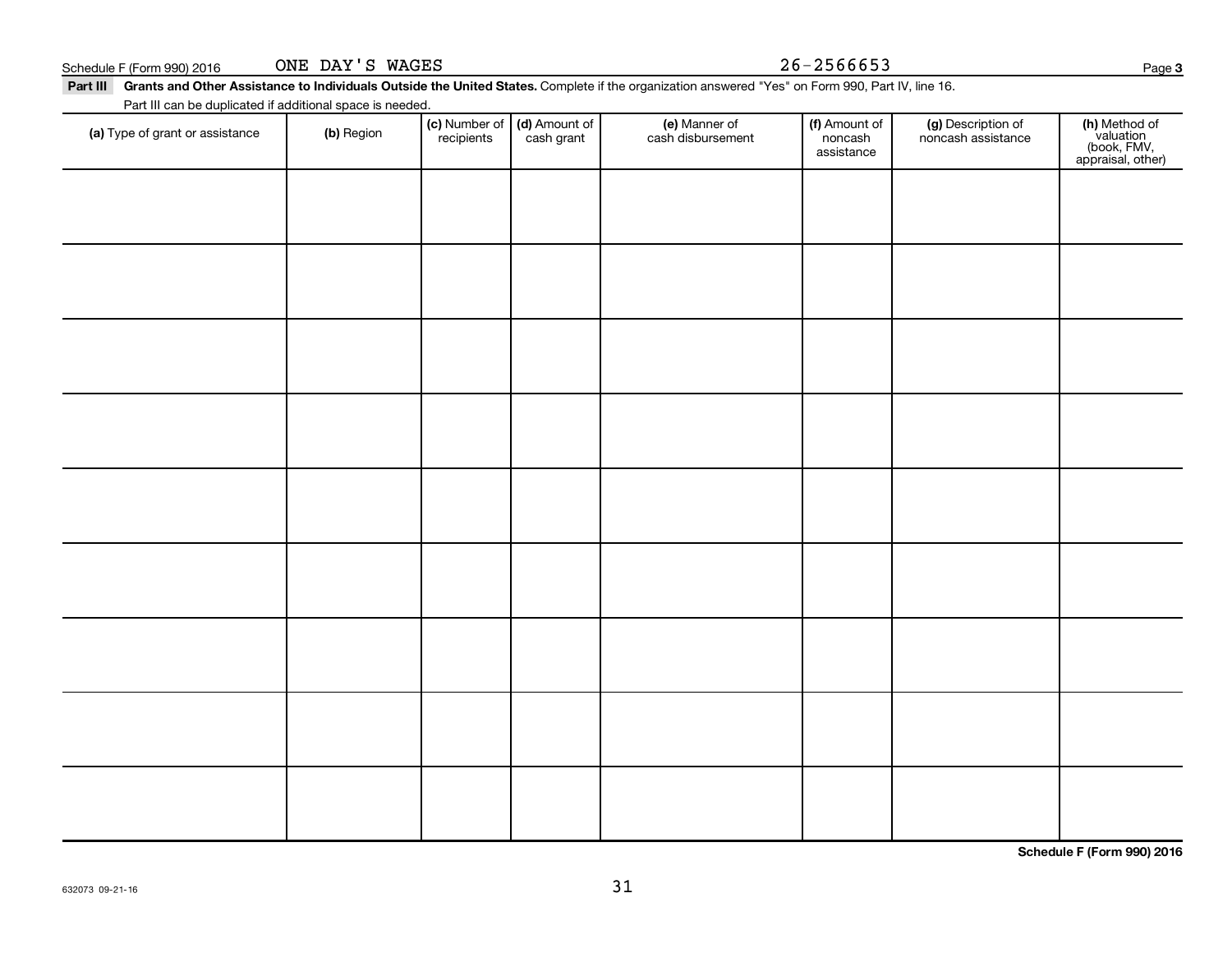| 1            | Was the organization a U.S. transferor of property to a foreign corporation during the tax year? If "Yes," the<br>organization may be required to file Form 926, Return by a U.S. Transferor of Property to a Foreign<br>Corporation (see Instructions for Form 926)                                                                                                                                                    | Yes | $X _{N0}$         |
|--------------|-------------------------------------------------------------------------------------------------------------------------------------------------------------------------------------------------------------------------------------------------------------------------------------------------------------------------------------------------------------------------------------------------------------------------|-----|-------------------|
| $\mathbf{2}$ | Did the organization have an interest in a foreign trust during the tax year? If "Yes," the organization<br>may be required to separately file Form 3520, Annual Return To Report Transactions With Foreign<br>Trusts and Receipt of Certain Foreign Gifts, and/or Form 3520-A, Annual Information Return of Foreign<br>Trust With a U.S. Owner (see Instructions for Forms 3520 and 3520-A; do not file with Form 990) | Yes | $ X _{\sf No}$    |
| 3            | Did the organization have an ownership interest in a foreign corporation during the tax year? If "Yes,"<br>the organization may be required to file Form 5471, Information Return of U.S. Persons With Respect To                                                                                                                                                                                                       | Yes | $X \mid N_{0}$    |
| 4            | Was the organization a direct or indirect shareholder of a passive foreign investment company or a<br>qualified electing fund during the tax year? If "Yes," the organization may be required to file Form 8621,<br>Information Return by a Shareholder of a Passive Foreign Investment Company or Qualified Electing Fund<br>(see Instructions for Form 8621)                                                          | Yes | $ X _{\sf No}$    |
| 5            | Did the organization have an ownership interest in a foreign partnership during the tax year? If "Yes,"<br>the organization may be required to file Form 8865, Return of U.S. Persons With Respect to Certain                                                                                                                                                                                                           | Yes | $ X _{\text{No}}$ |
| 6            | Did the organization have any operations in or related to any boycotting countries during the tax year? If<br>"Yes," the organization may be required to separately file Form 5713, International Boycott Report (see                                                                                                                                                                                                   | Yes |                   |

**Schedule F (Form 990) 2016**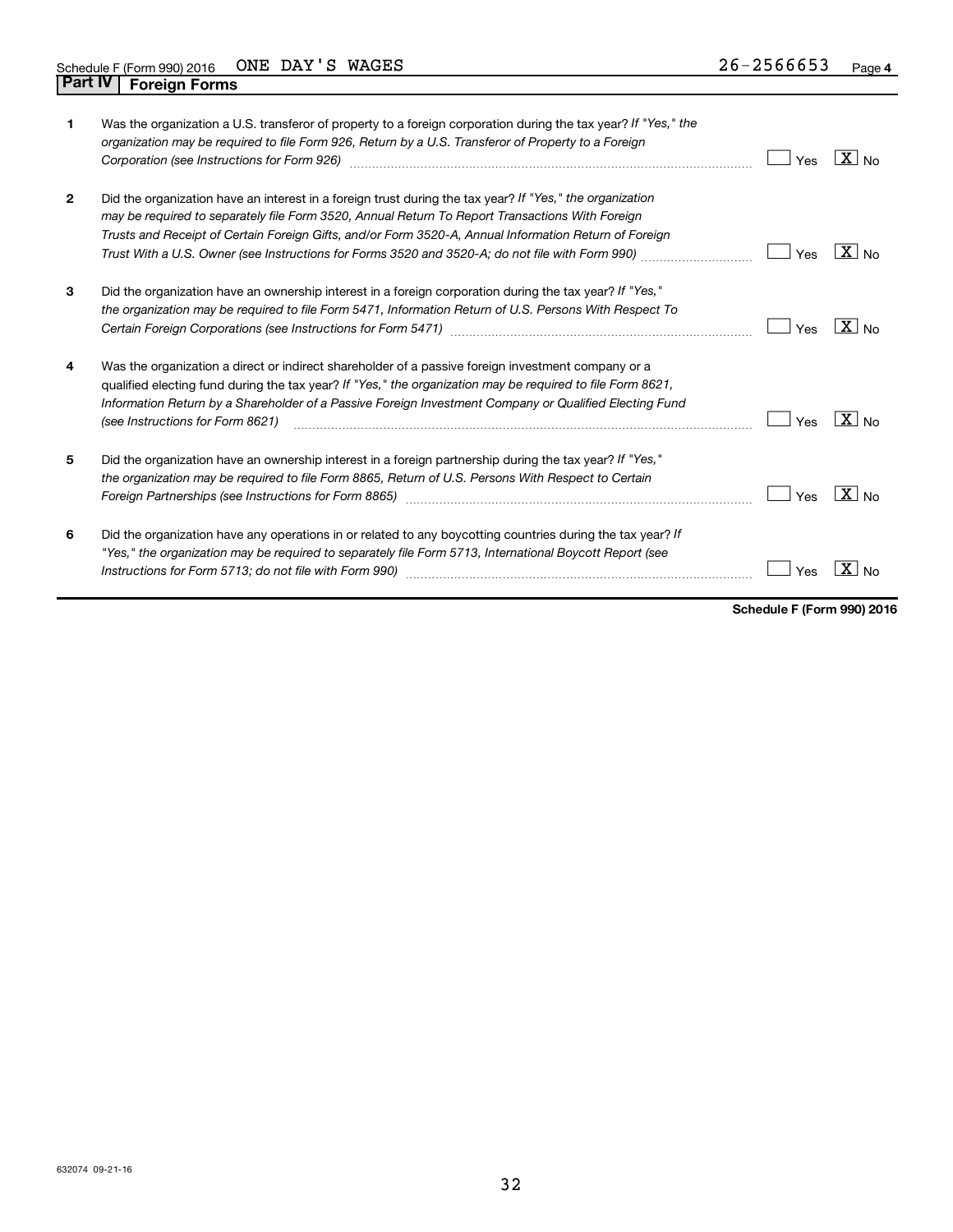**Part V Supplemental Information**

Provide the information required by Part I, line 2 (monitoring of funds); Part I, line 3, column (f) (accounting method; amounts of investments vs. expenditures per region); Part II, line 1 (accounting method); Part III (accounting method); and Part III, column (c) (estimated number of recipients), as applicable. Also complete this part to provide any additional information. See instructions.

PART I, LINE 2:

ONE DAY'S WAGES REQUIRES GRANT RECIPIENTS TO PROVIDE SPECIFIC FOLLOW-UP

DOCUMENTATION AT THREE DIFFERENT TIME INTERVALS FOLLOWING GRANT FUNDING.

THE DOCUMENTATION REQUIRED INCLUDES NARRATIVE ACCOUNTS FROM

BENEFICIARIES, PHOTOS OF THE PROJECT AND/OR THE BENEFACTORS, IMPACT

SURVEY/MEASUREMENTS TO SHOW PROGRESS TOWARDS STATED GOAL, AND DETAILED

BUDGET OF ACTUAL PROJECT EXPENSE.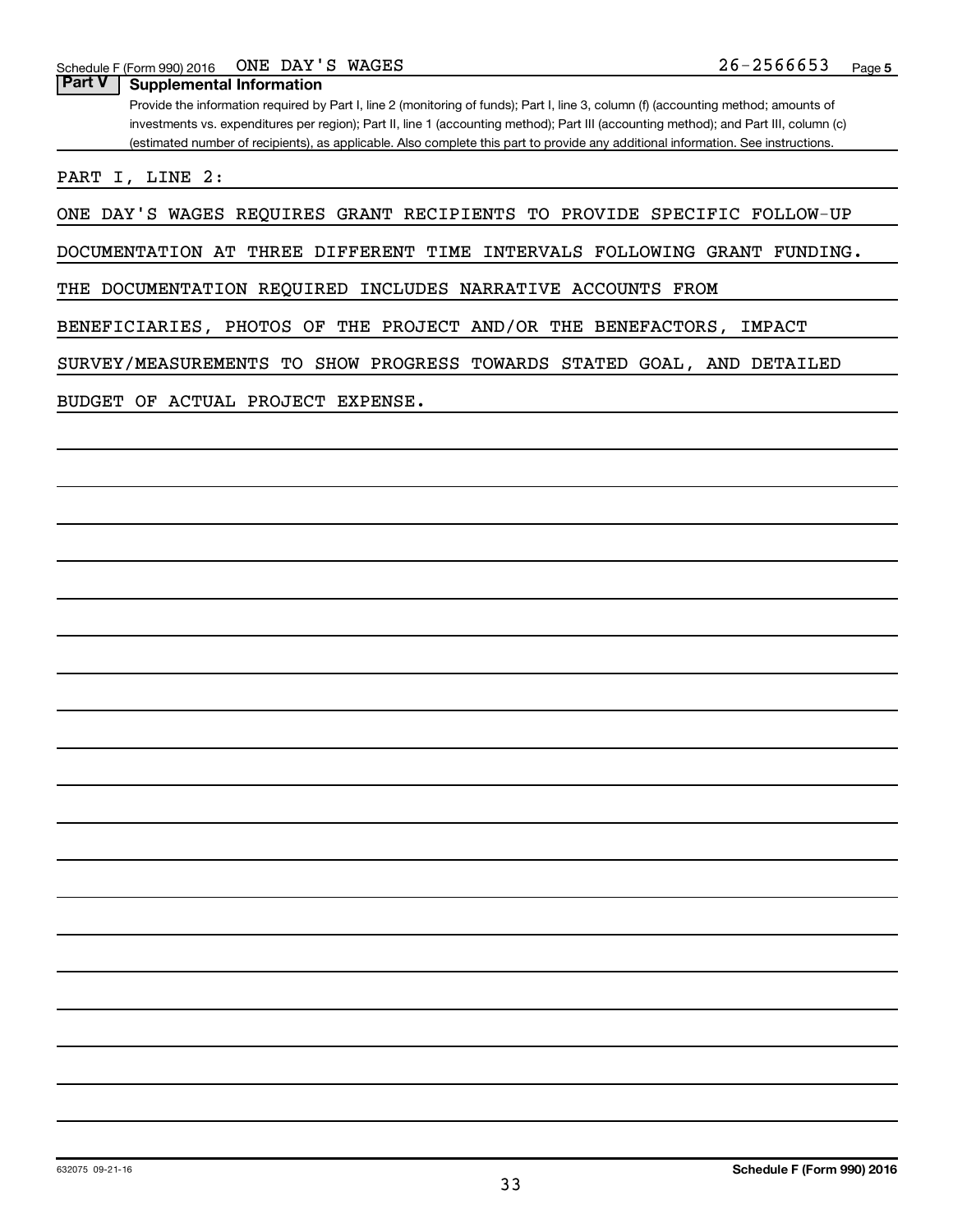| <b>SCHEDULE G</b><br>(Form 990 or 990-EZ)<br>Department of the Treasury<br>Internal Revenue Service                                                                                                                                                                                                                                                                                                                                                                                                                                                                         | <b>Supplemental Information Regarding Fundraising or Gaming Activities</b><br>Complete if the organization answered "Yes" on Form 990, Part IV, line 17, 18, or 19, or if the<br>organization entered more than \$15,000 on Form 990-EZ, line 6a.<br>Attach to Form 990 or Form 990-EZ. |            |                                                                            |                                                                            |  |                                                                            | OMB No. 1545-0047<br>016<br><b>Open to Public</b><br>Inspection |
|-----------------------------------------------------------------------------------------------------------------------------------------------------------------------------------------------------------------------------------------------------------------------------------------------------------------------------------------------------------------------------------------------------------------------------------------------------------------------------------------------------------------------------------------------------------------------------|-----------------------------------------------------------------------------------------------------------------------------------------------------------------------------------------------------------------------------------------------------------------------------------------|------------|----------------------------------------------------------------------------|----------------------------------------------------------------------------|--|----------------------------------------------------------------------------|-----------------------------------------------------------------|
| Name of the organization                                                                                                                                                                                                                                                                                                                                                                                                                                                                                                                                                    | Information about Schedule G (Form 990 or 990-EZ) and its instructions is at WWW.irs.gov/form990.                                                                                                                                                                                       |            |                                                                            |                                                                            |  |                                                                            | <b>Employer identification number</b>                           |
|                                                                                                                                                                                                                                                                                                                                                                                                                                                                                                                                                                             | ONE DAY'S WAGES<br>Fundraising Activities. Complete if the organization answered "Yes" on Form 990, Part IV, line 17. Form 990-EZ filers are not                                                                                                                                        |            |                                                                            |                                                                            |  | 26-2566653                                                                 |                                                                 |
| Part I<br>required to complete this part.                                                                                                                                                                                                                                                                                                                                                                                                                                                                                                                                   |                                                                                                                                                                                                                                                                                         |            |                                                                            |                                                                            |  |                                                                            |                                                                 |
| 1 Indicate whether the organization raised funds through any of the following activities. Check all that apply.<br>Mail solicitations<br>a<br>Internet and email solicitations<br>b<br>Phone solicitations<br>c<br>In-person solicitations<br>d<br>2 a Did the organization have a written or oral agreement with any individual (including officers, directors, trustees, or<br>b If "Yes," list the 10 highest paid individuals or entities (fundraisers) pursuant to agreements under which the fundraiser is to be<br>compensated at least \$5,000 by the organization. | e<br>f<br>Special fundraising events<br>g<br>key employees listed in Form 990, Part VII) or entity in connection with professional fundraising services?                                                                                                                                |            |                                                                            | Solicitation of non-government grants<br>Solicitation of government grants |  |                                                                            | Yes<br><b>No</b>                                                |
| (i) Name and address of individual<br>or entity (fundraiser)                                                                                                                                                                                                                                                                                                                                                                                                                                                                                                                | (ii) Activity                                                                                                                                                                                                                                                                           |            | (iii) Did<br>fundraiser<br>have custody<br>or control of<br>contributions? | (iv) Gross receipts<br>from activity                                       |  | (v) Amount paid<br>to (or retained by)<br>fundraiser<br>listed in col. (i) | (vi) Amount paid<br>to (or retained by)<br>organization         |
|                                                                                                                                                                                                                                                                                                                                                                                                                                                                                                                                                                             |                                                                                                                                                                                                                                                                                         | <b>Yes</b> | No                                                                         |                                                                            |  |                                                                            |                                                                 |
|                                                                                                                                                                                                                                                                                                                                                                                                                                                                                                                                                                             |                                                                                                                                                                                                                                                                                         |            |                                                                            |                                                                            |  |                                                                            |                                                                 |
|                                                                                                                                                                                                                                                                                                                                                                                                                                                                                                                                                                             |                                                                                                                                                                                                                                                                                         |            |                                                                            |                                                                            |  |                                                                            |                                                                 |
|                                                                                                                                                                                                                                                                                                                                                                                                                                                                                                                                                                             |                                                                                                                                                                                                                                                                                         |            |                                                                            |                                                                            |  |                                                                            |                                                                 |
|                                                                                                                                                                                                                                                                                                                                                                                                                                                                                                                                                                             |                                                                                                                                                                                                                                                                                         |            |                                                                            |                                                                            |  |                                                                            |                                                                 |
|                                                                                                                                                                                                                                                                                                                                                                                                                                                                                                                                                                             |                                                                                                                                                                                                                                                                                         |            |                                                                            |                                                                            |  |                                                                            |                                                                 |
|                                                                                                                                                                                                                                                                                                                                                                                                                                                                                                                                                                             |                                                                                                                                                                                                                                                                                         |            |                                                                            |                                                                            |  |                                                                            |                                                                 |
|                                                                                                                                                                                                                                                                                                                                                                                                                                                                                                                                                                             |                                                                                                                                                                                                                                                                                         |            |                                                                            |                                                                            |  |                                                                            |                                                                 |
|                                                                                                                                                                                                                                                                                                                                                                                                                                                                                                                                                                             |                                                                                                                                                                                                                                                                                         |            |                                                                            |                                                                            |  |                                                                            |                                                                 |
|                                                                                                                                                                                                                                                                                                                                                                                                                                                                                                                                                                             |                                                                                                                                                                                                                                                                                         |            |                                                                            |                                                                            |  |                                                                            |                                                                 |
|                                                                                                                                                                                                                                                                                                                                                                                                                                                                                                                                                                             |                                                                                                                                                                                                                                                                                         |            |                                                                            |                                                                            |  |                                                                            |                                                                 |
|                                                                                                                                                                                                                                                                                                                                                                                                                                                                                                                                                                             |                                                                                                                                                                                                                                                                                         |            |                                                                            |                                                                            |  |                                                                            |                                                                 |
| Total                                                                                                                                                                                                                                                                                                                                                                                                                                                                                                                                                                       |                                                                                                                                                                                                                                                                                         |            |                                                                            |                                                                            |  |                                                                            |                                                                 |
| 3 List all states in which the organization is registered or licensed to solicit contributions or has been notified it is exempt from registration<br>or licensing.                                                                                                                                                                                                                                                                                                                                                                                                         |                                                                                                                                                                                                                                                                                         |            |                                                                            |                                                                            |  |                                                                            |                                                                 |
|                                                                                                                                                                                                                                                                                                                                                                                                                                                                                                                                                                             |                                                                                                                                                                                                                                                                                         |            |                                                                            |                                                                            |  |                                                                            |                                                                 |
|                                                                                                                                                                                                                                                                                                                                                                                                                                                                                                                                                                             |                                                                                                                                                                                                                                                                                         |            |                                                                            |                                                                            |  |                                                                            |                                                                 |
|                                                                                                                                                                                                                                                                                                                                                                                                                                                                                                                                                                             |                                                                                                                                                                                                                                                                                         |            |                                                                            |                                                                            |  |                                                                            |                                                                 |
|                                                                                                                                                                                                                                                                                                                                                                                                                                                                                                                                                                             |                                                                                                                                                                                                                                                                                         |            |                                                                            |                                                                            |  |                                                                            |                                                                 |

**For Paperwork Reduction Act Notice, see the Instructions for Form 990 or 990-EZ. Schedule G (Form 990 or 990-EZ) 2016** LHA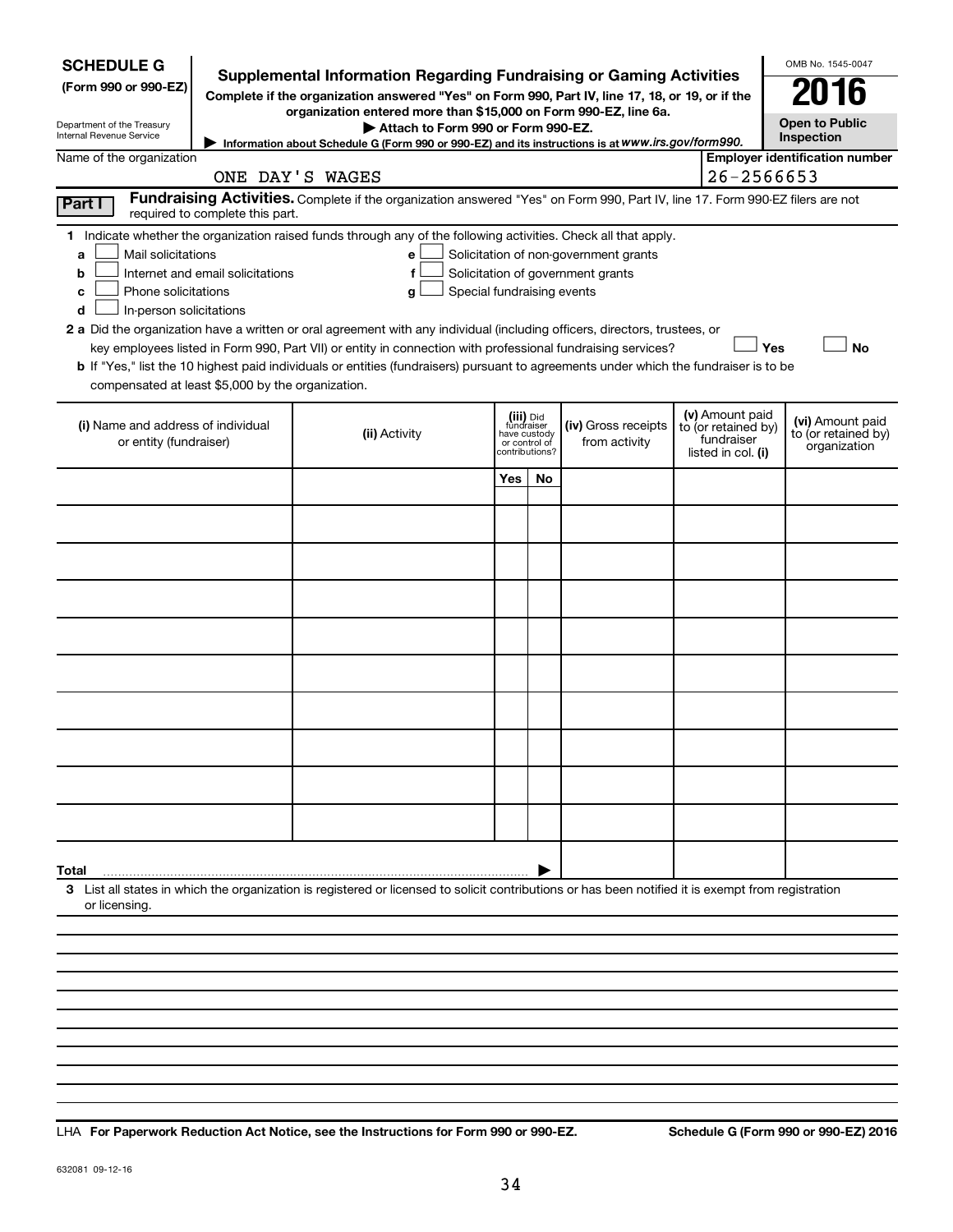#### Schedule G (Form 990 or 990-EZ) 2016 Page ONE DAY'S WAGES 26-2566653

Part II | Fundraising Events. Complete if the organization answered "Yes" on Form 990, Part IV, line 18, or reported more than \$15,000 of fundraising event contributions and gross income on Form 990-EZ, lines 1 and 6b. List events with gross receipts greater than \$5,000.

|                        |        | of fundraising event contributions and gross income on Form 990-EZ, lines T and 6D. List events with gross receipts greater than \$5,000.                                                                                                                                                                               | (a) Event $#1$<br>2016 ANNUAL<br>GALA | $(b)$ Event #2                                   | (c) Other events<br><b>NONE</b> | (d) Total events<br>(add col. (a) through           |
|------------------------|--------|-------------------------------------------------------------------------------------------------------------------------------------------------------------------------------------------------------------------------------------------------------------------------------------------------------------------------|---------------------------------------|--------------------------------------------------|---------------------------------|-----------------------------------------------------|
|                        |        |                                                                                                                                                                                                                                                                                                                         | (event type)                          | (event type)                                     | (total number)                  | col. (c)                                            |
| Revenue                | 1.     |                                                                                                                                                                                                                                                                                                                         | 134,762.                              |                                                  |                                 | 134,762.                                            |
|                        | 2      |                                                                                                                                                                                                                                                                                                                         | 134,762.                              |                                                  |                                 | 134,762.                                            |
|                        | 3      | Gross income (line 1 minus line 2)                                                                                                                                                                                                                                                                                      |                                       |                                                  |                                 |                                                     |
|                        |        |                                                                                                                                                                                                                                                                                                                         |                                       |                                                  |                                 |                                                     |
|                        | 5      |                                                                                                                                                                                                                                                                                                                         |                                       |                                                  |                                 |                                                     |
|                        | 6      |                                                                                                                                                                                                                                                                                                                         | 761.                                  |                                                  |                                 | 761.                                                |
| Direct Expenses        | 7      |                                                                                                                                                                                                                                                                                                                         | 12,379.                               |                                                  |                                 | 12,379.                                             |
|                        | 8<br>9 |                                                                                                                                                                                                                                                                                                                         | 10,368.                               |                                                  |                                 | 10, 368.                                            |
|                        |        | 10 Direct expense summary. Add lines 4 through 9 in column (d)                                                                                                                                                                                                                                                          |                                       |                                                  |                                 | 23,508.                                             |
| <b>Part III</b>        |        | 11 Net income summary. Subtract line 10 from line 3, column (d)<br>Gaming. Complete if the organization answered "Yes" on Form 990, Part IV, line 19, or reported more than                                                                                                                                             |                                       |                                                  |                                 | $-23,508.$                                          |
|                        |        | \$15,000 on Form 990-EZ, line 6a.                                                                                                                                                                                                                                                                                       |                                       |                                                  |                                 |                                                     |
| Revenue                |        |                                                                                                                                                                                                                                                                                                                         | (a) Bingo                             | (b) Pull tabs/instant<br>bingo/progressive bingo | (c) Other gaming                | (d) Total gaming (add<br>col. (a) through col. (c)) |
|                        | 1.     |                                                                                                                                                                                                                                                                                                                         |                                       |                                                  |                                 |                                                     |
|                        |        |                                                                                                                                                                                                                                                                                                                         |                                       |                                                  |                                 |                                                     |
|                        |        |                                                                                                                                                                                                                                                                                                                         |                                       |                                                  |                                 |                                                     |
|                        | 3      |                                                                                                                                                                                                                                                                                                                         |                                       |                                                  |                                 |                                                     |
| <b>Direct Expenses</b> | 4      |                                                                                                                                                                                                                                                                                                                         |                                       |                                                  |                                 |                                                     |
|                        |        |                                                                                                                                                                                                                                                                                                                         |                                       |                                                  |                                 |                                                     |
|                        |        | 6 Volunteer labor                                                                                                                                                                                                                                                                                                       | Yes<br>%<br>No                        | Yes<br>%<br>No                                   | Yes<br>%<br>No                  |                                                     |
|                        | 7      | Direct expense summary. Add lines 2 through 5 in column (d)                                                                                                                                                                                                                                                             |                                       |                                                  |                                 |                                                     |
|                        | 8      |                                                                                                                                                                                                                                                                                                                         |                                       |                                                  |                                 |                                                     |
|                        |        | 9 Enter the state(s) in which the organization conducts gaming activities:<br><b>b</b> If "No," explain: <b>contract and the set of the set of the set of the set of the set of the set of the set of the set of the set of the set of the set of the set of the set of the set of the set of the set of the set of</b> |                                       |                                                  |                                 | Yes<br>No                                           |
|                        |        |                                                                                                                                                                                                                                                                                                                         |                                       |                                                  |                                 | Yes<br>No                                           |

632082 09-12-16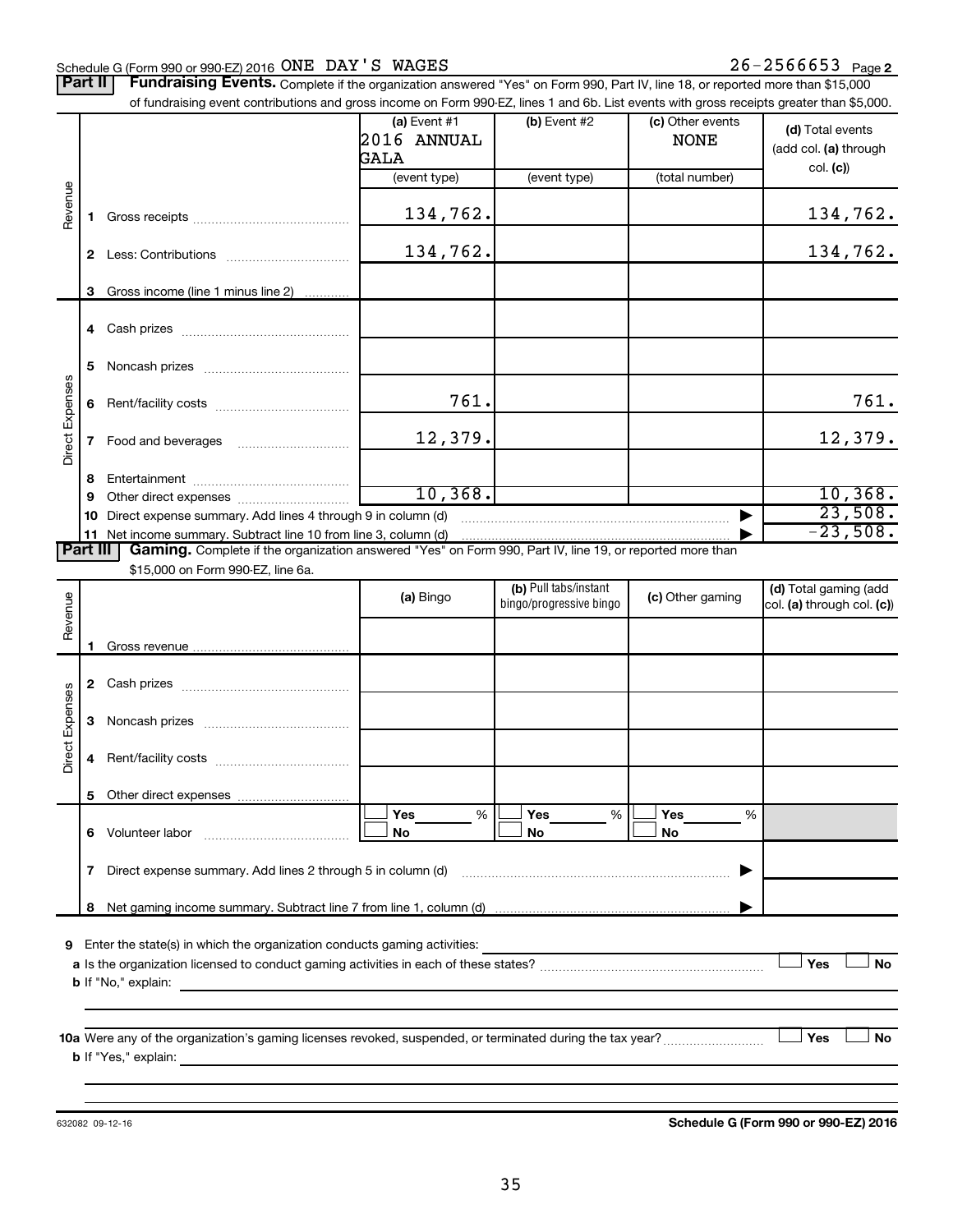| Schedule G (Form 990 or 990-EZ) 2016 ONE DAY'S WAGES                                                                                                                                                                                      | $26 - 2566653$ |                 |     | Page 3               |
|-------------------------------------------------------------------------------------------------------------------------------------------------------------------------------------------------------------------------------------------|----------------|-----------------|-----|----------------------|
|                                                                                                                                                                                                                                           |                |                 | Yes | <b>No</b>            |
| 12 Is the organization a grantor, beneficiary or trustee of a trust, or a member of a partnership or other entity formed                                                                                                                  |                |                 |     |                      |
|                                                                                                                                                                                                                                           |                |                 | Yes | No                   |
| 13 Indicate the percentage of gaming activity conducted in:                                                                                                                                                                               |                |                 |     |                      |
|                                                                                                                                                                                                                                           |                | 13а             |     | %                    |
| <b>b</b> An outside facility <i>www.communicality communicality communicality communicality communically communically communically communically communically communically communically communically communically communically communi</i> |                | 13 <sub>b</sub> |     | %                    |
| 14 Enter the name and address of the person who prepares the organization's gaming/special events books and records:                                                                                                                      |                |                 |     |                      |
| Name $\blacktriangleright$<br><u>and the contract of the contract of the contract of the contract of the contract of the contract of the contract of</u>                                                                                  |                |                 |     |                      |
|                                                                                                                                                                                                                                           |                |                 |     |                      |
| 15a Does the organization have a contract with a third party from whom the organization receives gaming revenue?                                                                                                                          |                |                 | Yes | <b>No</b>            |
|                                                                                                                                                                                                                                           |                |                 |     |                      |
| of gaming revenue retained by the third party $\triangleright$ \$                                                                                                                                                                         |                |                 |     |                      |
| c If "Yes," enter name and address of the third party:                                                                                                                                                                                    |                |                 |     |                      |
|                                                                                                                                                                                                                                           |                |                 |     |                      |
| Name $\blacktriangleright$<br><u>and the contract of the contract of the contract of the contract of the contract of the contract of the contract of</u>                                                                                  |                |                 |     |                      |
| Address $\blacktriangleright$<br><u> 1989 - Johann Harry Harry Harry Harry Harry Harry Harry Harry Harry Harry Harry Harry Harry Harry Harry Harry</u>                                                                                    |                |                 |     |                      |
| 16 Gaming manager information:                                                                                                                                                                                                            |                |                 |     |                      |
| <u>and the contract of the contract of the contract of the contract of the contract of the contract of the contract of</u><br>Name $\blacktriangleright$                                                                                  |                |                 |     |                      |
|                                                                                                                                                                                                                                           |                |                 |     |                      |
| Gaming manager compensation > \$                                                                                                                                                                                                          |                |                 |     |                      |
|                                                                                                                                                                                                                                           |                |                 |     |                      |
|                                                                                                                                                                                                                                           |                |                 |     |                      |
| Director/officer<br>Employee<br>Independent contractor                                                                                                                                                                                    |                |                 |     |                      |
| <b>17</b> Mandatory distributions:<br>a Is the organization required under state law to make charitable distributions from the gaming proceeds to                                                                                         |                |                 |     |                      |
| retain the state gaming license?                                                                                                                                                                                                          |                |                 |     | $\Box$ Yes $\Box$ No |
| <b>b</b> Enter the amount of distributions required under state law to be distributed to other exempt organizations or spent in the                                                                                                       |                |                 |     |                      |
| organization's own exempt activities during the tax year $\triangleright$ \$                                                                                                                                                              |                |                 |     |                      |
| <b>Part IV</b><br>Supplemental Information. Provide the explanations required by Part I, line 2b, columns (iii) and (v); and Part III, lines 9, 9b, 10b, 15b,                                                                             |                |                 |     |                      |
| 15c, 16, and 17b, as applicable. Also provide any additional information. See instructions                                                                                                                                                |                |                 |     |                      |
|                                                                                                                                                                                                                                           |                |                 |     |                      |
|                                                                                                                                                                                                                                           |                |                 |     |                      |
|                                                                                                                                                                                                                                           |                |                 |     |                      |
|                                                                                                                                                                                                                                           |                |                 |     |                      |
|                                                                                                                                                                                                                                           |                |                 |     |                      |
|                                                                                                                                                                                                                                           |                |                 |     |                      |
|                                                                                                                                                                                                                                           |                |                 |     |                      |
|                                                                                                                                                                                                                                           |                |                 |     |                      |
|                                                                                                                                                                                                                                           |                |                 |     |                      |
|                                                                                                                                                                                                                                           |                |                 |     |                      |
|                                                                                                                                                                                                                                           |                |                 |     |                      |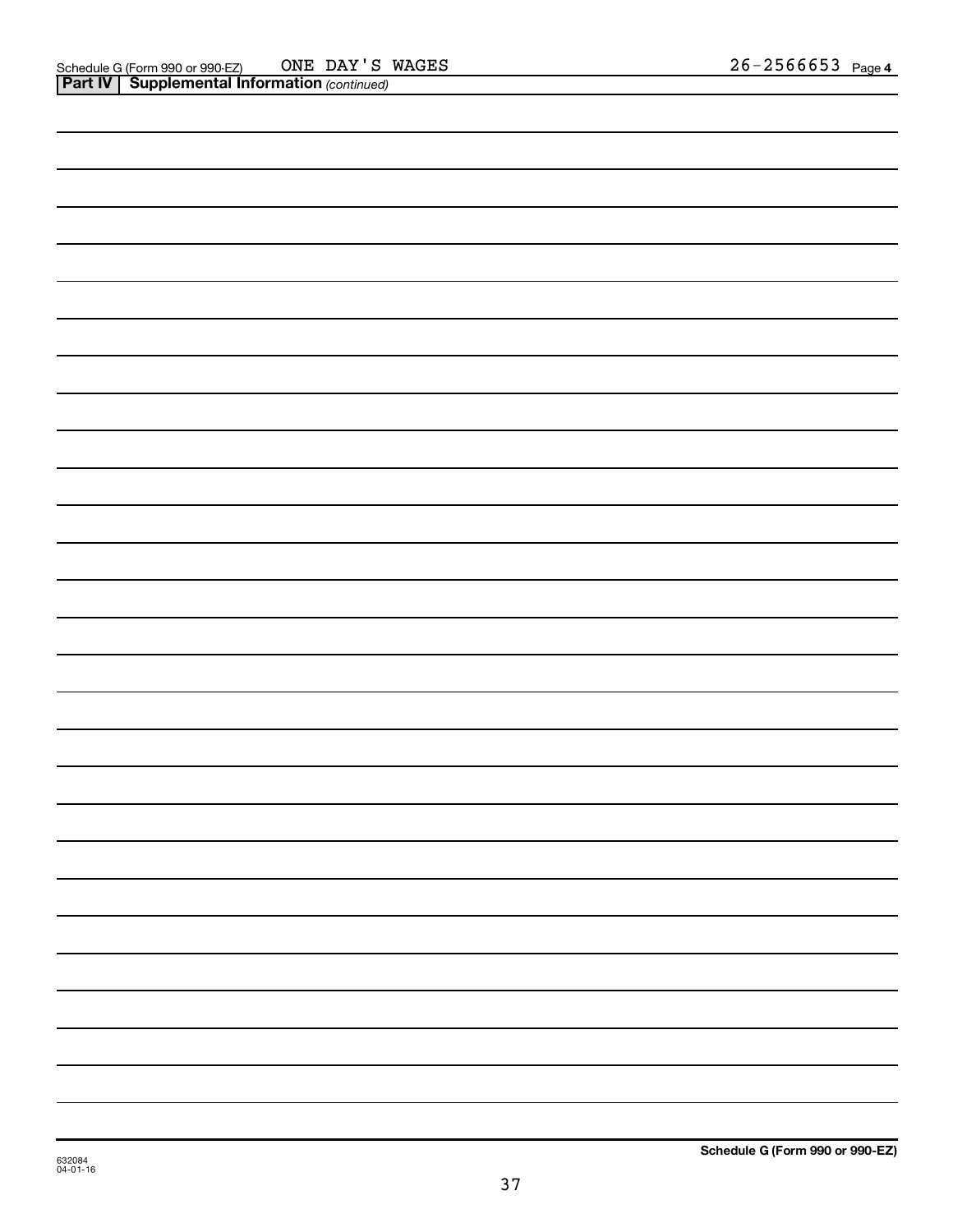| <b>Grants and Other Assistance to Organizations,</b><br><b>SCHEDULE I</b>                                                                                                                                                                                                                                     |                                                                                                                                                              |                                                                                         |                             |                                         |                                                                |                                          |                                                         |  |  |  |  |  |  |  |
|---------------------------------------------------------------------------------------------------------------------------------------------------------------------------------------------------------------------------------------------------------------------------------------------------------------|--------------------------------------------------------------------------------------------------------------------------------------------------------------|-----------------------------------------------------------------------------------------|-----------------------------|-----------------------------------------|----------------------------------------------------------------|------------------------------------------|---------------------------------------------------------|--|--|--|--|--|--|--|
| (Form 990)                                                                                                                                                                                                                                                                                                    | Governments, and Individuals in the United States<br>Complete if the organization answered "Yes" on Form 990, Part IV, line 21 or 22.<br>Attach to Form 990. |                                                                                         |                             |                                         |                                                                |                                          |                                                         |  |  |  |  |  |  |  |
| Department of the Treasury<br>Internal Revenue Service                                                                                                                                                                                                                                                        |                                                                                                                                                              | Information about Schedule I (Form 990) and its instructions is at www.irs.gov/form990. |                             |                                         |                                                                |                                          | <b>Open to Public</b><br>Inspection                     |  |  |  |  |  |  |  |
| Name of the organization<br>ONE DAY'S WAGES                                                                                                                                                                                                                                                                   |                                                                                                                                                              |                                                                                         |                             |                                         |                                                                |                                          | <b>Employer identification number</b><br>$26 - 2566653$ |  |  |  |  |  |  |  |
| Part I<br><b>General Information on Grants and Assistance</b>                                                                                                                                                                                                                                                 |                                                                                                                                                              |                                                                                         |                             |                                         |                                                                |                                          |                                                         |  |  |  |  |  |  |  |
| Does the organization maintain records to substantiate the amount of the grants or assistance, the grantees' eligibility for the grants or assistance, and the selection<br>$\mathbf 1$<br>Describe in Part IV the organization's procedures for monitoring the use of grant funds in the United States.<br>2 |                                                                                                                                                              |                                                                                         |                             |                                         |                                                                |                                          | $\boxed{\text{X}}$ Yes<br>l No                          |  |  |  |  |  |  |  |
| Part II                                                                                                                                                                                                                                                                                                       |                                                                                                                                                              |                                                                                         |                             |                                         |                                                                |                                          |                                                         |  |  |  |  |  |  |  |
| Grants and Other Assistance to Domestic Organizations and Domestic Governments. Complete if the organization answered "Yes" on Form 990, Part IV, line 21, for any<br>recipient that received more than \$5,000. Part II can be duplicated if additional space is needed.                                     |                                                                                                                                                              |                                                                                         |                             |                                         |                                                                |                                          |                                                         |  |  |  |  |  |  |  |
| 1 (a) Name and address of organization<br>or government                                                                                                                                                                                                                                                       | $(b)$ EIN                                                                                                                                                    | (c) IRC section<br>(if applicable)                                                      | (d) Amount of<br>cash grant | (e) Amount of<br>non-cash<br>assistance | (f) Method of<br>valuation (book,<br>FMV, appraisal,<br>other) | (g) Description of<br>noncash assistance | (h) Purpose of grant<br>or assistance                   |  |  |  |  |  |  |  |
| ABIDE FAMILY CENTER<br>801 NORTH CAROLINA AVE SE<br>WASHINGTON, DC 20003                                                                                                                                                                                                                                      | 47-1560542                                                                                                                                                   | 501(C)(3)                                                                               | 15,000                      | 0                                       |                                                                |                                          | EMPOWERING FAMILIES IN<br>UGANDA                        |  |  |  |  |  |  |  |
| CHAMWINO CONNECT<br>2247 14TH AVENUE WEST<br>SEATTLE, WA 98119                                                                                                                                                                                                                                                | 26-3296138                                                                                                                                                   | 501(C)(3)                                                                               | 10,000                      | $\mathbf 0$                             |                                                                |                                          | EMERGENCY FOOD AID IN<br>TANZANIA                       |  |  |  |  |  |  |  |
| CREATE!<br>132 EAST BROADWAY, SUITE 416<br>EUGENE, OR 97401                                                                                                                                                                                                                                                   | $91 - 1826451$                                                                                                                                               | 501(C)(3)                                                                               | 32,146.                     | 0                                       |                                                                |                                          | CLEAN WATER IN SENEGAL                                  |  |  |  |  |  |  |  |
| GHANA HEALTH AND EDUCATION<br>INITIATIVE - 108 LITTLE BROOK<br>DRIVE - NEWINGTON, CT 06111-5322                                                                                                                                                                                                               | 26-2358536                                                                                                                                                   | 501(C)(3)                                                                               | 19,982.                     | $\mathbf{0}$                            |                                                                |                                          | SUPPORTING MOTHERS IN<br><b>GHANA</b>                   |  |  |  |  |  |  |  |
| <b>H20 4 ALL</b><br>2289 RAINDANCE DRIVE<br>ROSEVILLE, CA 95749                                                                                                                                                                                                                                               | 47-3286170                                                                                                                                                   | 501(C)(3)                                                                               | 26,932.                     | 0                                       |                                                                |                                          | WATER SECURITY IN GHANA                                 |  |  |  |  |  |  |  |
| HESHIMA KENYA<br>1111 N. WELLS, SUITE 306<br>CHICAGO, IL 06061                                                                                                                                                                                                                                                | $26 - 0239864$                                                                                                                                               | 501(C)(3)                                                                               | 35,993.                     | 0.                                      |                                                                |                                          | EMPOWERING GIRLS THROUGH<br><b>EDUCATION</b>            |  |  |  |  |  |  |  |
|                                                                                                                                                                                                                                                                                                               |                                                                                                                                                              |                                                                                         |                             |                                         |                                                                |                                          | 15.                                                     |  |  |  |  |  |  |  |
| .                                                                                                                                                                                                                                                                                                             |                                                                                                                                                              |                                                                                         |                             |                                         |                                                                |                                          | $\overline{0}$ .<br>A A A                               |  |  |  |  |  |  |  |

**For Paperwork Reduction Act Notice, see the Instructions for Form 990. Schedule I (Form 990) (2016)** LHA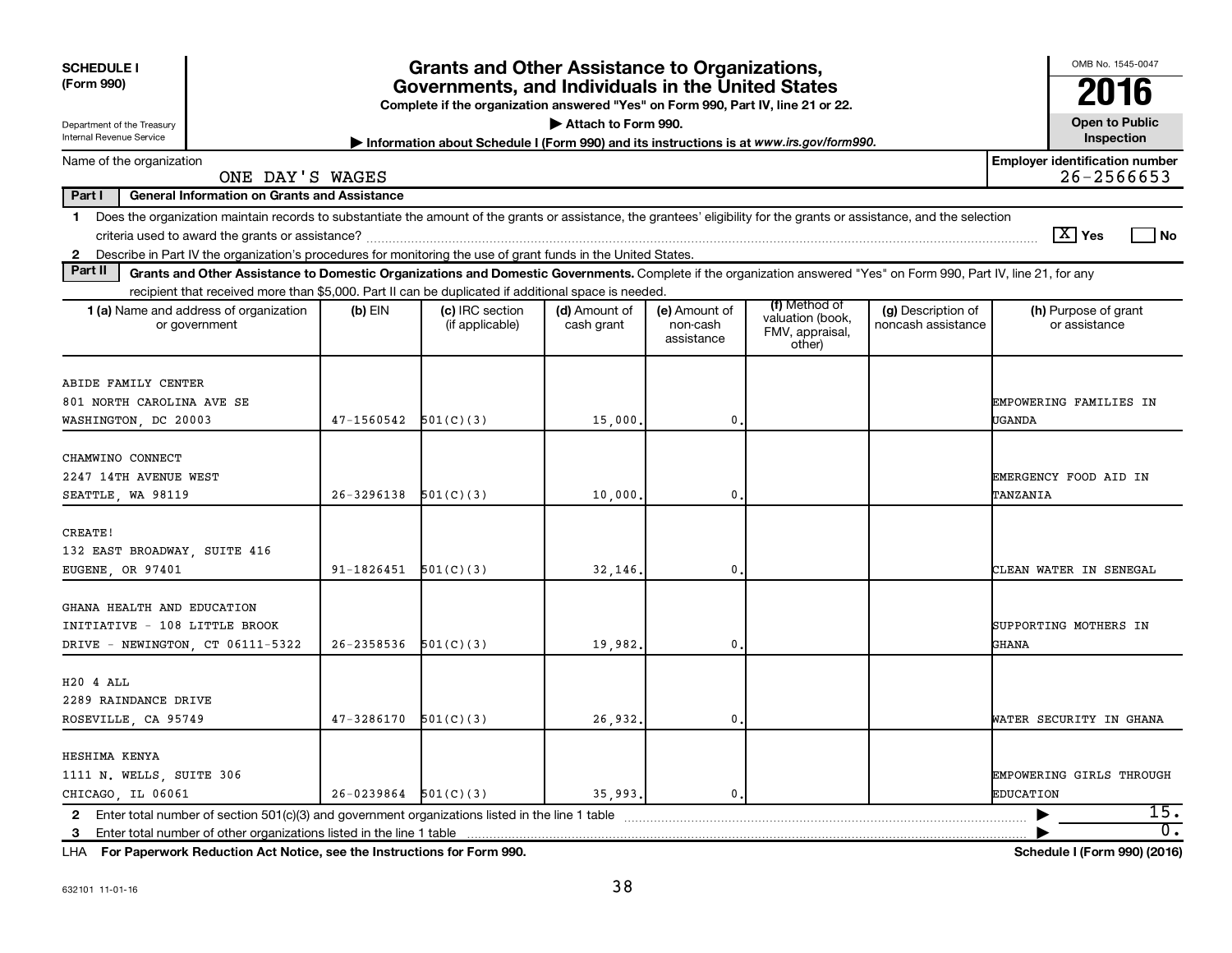## Schedule I (Form 990) Page 1

| (a) Name and address of<br>organization or government                | $(b)$ EIN                | (c) IRC section<br>if applicable | (d) Amount of<br>cash grant | (e) Amount of<br>non-cash<br>assistance | (f) Method of<br>valuation<br>(book, FMV,<br>appraisal, other) | (g) Description of<br>non-cash assistance | (h) Purpose of grant<br>or assistance                            |
|----------------------------------------------------------------------|--------------------------|----------------------------------|-----------------------------|-----------------------------------------|----------------------------------------------------------------|-------------------------------------------|------------------------------------------------------------------|
| HOPE THROUGH HEALTH INC<br>PO BOX 605                                |                          |                                  |                             |                                         |                                                                |                                           | IMPROVING CHILD AND<br>MATERNAL HEALTHCARE IN                    |
| MEDWAY, MA 02053                                                     | 13-4288670               | 501(C)(3)                        | 33,933.                     | 0                                       |                                                                |                                           | TOGO                                                             |
| INTERNATIONAL ACTION<br>PO BOX 15188<br>WASHINGTON, DC 20003         | $05-0591194$ $501(C)(3)$ |                                  | 26,300                      | 0                                       |                                                                |                                           | PROVIDING CLEAN WATER FOR<br>HAITI                               |
| MIL MILAGROS<br>400 ATLANTIC AVENUE<br>BOSTON, MA 02110              | 77-0683799               | 501(C)(3)                        | 29,940                      | $\mathbf{0}$                            |                                                                |                                           | INVESTING IN CHILDREN'S<br>HEALTH                                |
| POWER OF LOVE<br>11626 ALDERIDGE LANE<br>SAN DIEGO, CA 92131         | 95-4870779               | 501(C)(3)                        | 29, 112.                    | $\mathbf{0}$                            |                                                                |                                           | PEDIATRIC HIV CARE IN<br>ZAMBIA                                  |
| SEMILLA NUEVA<br>3909 W CAMAS ST.<br>BOISE, ID 83705                 | 36-4671687               | 501(C)(3)                        | 38,143                      | 0                                       |                                                                |                                           | BETTER FARMING IN<br><b>GUATEMALA</b>                            |
| THE ADVENTURE PROJECT<br>140 W 30TH STREET #5W<br>NEW YORK, NY 10001 | 27-3809595               | 501(C)(3)                        | 50,000                      | 0                                       |                                                                |                                           | EMPOWERING MOTHERS IN<br>UGANDA                                  |
| THE SOLD PROJECT<br>3037-T HOPYARD ROAD<br>PLEASANTON, CA 94588      | 26-1587576               | 501(C)(3)                        | 51,433.                     | $\mathbf{0}$                            |                                                                |                                           | PREVENTING HUMAN<br>TRAFFICKING IN THAILAND                      |
| THE WATER TRUST<br>601 WEST 26TH STREET<br>NEW YORK, NY 10001        | $26-0787621$ $501(C)(3)$ |                                  | 30,000.                     | $\mathbf{0}$                            |                                                                |                                           | PROVIDING NEW WELLS,<br>LATRINES, AND WASH<br>PROGRAMS IN UGANDA |
| WORLD RELIEF<br>7 EAST BALTIMORE STREET<br>BALTIMORE, MD 21202       | $23-6393344$ $501(C)(3)$ |                                  | 107.393.                    | 0.                                      |                                                                |                                           | RELIEF AND EDUCATION FOR<br>SYRIAN REFUGEES                      |

**Schedule I (Form 990)**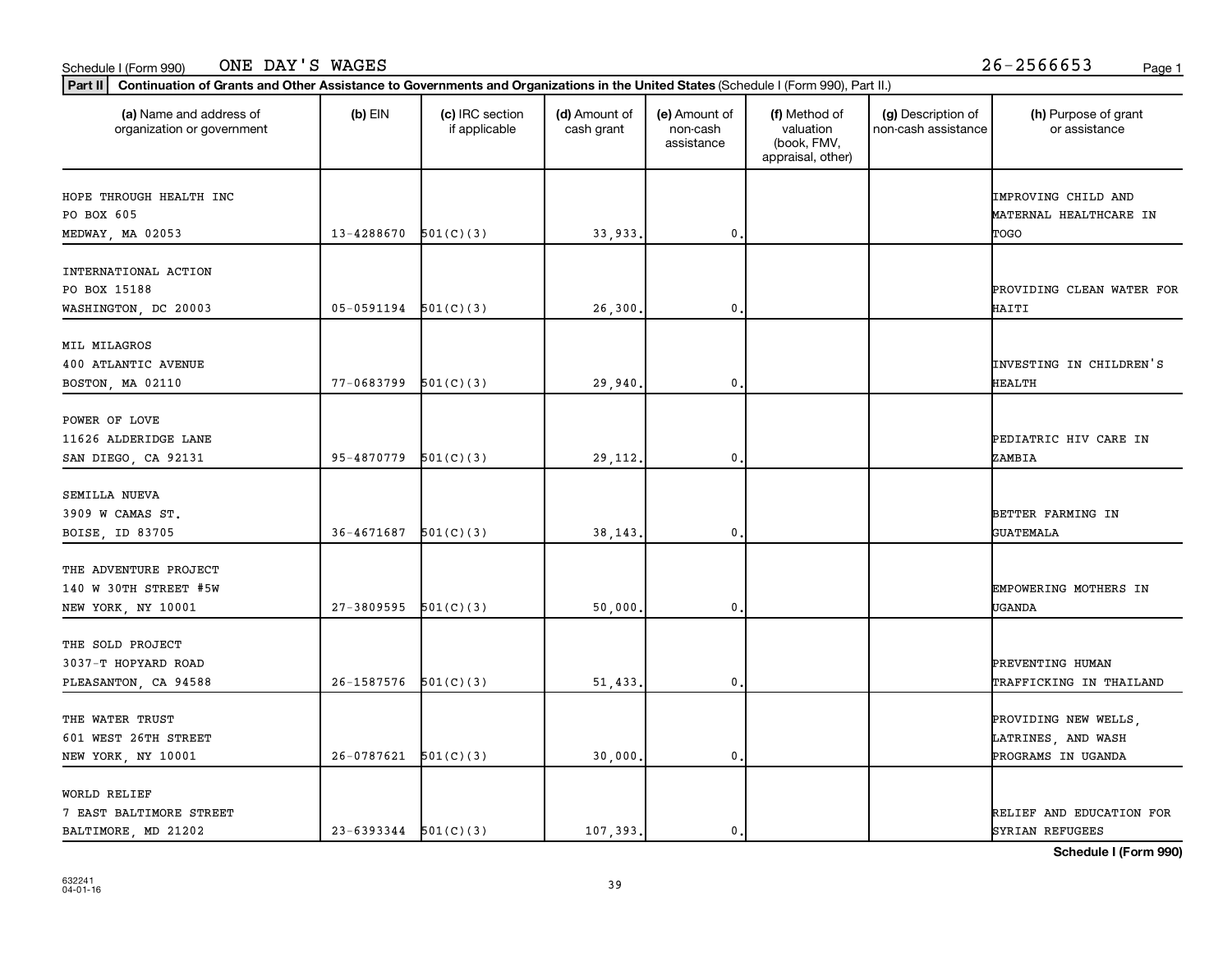Schedule I (Form 990) (2016) ONE DAY'S WAGES  $26-2566653$ ONE DAY'S WAGES

Part III | Grants and Other Assistance to Domestic Individuals. Complete if the organization answered "Yes" on Form 990, Part IV, line 22. Part III can be duplicated if additional space is needed.

| (a) Type of grant or assistance                                                                                                                      | (b) Number of<br>recipients | (c) Amount of<br>cash grant | (d) Amount of non-<br>cash assistance | (e) Method of valuation<br>(book, FMV, appraisal, other) | (f) Description of noncash assistance |
|------------------------------------------------------------------------------------------------------------------------------------------------------|-----------------------------|-----------------------------|---------------------------------------|----------------------------------------------------------|---------------------------------------|
|                                                                                                                                                      |                             |                             |                                       |                                                          |                                       |
|                                                                                                                                                      |                             |                             |                                       |                                                          |                                       |
|                                                                                                                                                      |                             |                             |                                       |                                                          |                                       |
|                                                                                                                                                      |                             |                             |                                       |                                                          |                                       |
|                                                                                                                                                      |                             |                             |                                       |                                                          |                                       |
|                                                                                                                                                      |                             |                             |                                       |                                                          |                                       |
|                                                                                                                                                      |                             |                             |                                       |                                                          |                                       |
|                                                                                                                                                      |                             |                             |                                       |                                                          |                                       |
|                                                                                                                                                      |                             |                             |                                       |                                                          |                                       |
|                                                                                                                                                      |                             |                             |                                       |                                                          |                                       |
| Supplemental Information. Provide the information required in Part I, line 2; Part III, column (b); and any other additional information.<br>Part IV |                             |                             |                                       |                                                          |                                       |

PART I, LINE 2:

ONE DAY'S WAGES REQUIRES GRANT RECIPIENTS TO PROVIDE SPECIFIC FOLLOW-UP

DOCUMENTATION AT THREE DIFFERENT TIME INTERVALS FOLLOWING GRANT FUNDING.

THE DOCUMENTATION REQUIRED INCLUDES NARRATIVE ACCOUNTS FROM BENEFICIARIES,

PHOTOS OF THE PROJECT AND/OR THE BENEFACTORS, IMPACT SURVEY/MEASUREMENTS TO

SHOW PROGRESS TOWARDS STATED GOAL, AND DETAILED BUDGET OF ACTUAL PROJECT

EXPENSE.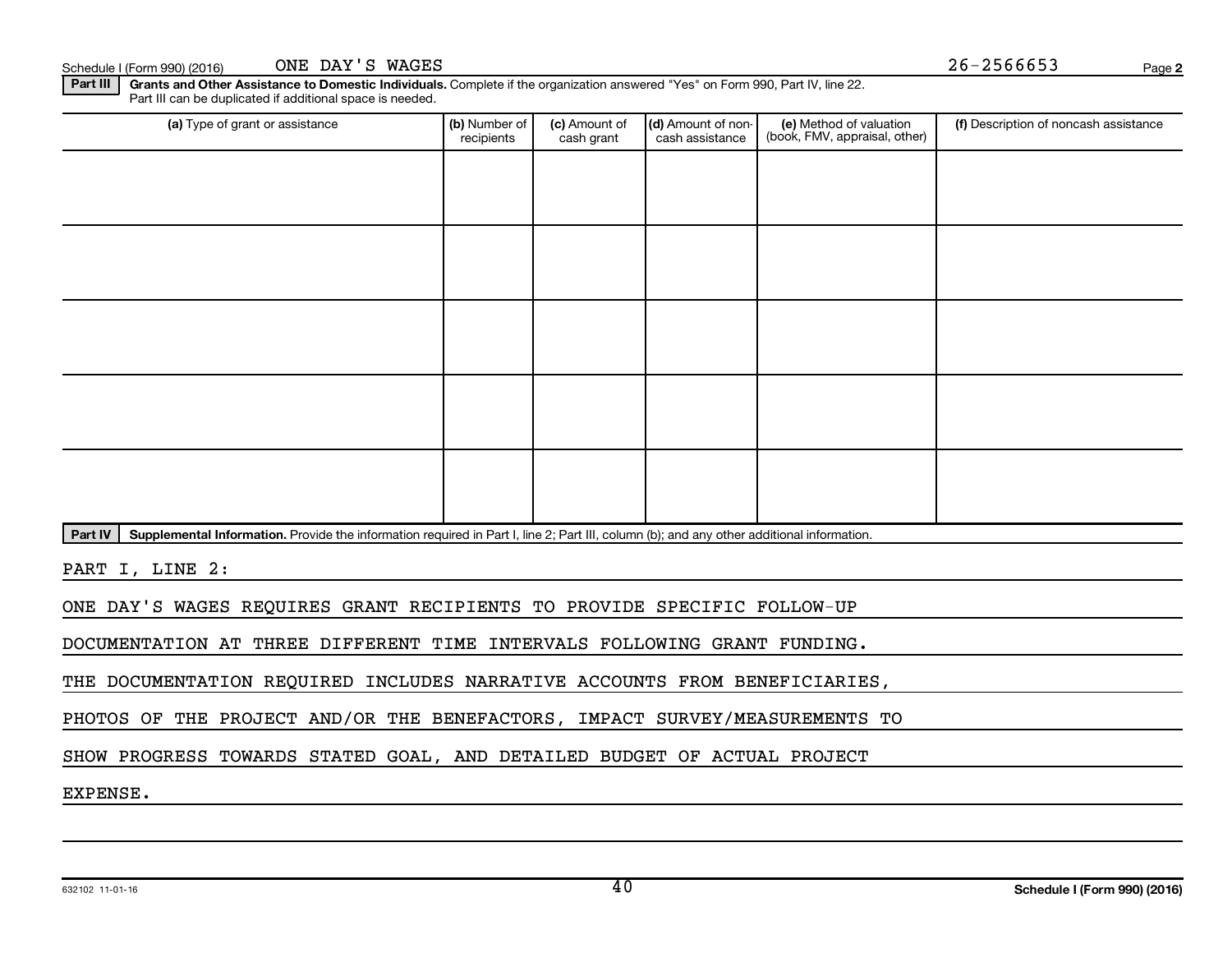**(Form 990 or 990-EZ)**

Department of the Treasury Internal Revenue Service

Name of the organization

# **SCHEDULE O Supplemental Information to Form 990 or 990-EZ 2016**

**Information about Schedule O (Form 990 or 990-EZ) and its instructions is at WWW.irs.gov/form990. Complete to provide information for responses to specific questions on Form 990 or 990-EZ or to provide any additional information. | Attach to Form 990 or 990-EZ.**



ONE DAY'S WAGES 26-2566653

FORM 990, PART VI, SECTION A, LINE 2:

EUGENE CHO AND MINHEE CHO ARE MARRIED

FORM 990, PART VI, SECTION B, LINE 11B:

THE BOARD OF DIRECTORS HAS AN INDEPENDENT CPA FIRM PREPARE THE FORM 990.

THE BOARD OF DIRECTORS REVIEWS FORM 990 BEFORE FILING WITH THE INTERNAL

REVENUE SERVICE.

FORM 990, PART VI, SECTION B, LINE 12C:

THE CONFLICT OF INTEREST POLICY IS MONITORED ANNUALLY. BOARD MEMBERS ARE

REQUIRED TO DISCLOSE ANY CONFLICTS OF INTEREST AS SOON AS THEY ARISE.

FORM 990, PART VI, SECTION C, LINE 18:

ONE DAY'S WAGES POSTS ITS ANNUAL REPORT, INCLUDING FINANCIAL STATEMENTS, ON ITS WEBSITE.

FORM 990, PART VI, SECTION C, LINE 19:

GOVERNING DOCUMENTS ARE AVAILABLE UPON REQUEST